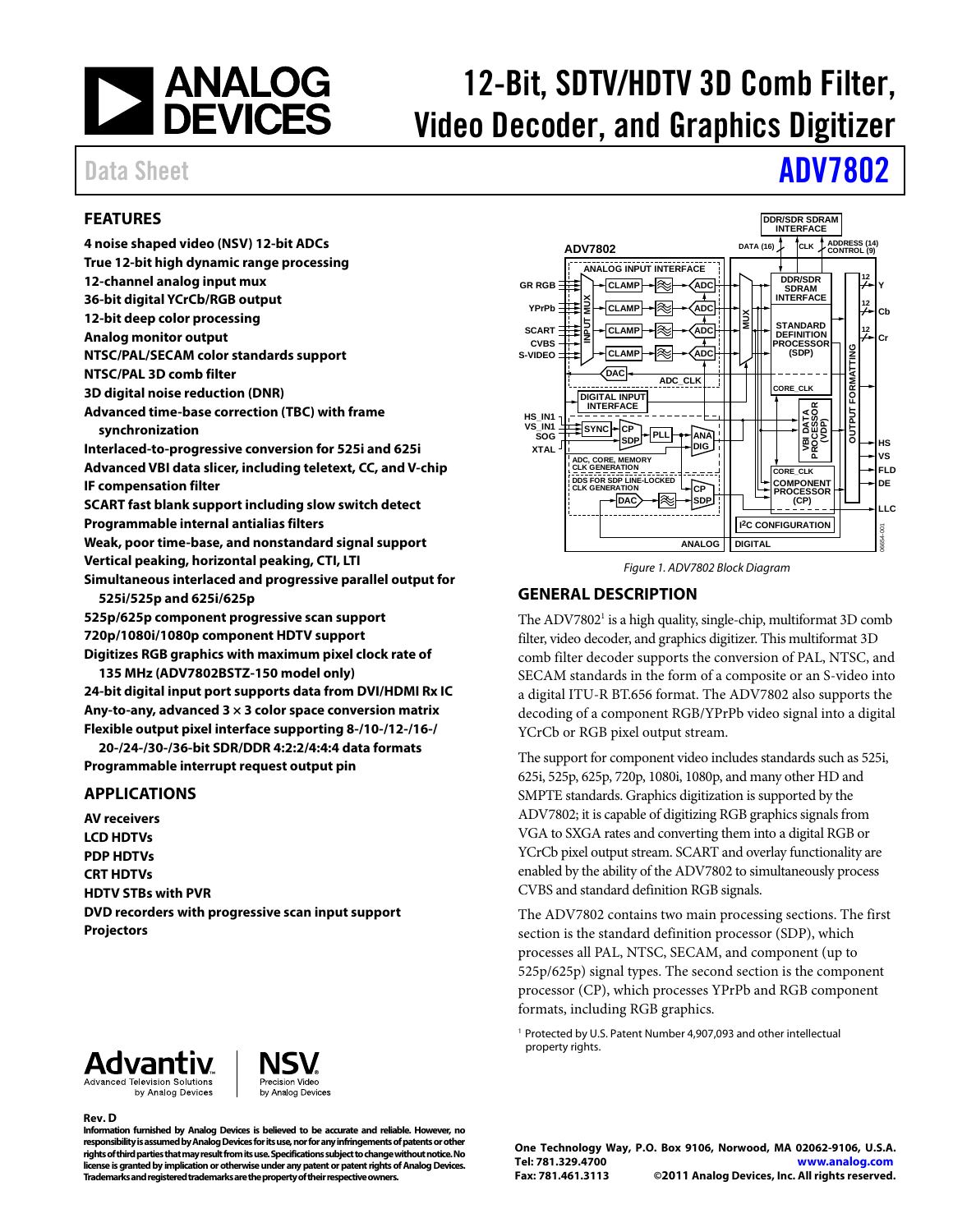# **TABLE OF CONTENTS**

| Pin Configuration and Function Descriptions 11 |
|------------------------------------------------|

| Recommended External Loop Filter Components 17 |  |
|------------------------------------------------|--|
|                                                |  |
|                                                |  |
|                                                |  |
|                                                |  |
|                                                |  |
|                                                |  |
|                                                |  |

### <span id="page-1-0"></span>**REVISION HISTORY**

8/11-Revision D: Initial Version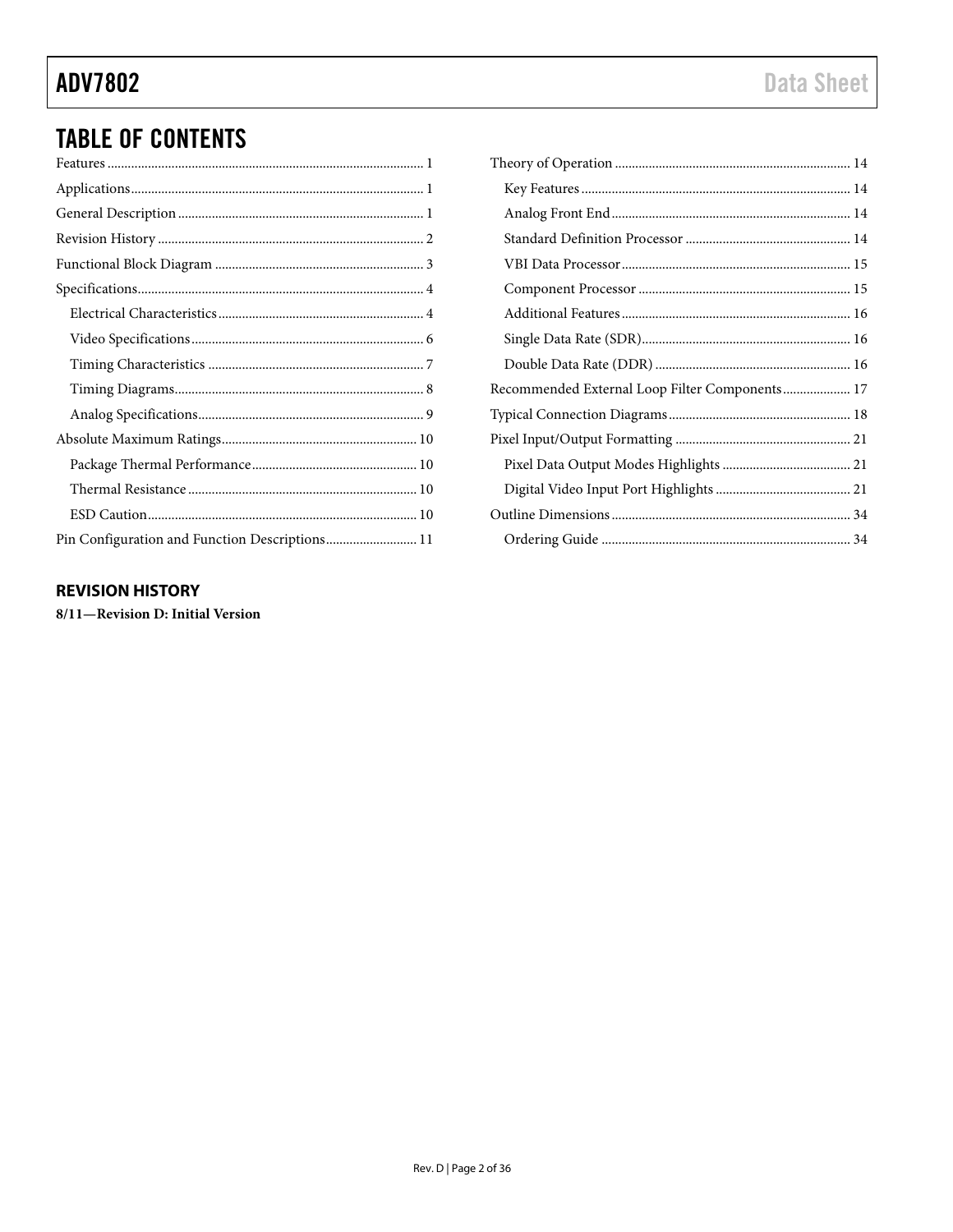<span id="page-2-0"></span>

Figure 2.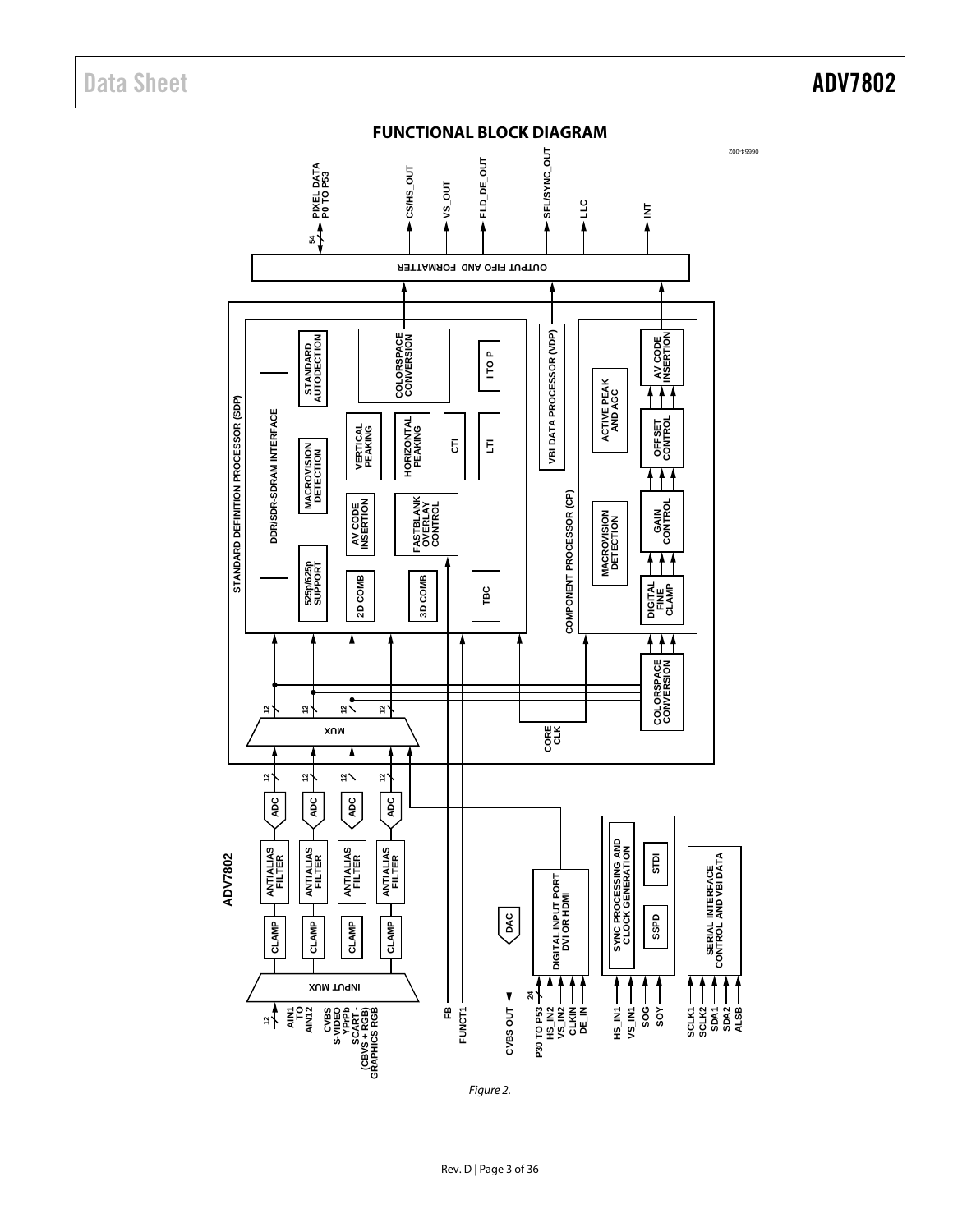## <span id="page-3-0"></span>**SPECIFICATIONS**

### <span id="page-3-1"></span>**ELECTRICAL CHARACTERISTICS**

AVDD = 3.15 V to 3.45 V, DVDD = 1.75 V to 1.85 V, DVDDIO = 3.0 V to 3.6 V, DVDDIO\_SDRAM = 2.35 V to 2.65 V (DDR), DVDDIO\_SDRAM = 3.2 V to 3.4 V (SDR), PVDD = 1.71 V to 1.89 V, nominal input range 1.6 V. T<sub>A</sub> = 0°C to 85°C, unless otherwise noted.

**Table 1.** 

| Parameter <sup>1</sup>                 | Symbol                     | <b>Test Conditions</b>             | Min  | <b>Typ</b>     | Max  | Unit       |
|----------------------------------------|----------------------------|------------------------------------|------|----------------|------|------------|
| STATIC PERFORMANCE <sup>2, 3</sup>     |                            |                                    |      |                |      |            |
| Resolution (Each ADC)                  | $\mathsf{N}$               |                                    |      |                | 12   | Bits       |
| Integral Nonlinearity <sup>4</sup>     | INL                        | BSL at 27 MHz (at a 12-bit level)  |      | $-1.0/+1.5$    |      | <b>LSB</b> |
|                                        |                            | BSL at 54 MHz (at a 12-bit level)  |      | $-1.5/+2.0$    |      | <b>LSB</b> |
|                                        |                            | BSL at 74 MHz (at an 11-bit level) |      | $-1.4/+1.2$    |      | <b>LSB</b> |
|                                        |                            | BSL at 110 MHz (at a 10-bit level) |      | $-0.8/+2.0$    |      | <b>LSB</b> |
|                                        |                            | BSL at 150 MHz (at an 8-bit level) |      | $-2.0/+2.0$    |      | <b>LSB</b> |
| Differential Nonlinearity <sup>4</sup> | <b>DNL</b>                 | At 27 MHz (at a 12-bit level)      |      | $-0.6/+0.7$    |      | <b>LSB</b> |
|                                        |                            | At 54 MHz (at a 12-bit level)      |      | $-0.6/+0.8$    |      | <b>LSB</b> |
|                                        |                            | At 74 MHz (at an 11-bit level)     |      | $-0.9/+0.75$   |      | <b>LSB</b> |
|                                        |                            | At 110 MHz (at a 10-bit level)     |      | $-0.5/+1.0$    |      | <b>LSB</b> |
|                                        |                            | At 150 MHz (at an 8-bit level)     |      | $-0.7/+1.5$    |      | <b>LSB</b> |
| POWER REQUIREMENTS <sup>5</sup>        |                            |                                    |      |                |      |            |
| Digital Core Power Supply              | <b>DVDD</b>                |                                    | 1.75 | 1.8            | 1.85 | v          |
| Digital I/O Power Supply               | <b>DVDDIO</b>              |                                    | 3.0  | 3.3            | 3.6  | v          |
| PLL Power Supply                       | <b>PVDD</b>                |                                    | 1.71 | 1.8            | 1.89 | v          |
| Analog Power Supply                    | <b>AVDD</b>                |                                    | 3.15 | 3.3            | 3.45 | v          |
| Memory Interface Power Supply          | DVDDIO_SDRAM               | <b>DDR</b>                         | 2.35 | 2.5            | 2.65 | v          |
|                                        |                            | <b>SDR</b>                         | 3.2  | 3.3            | 3.4  | v          |
| <b>Digital Core Supply Current</b>     | l <sub>DVDD</sub>          | CVBS input sampling at 54 MHz      |      | 236            |      | mA         |
|                                        |                            | Graphics RGB sampling at 78 MHz    |      | 103            |      | mA         |
|                                        |                            | SCART RGB FB sampling at 54 MHz    |      | 236            |      | mA         |
|                                        |                            | 525p input sampling at 54 MHz      |      | 319            |      | mA         |
|                                        |                            | Graphics RGB sampling at 135 MHz   |      | 180            |      | mA         |
|                                        |                            | 1080p sampling at 148.5 MHz        |      | 214            |      | mA         |
| Digital I/O Supply Current             | <b>I</b> <sub>DVDDIO</sub> | CVBS input sampling at 54 MHz      |      | 6              |      | mA         |
|                                        |                            | Graphics RGB sampling at 78 MHz    |      | 15             |      | mA         |
|                                        |                            | Graphics RGB sampling at 135 MHz   |      | 27             |      | mA         |
|                                        |                            | 1080p sampling at 148.5 MHz        |      | 48             |      | mA         |
| PLL Supply Current                     | <b>I</b> <sub>PVDD</sub>   | CVBS input sampling at 54 MHz      |      | 13             |      | mA         |
|                                        |                            | Graphics RGB sampling at 78 MHz    |      | 10             |      | mA         |
|                                        |                            | Graphics RGB sampling at 135 MHz   |      | 10             |      | mA         |
|                                        |                            | 1080p sampling at 148.5 MHz        |      | 11             |      | mA         |
| Analog Supply Current                  | AVDD                       | CVBS input sampling at 54 MHz      |      | 99             |      | mA         |
|                                        |                            | SCART RGB FB sampling at 54 MHz    |      | 269            |      | mA         |
|                                        |                            | Graphics RGB sampling at 78 MHz    |      | 263            |      | mA         |
|                                        |                            | Graphics RGB sampling at 135 MHz   |      | 286            |      | mA         |
|                                        |                            | 1080p sampling at 148.5 MHz        |      | 288            |      | mA         |
| Memory Interface Supply Current        | <b>IVDDRAM</b>             | CVBS input sampling at 54 MHz      |      | 17             |      | mA         |
| Power-Down Current                     | PWRDN                      |                                    |      | 8              |      | mA         |
| Power-Up Time                          | t <sub>PWRUP</sub>         |                                    |      | 20             |      | ms         |
| <b>DIGITAL INPUTS</b>                  |                            |                                    |      |                |      |            |
| Input High Voltage                     | V <sub>IH</sub>            |                                    |      | $\overline{2}$ |      | v          |
| Input Low Voltage                      | $V_{IL}$                   |                                    |      | 0.8            |      | v          |
| Input Current                          | $I_{\text{IN}}$            |                                    |      | ±10            |      | μA         |
| Input Capacitance                      | $C_{\text{IN}}$            |                                    |      | 15             |      | pF         |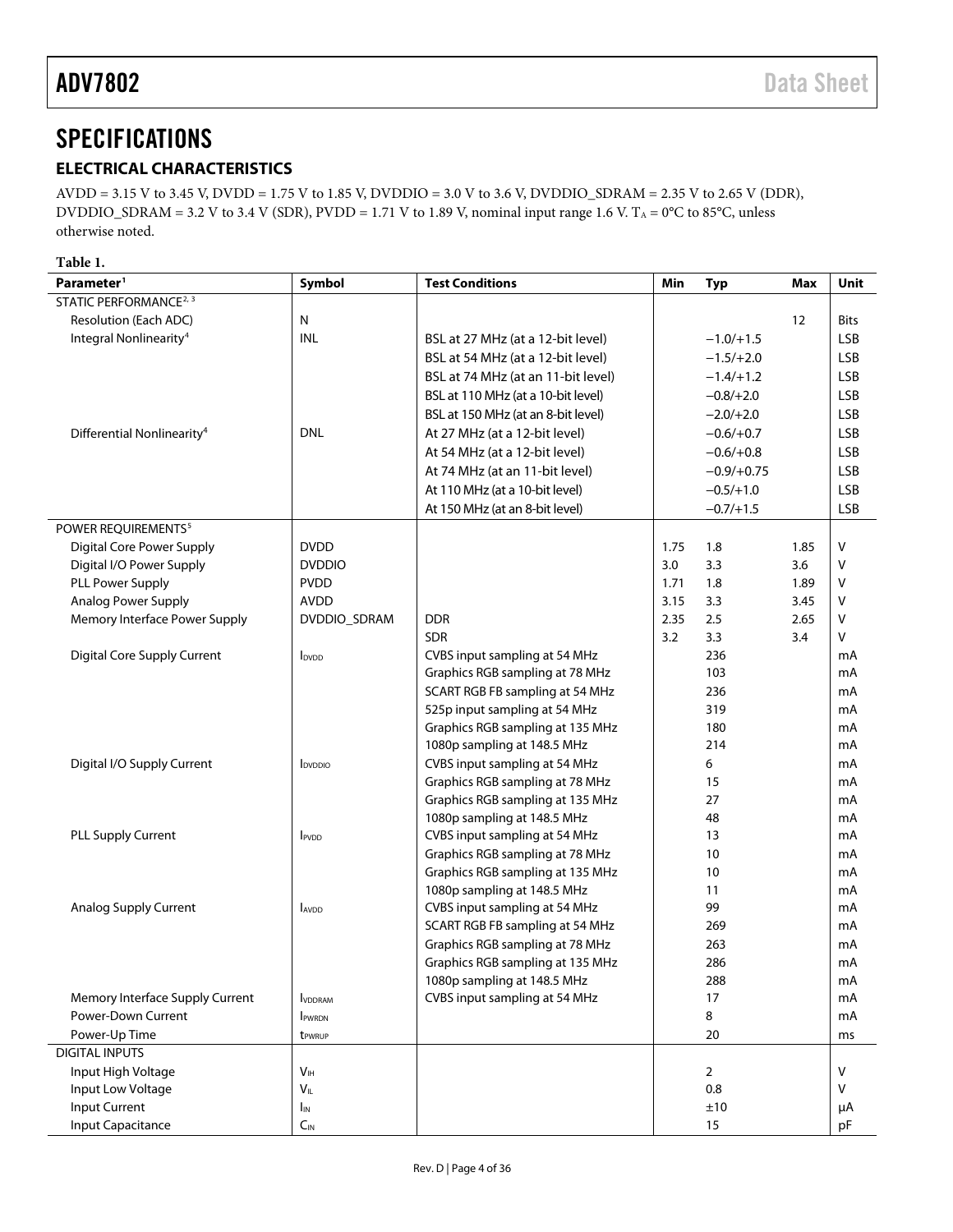| Parameter <sup>1</sup>           | Symbol          | <b>Test Conditions</b>               | Min | Max<br>Typ | Unit |
|----------------------------------|-----------------|--------------------------------------|-----|------------|------|
| DIGITAL OUTPUTS                  |                 |                                      |     |            |      |
| Output High Voltage <sup>6</sup> | V <sub>OH</sub> | $I_{\text{SOWRCF}} = 0.4 \text{ mA}$ |     | 2.4        |      |
| Output Low Voltage <sup>6</sup>  | $V_{OL}$        | $I_{SINK}$ = 3.2 mA                  |     | 0.4        |      |
| High Impedance Leakage Current   | <b>ILEAK</b>    |                                      |     | 10         | μA   |
| <b>Output Capacitance</b>        | LOUT            |                                      |     | 20         | pF   |

<span id="page-4-0"></span><sup>1</sup> Temperature range T<sub>MIN</sub> to T<sub>MAX</sub>.

<span id="page-4-1"></span><sup>2</sup> All ADC linearity tests performed with part configured for component video input.

<span id="page-4-2"></span><sup>3</sup> All ADC linearity tests performed at input range of full scale − 12.5% and at zero scale + 12.5%.<br><sup>4</sup> Maximum INL and DNL specifications obtained with part configured for component video input.

<span id="page-4-4"></span><span id="page-4-3"></span>

<sup>5</sup> Guaranteed by characterization.<br><sup>6</sup> V<sub>oH</sub> and V<sub>oL</sub> levels obtained using default drive strength.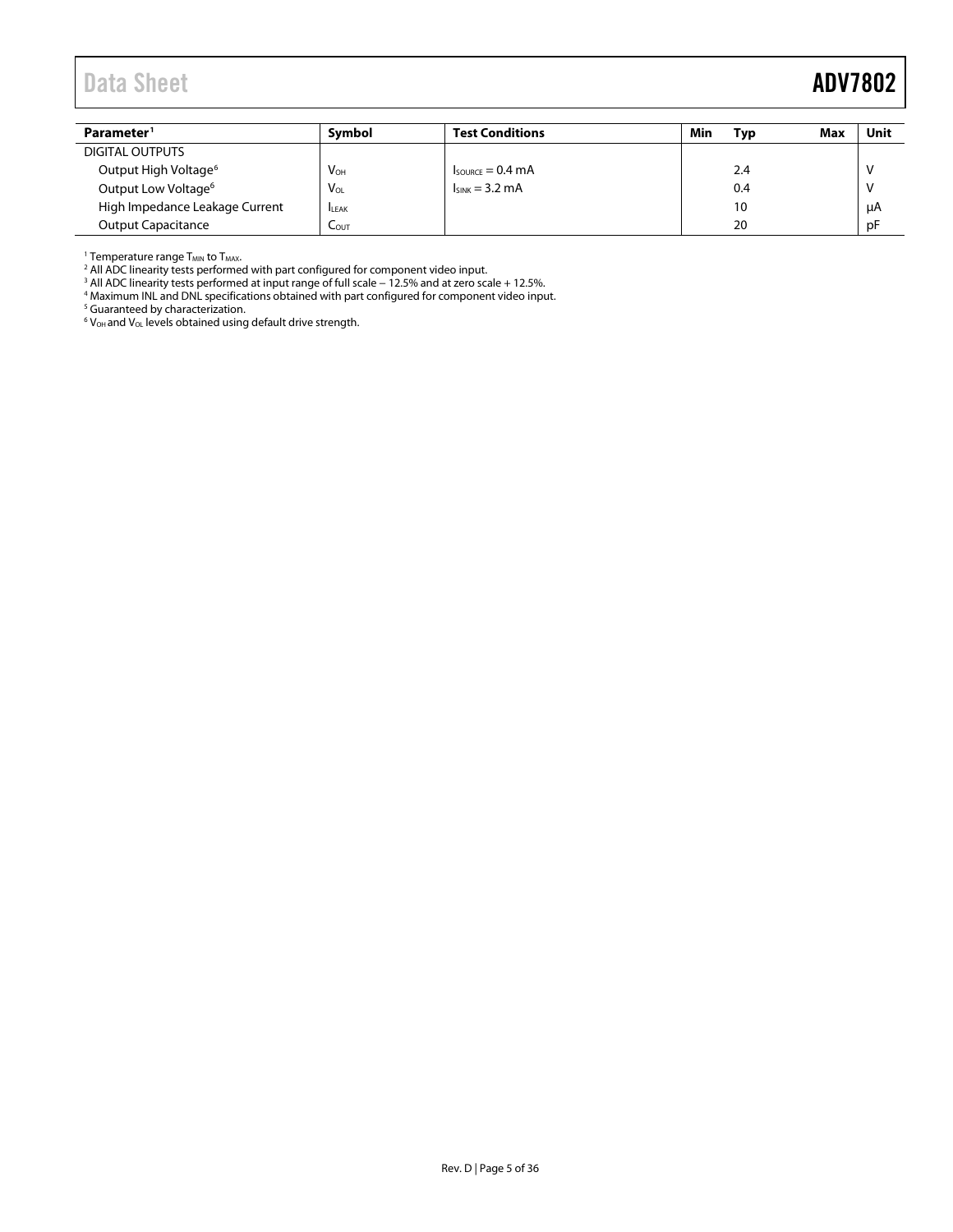### <span id="page-5-0"></span>**VIDEO SPECIFICATIONS**

AVDD = 3.15 V to 3.45 V, DVDD = 1.75 V to 1.85 V, DVDDIO = 3.0 V to 3.6 V, DVDDIO\_SDRAM = 2.4 V to 2.6 V (DDR), DVDDIO\_SDRAM = 3.2 V to 3.4 V (SDR), PVDD = 1.71 V to 1.89 V,  $T_A = 0^\circ \text{C}$  to 85°C, unless otherwise noted.

| Table 2.                       |           |                                  |     |            |     |               |
|--------------------------------|-----------|----------------------------------|-----|------------|-----|---------------|
| Parameter <sup>1</sup>         | Symbol    | <b>Test Conditions</b>           | Min | <b>Typ</b> | Max | Unit          |
| NONLINEAR SPECIFICATIONS       |           |                                  |     |            |     |               |
| <b>Differential Phase</b>      | <b>DP</b> | CVBS input (modulated five-step) |     | 0.45       |     | Degrees       |
| Differential Gain              | DG        | CVBS input (modulated five-step) |     | 0.45       |     | $\%$          |
| Luma Nonlinearity              | LNL       | CVBS input (modulated five-step) |     | 0.7        |     | $\%$          |
| <b>NOISE SPECIFICATIONS</b>    |           |                                  |     |            |     |               |
| <b>SNR Unweighted</b>          |           | Luma ramp                        |     | 63         |     | dB            |
|                                |           | Luma flat field                  |     | 64         |     | dB            |
| Analog Front-End Crosstalk     |           |                                  |     | 60         |     | dB            |
| LOCK TIME SPECIFICATIONS (SDP) |           |                                  |     |            |     |               |
| Horizontal Lock Range          |           |                                  |     | ±5         |     | $\frac{0}{0}$ |
| Vertical Lock Range            |           |                                  | 40  |            | 70  | Hz            |
| Subcarrier Lock Range, fsc     |           |                                  |     | ±0.8       |     | kHz           |
| Color Lock-In Time             |           |                                  |     | 60         |     | Lines         |
| Sync Depth Range <sup>2</sup>  |           |                                  | 20  |            | 200 | $\%$          |
| Color Burst Range              |           |                                  |     |            | 200 | $\%$          |
| Vertical Lock Time             |           |                                  |     | 300        |     | ms            |
| <b>Horizontal Lock Time</b>    |           |                                  |     | 100        |     | Lines         |
| CHROMA SPECIFICATIONS (SDP)    |           |                                  |     |            |     |               |
| Chroma Amplitude Error         |           |                                  |     | 0.4        |     | $\%$          |
| Chroma Phase Error             |           |                                  |     | 0.3        |     | Degrees       |
| Chroma Luma Intermodulation    |           |                                  |     | 0.2        |     | $\%$          |

<sup>1</sup> Guaranteed by characterization.<br><sup>2</sup> Nominal sync depth is 300 mV at 100% sync depth range.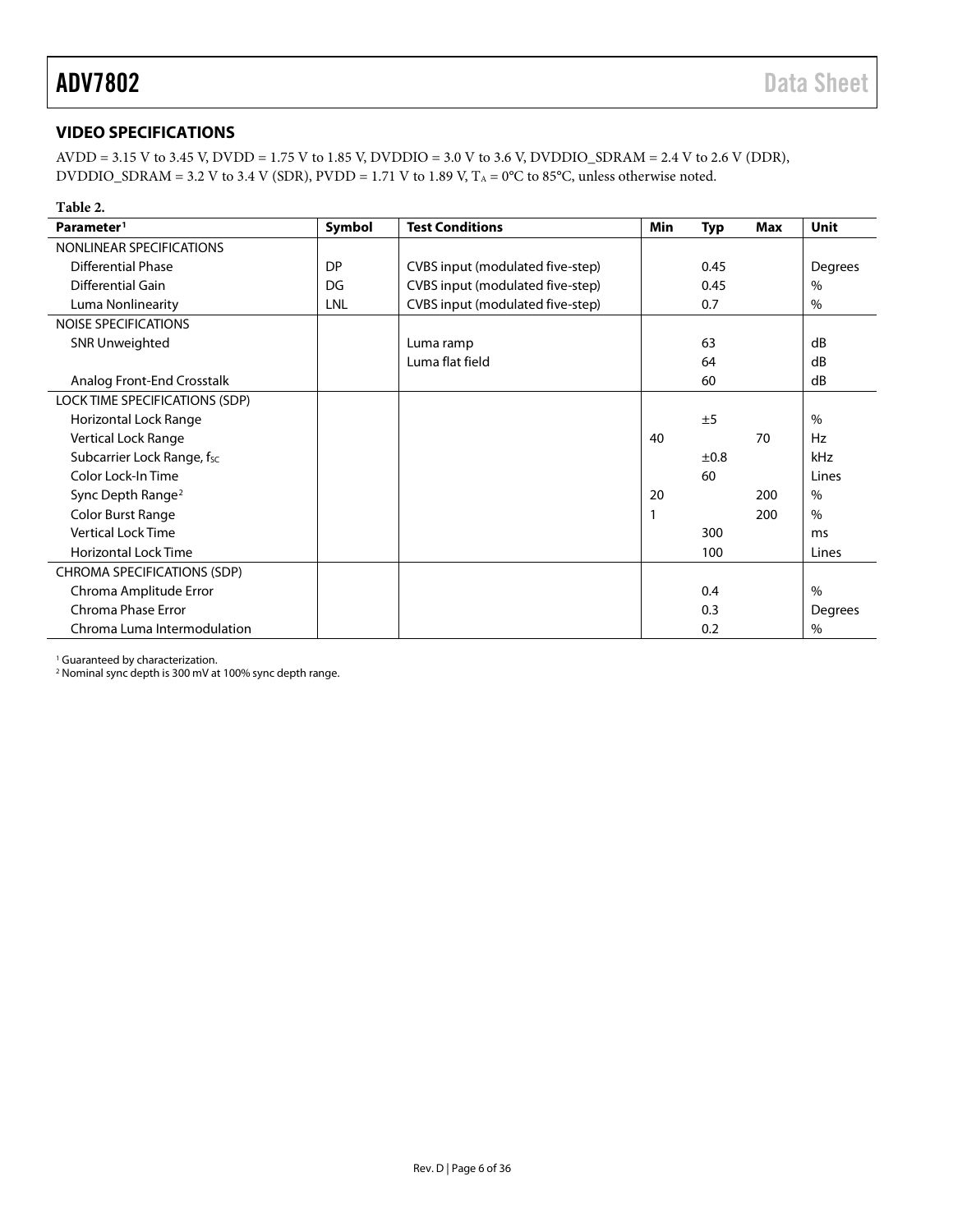### <span id="page-6-0"></span>**TIMING CHARACTERISTICS**

AVDD = 3.15 V to 3.45 V, DVDD = 1.75 V to 1.85 V, DVDDIO = 3.0 V to 3.6 V, DVDDIO\_SDRAM = 2.4 V to 2.6 V (DDR), DVDDIO\_SDRAM = 3.2 V to 3.4 V (SDR), PVDD = 1.71 V to 1.89 V,  $T_A = 0^\circ \text{C}$  to 85°C, unless otherwise noted.

| Table 3.                                         |                |                                               |                |          |       |              |
|--------------------------------------------------|----------------|-----------------------------------------------|----------------|----------|-------|--------------|
| Parameter <sup>1</sup>                           | Symbol         | <b>Test Conditions</b>                        | Min            | Typ      | Max   | Unit         |
| <b>SYSTEM CLOCK AND CRYSTAL</b>                  |                |                                               |                |          |       |              |
| <b>Crystal Nominal Frequency</b>                 |                |                                               |                | 28.63636 |       | <b>MHz</b>   |
| <b>Crystal Frequency Stability</b>               |                |                                               |                |          | ±50   | ppm          |
| Horizontal Sync Input Frequency                  |                |                                               | 14.8           |          | 90    | kHz          |
| LLC Frequency Range                              |                |                                               | 12.825         |          | 150   | <b>MHz</b>   |
| I <sup>2</sup> C PORT                            |                |                                               |                |          |       |              |
| <b>SCLK Frequency</b>                            |                |                                               |                |          | 400   | kHz          |
| <b>SCLK Minimum Pulse Width High</b>             | t1             |                                               | 0.6            |          |       | μs           |
| <b>SCLK Minimum Pulse Width Low</b>              | t <sub>2</sub> |                                               | 1.3            |          |       | μs           |
| Hold Time (Start Condition)                      | t <sub>3</sub> |                                               | 0.6            |          |       | μs           |
| Setup Time (Start Condition)                     | t <sub>4</sub> |                                               | 0.6            |          |       | μs           |
| <b>SDA Setup Time</b>                            | t5             |                                               | 100            |          |       | ns           |
| <b>SCLK and SDA Rise Time</b>                    | t6             |                                               |                |          | 300   | ns           |
| <b>SCLK and SDA Fall Time</b>                    | t <sub>7</sub> |                                               |                |          | 300   | ns           |
| Setup Time (Stop Condition)                      | $t_8$          |                                               |                | 0.6      |       | μs           |
| FAST I <sup>2</sup> C PORT <sup>2</sup>          |                |                                               |                |          |       |              |
| <b>SCLK Frequency</b>                            |                |                                               |                |          | 3.4   | MHz          |
| SCLK Minimum Pulse Width High                    | $t_1$          |                                               | 60             |          |       | ns           |
| <b>SCLK Minimum Pulse Width Low</b>              | t <sub>2</sub> |                                               | 160            |          |       | ns           |
| Hold Time (Start Condition)                      | t <sub>3</sub> |                                               | 160            |          |       | ns           |
| Setup Time (Start Condition)                     | t <sub>4</sub> |                                               | 160            |          |       | ns           |
| <b>SDA Setup Time</b>                            | t <sub>5</sub> |                                               | 10             |          |       | ns           |
| <b>SCLK and SDA Rise Time</b>                    | t <sub>6</sub> |                                               | 10             |          | 80    | ns           |
| <b>SCLK and SDA Fall Time</b>                    | t <sub>7</sub> |                                               | 10             |          | 80    | ns           |
| Setup Time (Stop Condition)                      | $t_8$          |                                               | 160            |          |       | ns           |
| <b>RESET FEATURE</b>                             |                |                                               |                |          |       |              |
| <b>Reset Pulse Width</b>                         |                |                                               | 5              |          |       | ms           |
| <b>CLOCK OUTPUTS</b>                             |                |                                               |                |          |       |              |
| <b>LLC Mark Space Ratio</b>                      | $t_9, t_{10}$  |                                               | 45:55          |          | 55:45 | % duty cycle |
| PIXEL PORT DATA AND CONTROL OUTPUTS <sup>3</sup> |                |                                               |                |          |       |              |
| Data Output Transition Time, SDR                 | $t_{11}$       | Negative clock edge to start of<br>valid data |                |          | 4.5   | ns           |
| Data Output Transition Time, SDR                 | $t_{12}$       | End of valid data to negative<br>clock edge   |                |          | 0     | ns           |
| Data Output Transition Time, SDR (CP Core)       | $t_{13}$       | Negative clock edge to start of<br>valid data |                |          | 2.5   | ns           |
| Data Output Transition Time, SDR (CP Core)       | $t_{14}$       | End of valid data to negative<br>clock edge   |                |          | 0.2   | ns           |
| DATA AND CONTROL INPUTS <sup>4</sup>             |                |                                               |                |          |       |              |
| Input Setup Time (Digital Input Port)            | $t_{17}$       | HS_IN1, VS_IN1, HS_IN2, VS_IN2                | 9.5            |          |       | ns           |
|                                                  |                | DE_IN, data inputs                            | $\overline{2}$ |          |       | ns           |
| Input Hold Time (Digital Input Port)             | $t_{18}$       | HS_IN1, VS_IN1, HS_IN2, VS_IN2                | $-4$           |          |       | ns           |
|                                                  |                | DE_IN, data inputs                            | 0.8            |          |       | ns           |

<span id="page-6-1"></span><sup>1</sup> Guaranteed by characterization.<br><sup>2</sup> With a bus line load less than 100 pF.

<span id="page-6-3"></span><span id="page-6-2"></span><sup>3</sup> Timing figures obtained using default drive strength value.

<span id="page-6-4"></span> $4$  TTL input values are 0 V to 3 V, with rise/fall times ≥ 3 ns, measured between the 10% and 90% points.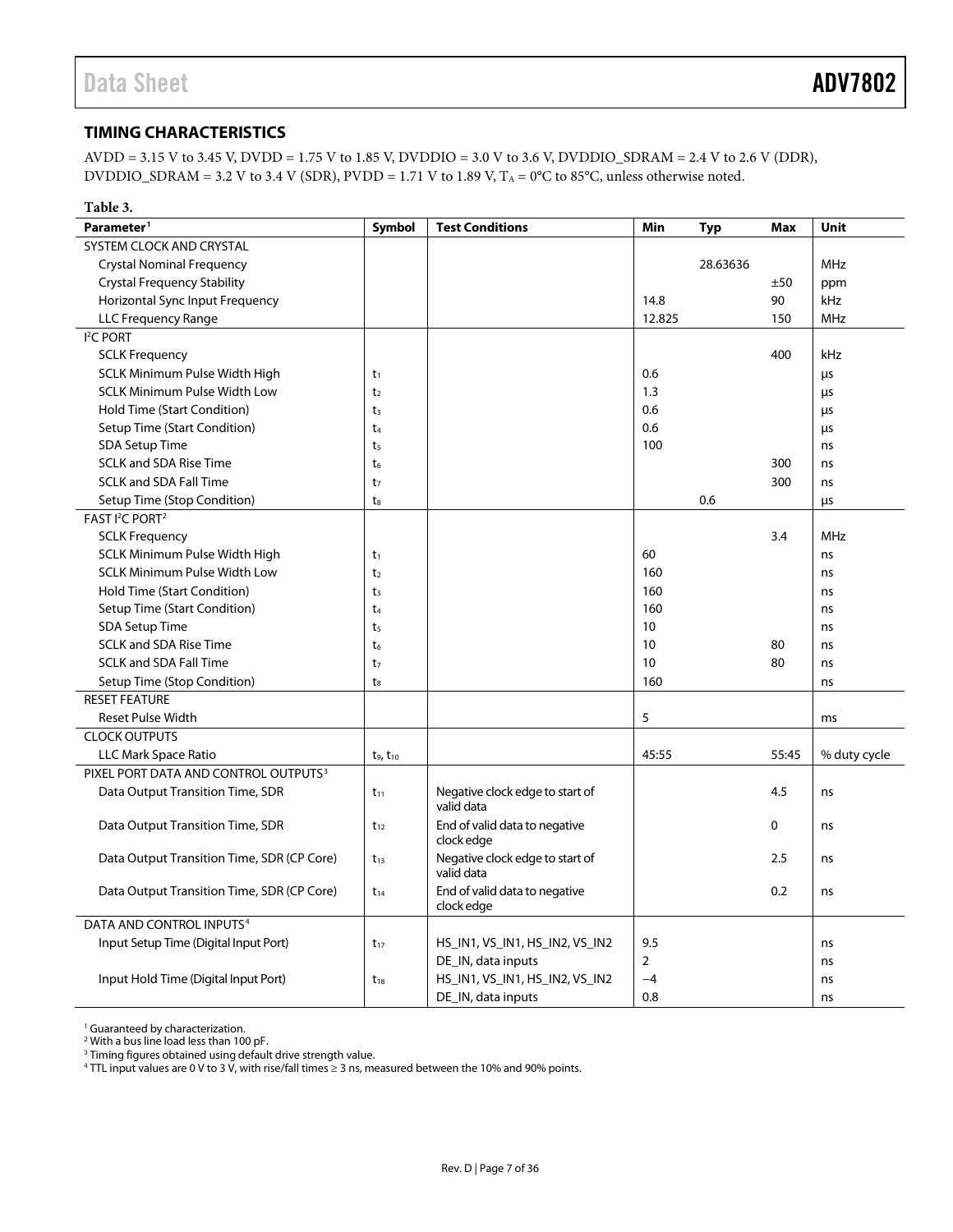#### <span id="page-7-0"></span>**TIMING DIAGRAMS**



Figure 6. Digital Input Port and Control Input Timing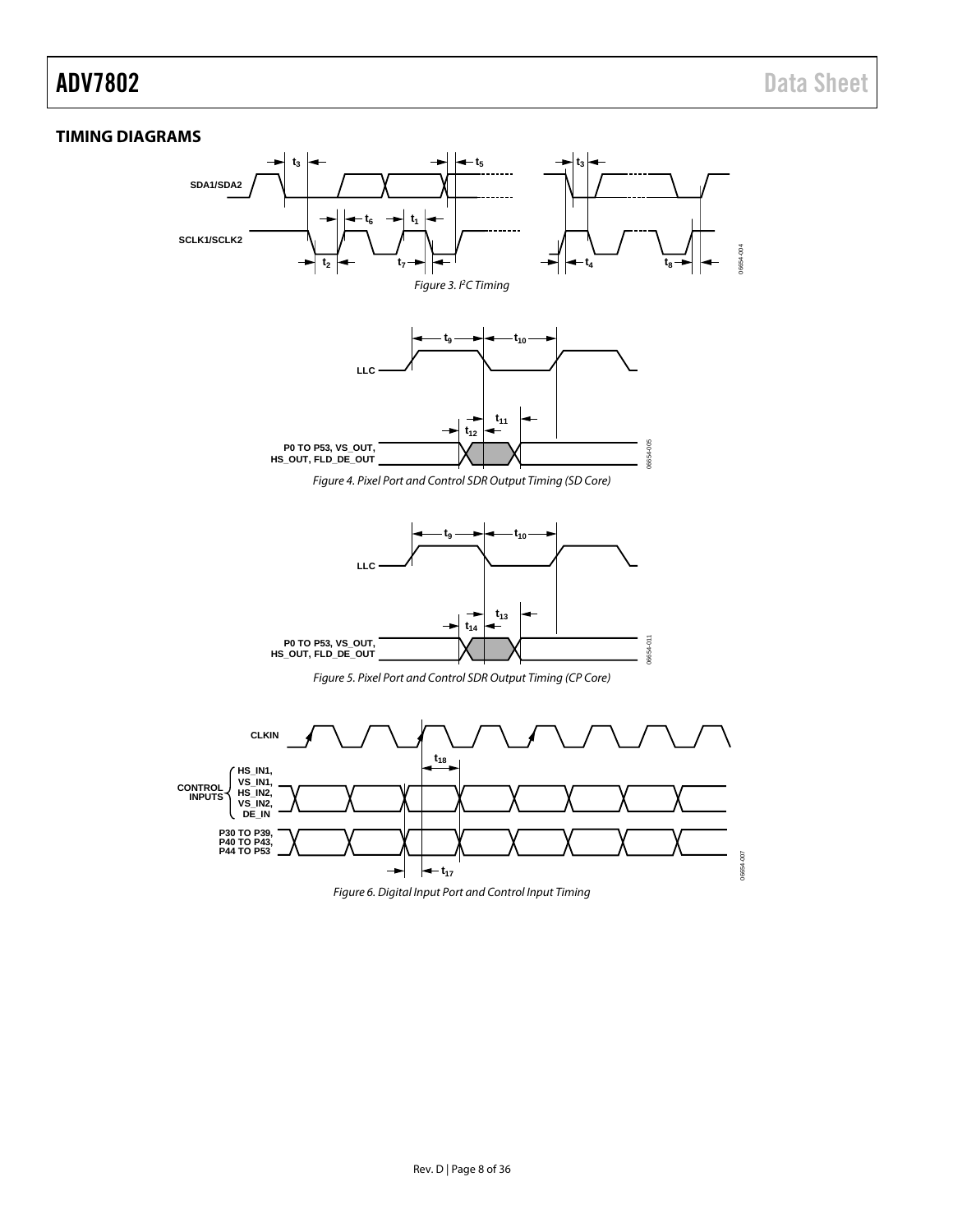### <span id="page-8-0"></span>**ANALOG SPECIFICATIONS**

AVDD = 3.15 V to 3.45 V, DVDD = 1.75 V to 1.85 V, DVDDIO = 3.0 V to 3.6 V, DVDDIO\_SDRAM = 2.4 V to 2.6 V (DDR), DVDDIO\_SDRAM = 3.2 V to 3.4 V (SDR), PVDD = 1.71 V to 1.89 V,  $T_A = 0$ °C to 85°C, unless otherwise noted. Recommended analog input video signal range is 0.5 V to 1.6 V, typically 1 V p-p. Recommended external clamp capacitor value is 0.1 μF.

| Table 4.                       |                                   |            |               |     |             |
|--------------------------------|-----------------------------------|------------|---------------|-----|-------------|
| Parameter <sup>1, 2</sup>      | <b>Test Conditions</b>            | <b>Min</b> | <b>Typ</b>    | Max | <b>Unit</b> |
| <b>CLAMP CIRCUITRY</b>         |                                   |            |               |     |             |
| Input Impedance <sup>3</sup>   | Clamps switched off               |            | 10            |     | MΩ          |
| Input Impedance of Pin 90 (FB) |                                   |            | 20            |     | kΩ          |
| <b>CML</b>                     |                                   |            | 2.0           |     |             |
| <b>ADC Full-Scale Level</b>    |                                   |            | $CML + 0.8$   |     |             |
| ADC Zero-Scale Level           |                                   |            | $CML - 0.8$   |     |             |
| <b>ADC Dynamic Range</b>       |                                   |            | 1.6           |     |             |
| Clamp Level (When Locked)      | <b>CVBS</b> input                 |            | $CML - 0.292$ |     |             |
|                                | SCART RGB input (R, G, B signals) |            | $CML - 0.3$   |     |             |
|                                | S-Video input (Y signal)          |            | $CML - 0.292$ |     |             |
|                                | S-Video input (C signal)          |            | $CML - 0$     |     |             |
|                                | Component input (Y signal)        |            | $CML - 0.3$   |     |             |
|                                | Component input (Pr, Pb signals)  |            | $CML - 0$     |     |             |
|                                | PC RGB input (R, G, B signals)    |            | $CML - 0.3$   |     |             |
| Large Clamp Source Current     | SDP only                          |            | 0.75          |     | mA          |
| Large Clamp Sink Current       | SDP only                          |            | 0.9           |     | mA          |
| Fine Clamp Source Current      | SDP only                          |            | 17            |     | μA          |
| Fine Clamp Sink Current        | SDP only                          |            | 17            |     | μA          |

<sup>1</sup> The minimum/maximum specifications are guaranteed over 0°C to 85°C.

<span id="page-8-2"></span><span id="page-8-1"></span><sup>2</sup> Guaranteed by characterization.

<span id="page-8-3"></span><sup>3</sup> Except Pin 90 (FB).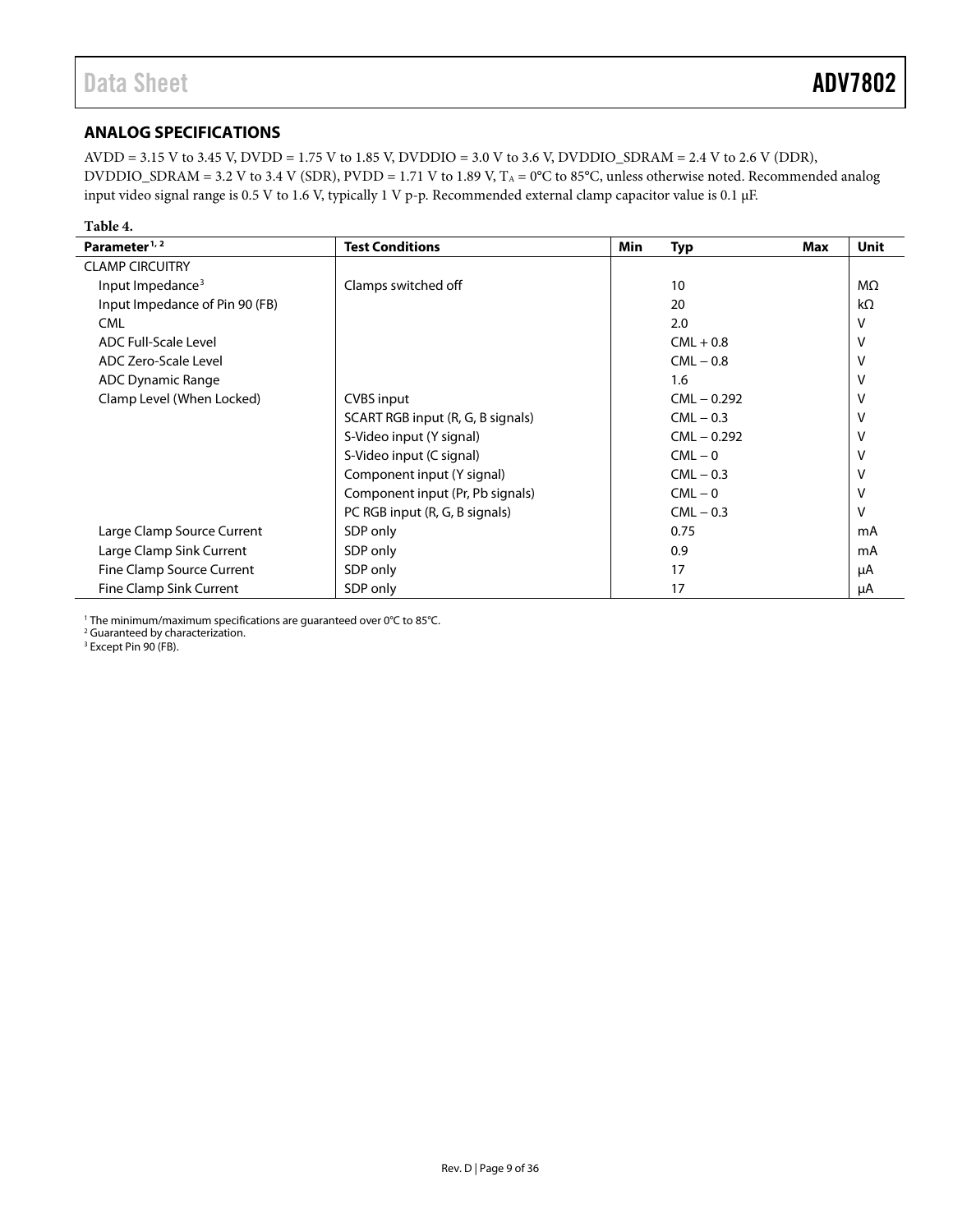## <span id="page-9-0"></span>ABSOLUTE MAXIMUM RATINGS

#### **Table 5.**

| <b>Parameter</b>                    | Rating                              |
|-------------------------------------|-------------------------------------|
| AVDD to AGND                        | 4.0V                                |
| DVDD to DGND                        | 2.2V                                |
| PVDD to AGND                        | 2.2V                                |
| DVDDIO to DGND                      | 4.0V                                |
| DVDDIO SDRAM to                     | 2.7V                                |
| DGND SDRAM (DDR)                    |                                     |
| DVDDIO SDRAM to                     | 4.0V                                |
| DGND SDRAM (SDR)                    |                                     |
| DVDDIO to AVDD                      | $-0.3$ V to $+0.3$ V                |
| DVDDIO to DVDD                      | $-0.3$ V to $+2$ V                  |
| DVDDIO_SDRAM to DVDD (DDR)          | $-0.3$ V to $+2.5$ V                |
| DVDDIO SDRAM to DVDD (SDR)          | $-0.3$ V to $+3.3$ V                |
| <b>AVDD to PVDD</b>                 | $-0.3$ V to $+2$ V                  |
| AVDD to DVDD                        | $-0.3 V$ to $+2 V$                  |
| DVDDIO to DVDDIO SDRAM (DDR)        | $-0.3$ V to $+2$ V                  |
| DVDDIO to DVDDIO SDRAM (SDR)        | $-0.3$ V to $+3.3$ V                |
| AVDD to DVDDIO SDRAM (DDR)          | $-0.3$ V to $+2.5$ V                |
| AVDD to DVDDIO SDRAM (SDR)          | $-0.3$ V to $+1.8$ V                |
| Digital Inputs Voltage to DGND      | $DGND - 0.3 V$ to $DVDDO + 0.3 V$   |
| DVDDIO SDRAM Inputs to              | DGND SDRAM - 0.3 V to               |
| <b>DGND SDRAM</b>                   | DVDDIO SDRAM + 0.3 V                |
| Analog Inputs to AGND               | $AGND - 0.3 V$ to $AVDD + 0.3 V$    |
| <b>SCLK/SDA Data Pins to DVDDIO</b> | $DVDDO - 0.3 V$ to $DVDDO + 3.6 V$  |
| <b>Maximum Junction Temperature</b> | $125^{\circ}$ C                     |
| $(T_{J MAX})$                       |                                     |
| Storage Temperature Range           | $-65^{\circ}$ C to $+150^{\circ}$ C |
| Infrared Reflow Soldering (20 sec)  | 260°C                               |

Stresses above those listed under Absolute Maximum Ratings may cause permanent damage to the device. This is a stress rating only; functional operation of the device at these or any other conditions above those indicated in the operational section of this specification is not implied. Exposure to absolute maximum rating conditions for extended periods may affect device reliability.

#### <span id="page-9-1"></span>**PACKAGE THERMAL PERFORMANCE**

To reduce power consumption when using the part, the user is advised to turn off any unused ADCs.

The junction temperature must always stay below the maximum junction temperature ( $T_{J MAX}$ ) of 125°C. The following equation shows how to calculate the junction temperature:

 $T_J = T_{A MAX} + (\theta_{JA} \times W_{MAX})$ 

where:

 $T_{A MAX} = 85^{\circ}C$ .  $\theta_{IA} = 21.0330$ °C/W.  $W_{MAX} = ((AVDD \times I_{AVDD}) + (DVDD \times I_{DVDD}) + (DVDDIO \times I_{VDD})$  $I_{DVDDIO}$ ) + (PVDD  $\times$   $I_{PVDD}$ ) + (DVDDIO\_SDRAM  $\times$ *DVDDIO\_SDRAM)).*

### <span id="page-9-2"></span>**THERMAL RESISTANCE**

 $\theta_{IA}$  is specified for the worst-case conditions, that is, a device soldered in a circuit board for surface-mount packages.

#### **Table 6. Thermal Resistance**

| Package Type  | $\theta_{JA}$ | $\theta$ ıc <sup>2</sup> | Unit |
|---------------|---------------|--------------------------|------|
| 176-Lead LOFP |               |                          | /V   |

<sup>1</sup> 4-layer PCB with solid ground plane.

<span id="page-9-3"></span><sup>2</sup> 4-layer PCB with solid ground plane (still air).

#### **ESD CAUTION**



ESD (electrostatic discharge) sensitive device. Charged devices and circuit boards can discharge without detection. Although this product features patented or proprietary protection circuitry, damage may occur on devices subjected to high energy ESD. Therefore, proper ESD precautions should be taken to avoid performance degradation or loss of functionality.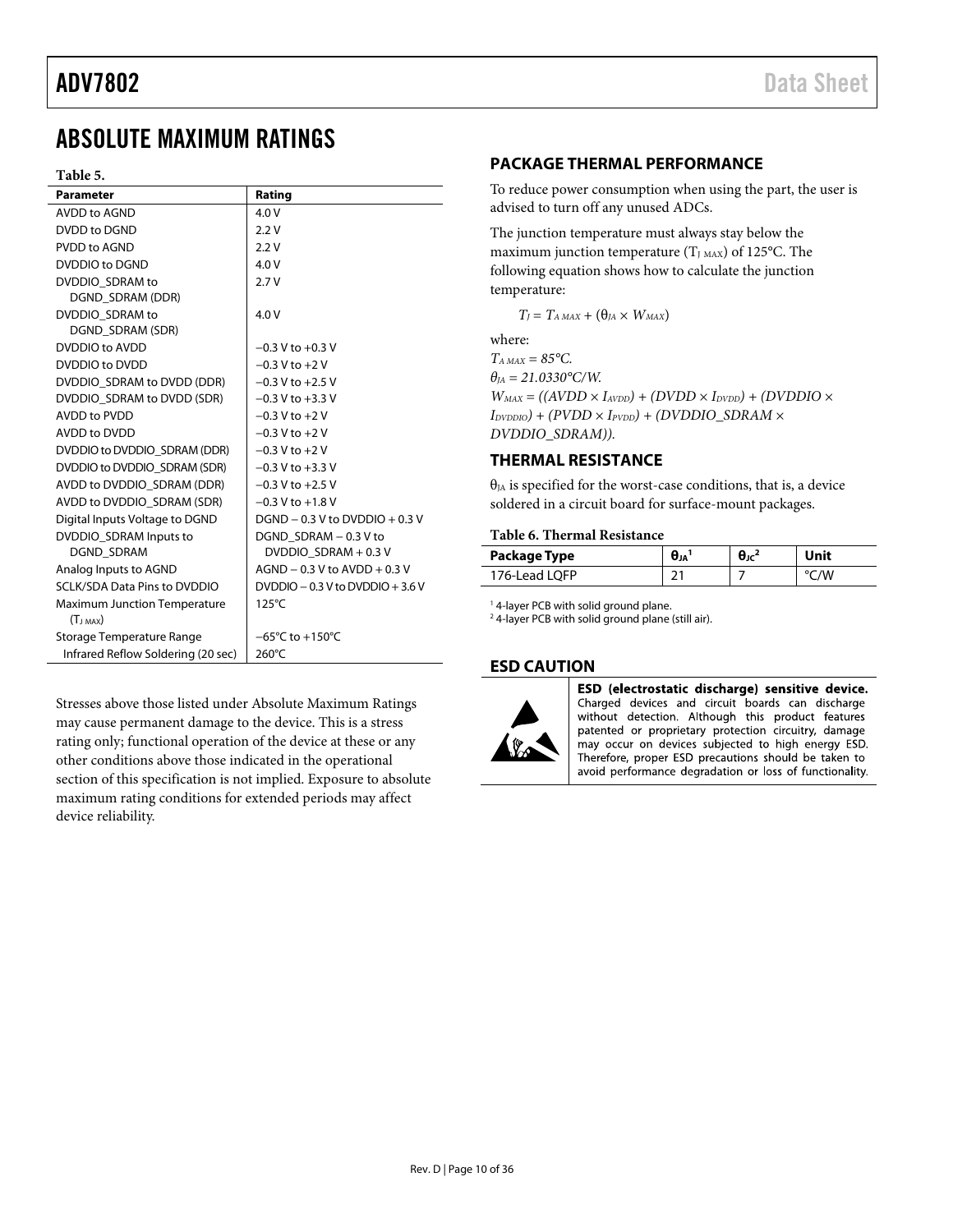## <span id="page-10-0"></span>PIN CONFIGURATION AND FUNCTION DESCRIPTIONS

<span id="page-10-1"></span>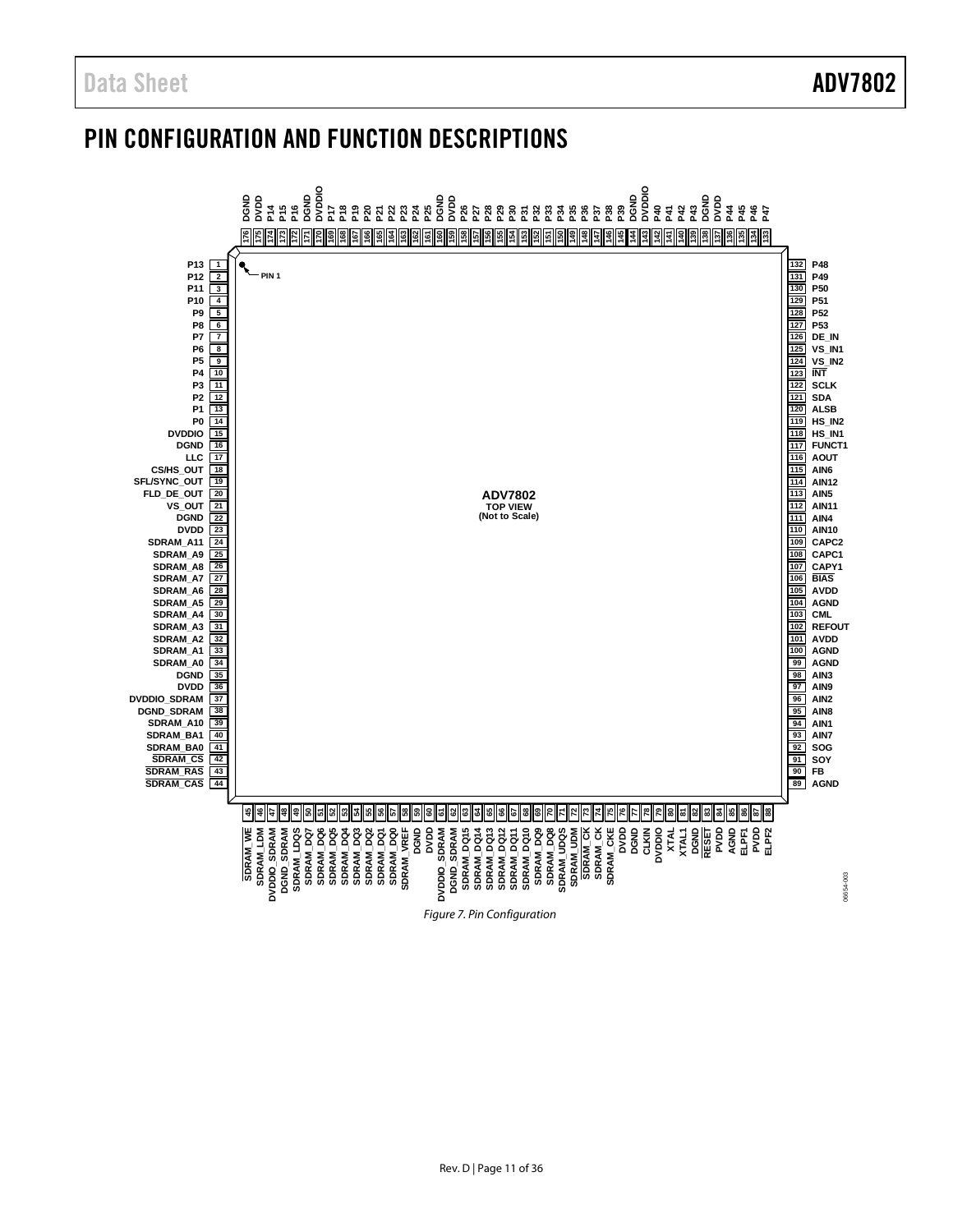#### **Table 7. Pin Function Descriptions**

| Pin No.                             | <b>Mnemonic</b>            | Type <sup>1</sup> | <b>Description</b>                                                                                                                                                                                                                                                                                     |
|-------------------------------------|----------------------------|-------------------|--------------------------------------------------------------------------------------------------------------------------------------------------------------------------------------------------------------------------------------------------------------------------------------------------------|
| 1 to 14, 155 to 158, 161 to         | P0 to P29                  | O                 | Video Pixel Output Port. See Figure 7 for details on pin mapping.                                                                                                                                                                                                                                      |
| 169, 172 to 174<br>15, 79, 143, 170 | <b>DVDDIO</b>              | P                 | Digital Input/Output Supply Voltage (3.3 V).                                                                                                                                                                                                                                                           |
| 16, 22, 35, 59, 77, 82, 138,        | <b>DGND</b>                | <b>GND</b>        | Digital Ground.                                                                                                                                                                                                                                                                                        |
| 144, 160, 171, 176                  |                            |                   |                                                                                                                                                                                                                                                                                                        |
| 17                                  | LLC                        | $\circ$           | Line-Locked Output Clock for the Pixel Data.                                                                                                                                                                                                                                                           |
| 18                                  | CS/HS_OUT                  | $\circ$           | Horizontal Synchronization or Composite Synchronization Signal. This signal<br>can be selected while in SDP mode.                                                                                                                                                                                      |
| 19                                  | SFL/SYNC_OUT               | $\circ$           | Subcarrier Frequency Lock. This pin contains a serial output stream, which<br>can be used to lock the subcarrier frequency when this decoder is connected<br>to any digital video encoder from Analog Devices, Inc. SYNC_OUT is the<br>sliced synchronization output signal available only in CP mode. |
| 20                                  | FLD_DE_OUT                 | $\circ$           | Field Synchronization Output Signal (All Interlaced Video Modes). This pin<br>also can be enabled as a data enable signal (DE) to allow direct connection to<br>an HDMI™/DVI Tx IC.                                                                                                                    |
| 21                                  | VS_OUT                     | O                 | Vertical Synchronization Output Signal (SDP and CP Modes).                                                                                                                                                                                                                                             |
| 23, 36, 60, 76, 137, 159, 175       | <b>DVDD</b>                | P                 | Digital Core Supply Voltage (1.8 V).                                                                                                                                                                                                                                                                   |
| 24 to 34, 39                        | SDRAM_A0 to<br>SDRAM_A11   | $\circ$           | Address Outputs. Interface to external RAM address lines. See Figure 7 for<br>details on pin mapping.                                                                                                                                                                                                  |
| 37, 47, 61                          | DVDDIO_SDRAM               | P                 | External Memory Interface Digital Input/Output Supply (DDR 2.5 V or SDR 3.3 V).                                                                                                                                                                                                                        |
| 38, 48, 62                          | DGND_SDRAM                 | <b>GND</b>        | External Memory Interface Digital GND.                                                                                                                                                                                                                                                                 |
| 40, 41                              | SDRAM_BA1 to<br>SDRAM_BA0  | $\circ$           | Bank Address Outputs. Interface to external RAM bank address lines.                                                                                                                                                                                                                                    |
| 42                                  | <b>SDRAM CS</b>            | $\circ$           | Chip Select. SDRAM_CS enables and disables the command decoder on<br>the RAM.                                                                                                                                                                                                                          |
| 43                                  | SDRAM_RAS                  | $\circ$           | Row Address Select Command Signal. SDRAM_RAS, SDRAM_CAS,<br>SDRAM_WE, and SDRAM_CS define the command to the RAM.                                                                                                                                                                                      |
| 44                                  | SDRAM_CAS                  | $\mathsf O$       | Column Address Select Command Signal. SDRAM_RAS, SDRAM_CAS,<br>SDRAM_WE, and SDRAM_CS define the command to the RAM.                                                                                                                                                                                   |
| 45                                  | SDRAM_WE                   | $\mathsf O$       | Write Enable Output Command Signal. SDRAM_RAS, SDRAM_CAS,<br>SDRAM_WE, and SDRAM_CS define the command to the RAM.                                                                                                                                                                                     |
| 46,72                               | SDRAM_LDM,<br>SDRAM_UDM    | $\mathsf O$       | Data Mask Output. Data is masked when DM is high, for writing data to the<br>external RAM. LDM corresponds to the data on SDRAM_DQ0 to<br>SDRAM_DQ7, and UDM corresponds to the data on SDRAM_DQ8 to<br>SDRAM_DQ15.                                                                                    |
| 49                                  | SDRAM_LDQS                 | I/O               | Lower Data Strobe Pin. Data strobe pins are used for the RAM interface. This<br>is an output with read data and an input with write data. It is edge aligned<br>with write data and centered in read data. SDRAM_LDQS corresponds to the<br>data on SDRAM_DQ0 to SDRAM_DQ7.                            |
| 50 to 57, 63 to 70                  | SDRAM_DQ0 to<br>SDRAM_DQ15 | I/O               | Data Bus. Interface to external RAM 16-bit data bus. See Figure 7 for details<br>on pin mapping.                                                                                                                                                                                                       |
| 58                                  | SDRAM_VREF                 | P                 | 1.25 V reference for the DDR SDRAM interface or 1.65 V for SDR.                                                                                                                                                                                                                                        |
| 71                                  | SDRAM_UDQS                 | I/O               | Upper Data Strobe Pin. Data strobe pins for the RAM interface. This is an<br>output with read data and an input with write data. It is edge aligned with<br>write data and centered in read data. SDRAM_UDQS corresponds to the data<br>on SDRAM_DQ8 to SDRAM_DQ16.                                    |
| 73, 74                              | SDRAM_CK,<br>SDRAM_CK      | $\circ$           | Differential Clock Output. All address and control output signals to the RAM<br>should be sampled on the positive edge of SDRAM_CK and on the negative<br>edge of SDRAM_CK.                                                                                                                            |
| 75                                  | SDRAM_CKE                  | $\circ$           | Clock Enable. This pin is used as an enable to the clock signals of the<br>external RAM.                                                                                                                                                                                                               |
| 78                                  | <b>CLKIN</b>               | ı                 | Clock Input Signal. Used in 24-bit digital input mode (for example, processing<br>24-bit RGB data from a DVI/HDMI Rx IC and also in digital CVBS input mode).                                                                                                                                          |
| 80                                  | <b>XTAL</b>                | I                 | Crystal Input. Input pin for 28.63636 MHz crystal.                                                                                                                                                                                                                                                     |
| 81                                  | XTAL1                      | O                 | Crystal Output. This pin should be connected to the 28.63636 MHz crystal.                                                                                                                                                                                                                              |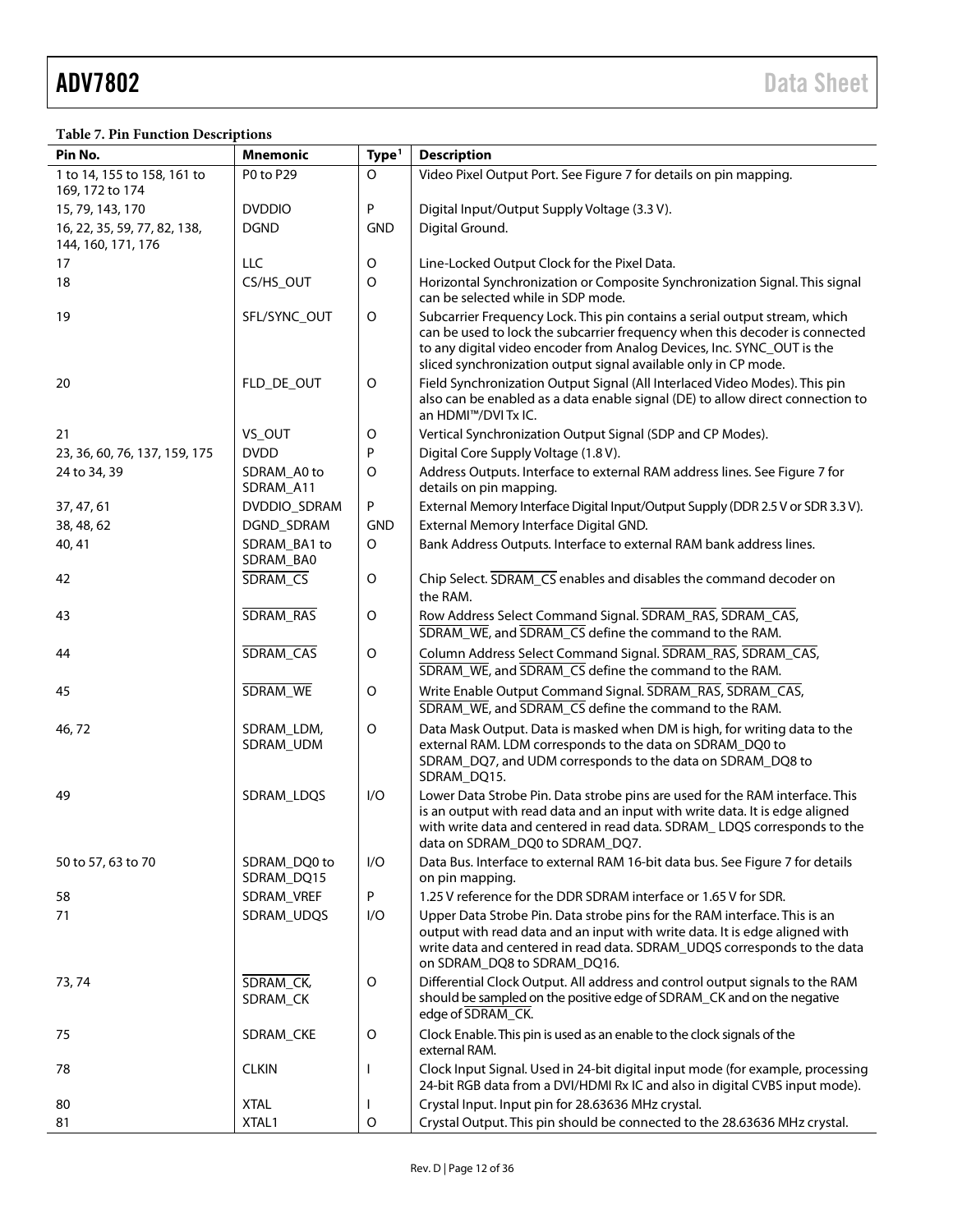<span id="page-12-0"></span>

| Pin No.                               | <b>Mnemonic</b>         | Type <sup>1</sup> | <b>Description</b>                                                                                                                                                                                                                                                                                                                                         |
|---------------------------------------|-------------------------|-------------------|------------------------------------------------------------------------------------------------------------------------------------------------------------------------------------------------------------------------------------------------------------------------------------------------------------------------------------------------------------|
| 83                                    | <b>RESET</b>            | $\mathbf{I}$      | System Reset Input. Active low. A minimum low reset pulse width of 5 ms is<br>required to reset the ADV7802 circuitry.                                                                                                                                                                                                                                     |
| 84, 87                                | <b>PVDD</b>             | P                 | PLL Supply Voltage (1.8 V).                                                                                                                                                                                                                                                                                                                                |
| 85, 89, 99, 100, 104                  | <b>AGND</b>             | <b>GND</b>        | Analog Ground.                                                                                                                                                                                                                                                                                                                                             |
| 86,88                                 | ELPF1, ELPF2            | $\mathbf{I}$      | External Loop Filter. The recommend external loop filter must be connected<br>to each ELPF pin (see Figure 8).                                                                                                                                                                                                                                             |
| 90                                    | FB                      | I                 | <b>SCART Fast Blank Input.</b>                                                                                                                                                                                                                                                                                                                             |
| 91                                    | SOY                     | H                 | Sync On Luma Input. Used in embedded synchronization mode.                                                                                                                                                                                                                                                                                                 |
| 92                                    | SOG                     | ı                 | Sync On Green Input. Used in embedded synchronization mode.                                                                                                                                                                                                                                                                                                |
| 93 to 98, 110 to 115                  | AIN1 to AIN12           | T                 | Analog Video Input Channels. See Figure 7 for details on pin mapping.                                                                                                                                                                                                                                                                                      |
| 101, 105                              | <b>AVDD</b>             | P                 | Analog Supply Voltage (3.3 V).                                                                                                                                                                                                                                                                                                                             |
| 102                                   | <b>REFOUT</b>           | O                 | Internal Voltage Reference Output.                                                                                                                                                                                                                                                                                                                         |
| 103                                   | <b>CML</b>              | $\circ$           | Common-Mode Level Pin Used for the Internal ADCs.                                                                                                                                                                                                                                                                                                          |
| 106                                   | <b>BIAS</b>             | $\circ$           | External Bias Setting Pin. Connect the recommended resistor (1.35 k $\Omega$ )<br>between the pin and ground.                                                                                                                                                                                                                                              |
| 107                                   | CAPY1                   | $\mathbf{I}$      | <b>ADC Capacitor Network.</b>                                                                                                                                                                                                                                                                                                                              |
| 108, 109                              | CAPC1, CAPC2            | $\mathbf{I}$      | <b>ADC Capacitor Network.</b>                                                                                                                                                                                                                                                                                                                              |
| 116                                   | <b>AOUT</b>             | O                 | Analog Monitor Output.                                                                                                                                                                                                                                                                                                                                     |
| 117                                   | <b>FUNCT1</b>           | ı                 | <b>SCART Function Select Input.</b>                                                                                                                                                                                                                                                                                                                        |
| 118                                   | HS_IN1                  | $\mathbf{I}$      | Horizontal Synchronization Input Signal. Used in CP mode for 5-wire<br>timing mode.                                                                                                                                                                                                                                                                        |
| 119                                   | HS_IN2                  | 1/O               | Horizontal Synchronization Input Signal. Used in 24-bit digital input mode<br>port mode (for example, processing 24-bit RGB data from an HDMI Rx IC).<br>HS_IN2 in conjunction with VS_IN2 can be configured as a fast I <sup>2</sup> C interface<br>for teletext data extraction. HS_IN2 is used as the I <sup>2</sup> C port serial clock input.         |
| 120                                   | <b>ALSB</b>             | T                 | ALSB selects the <sup>2</sup> C address for the ADV7802 control. ALSB set to Logic 0<br>configures the address for a write to the input/output port of 0x40. ALSB<br>set to Logic 1 configures the address for a write to the input/output<br>port of 0x42.                                                                                                |
| 121                                   | <b>SDA</b>              | I/O               | I <sup>2</sup> C Port Serial Data Input/Output Pin.                                                                                                                                                                                                                                                                                                        |
| 122                                   | <b>SCLK</b>             | $\mathbf{I}$      | I <sup>2</sup> C Port Serial Clock Input (Maximum Clock Rate of 400 kHz).                                                                                                                                                                                                                                                                                  |
| 123                                   | $\overline{\text{INT}}$ | $\circ$           | Interrupt Output. This pin can be active low or active high. When SDP/CP<br>status bits change, this pin triggers. The set of events that triggers an<br>interrupt is under user control.                                                                                                                                                                  |
| 124                                   | VS_IN2                  | I/O               | Vertical Synchronization Input Signal. Used in 24-bit digital input port mode<br>(for example, processing 24-bit RGB data from an DVI/HDMI Rx IC). VS_IN2 in<br>conjunction with HS_IN2 can be configured as a fast I <sup>2</sup> C interface for teletext<br>data extraction. VS_IN2 is used as the I <sup>2</sup> C port serial data input/output pins. |
| 125                                   | VS IN1                  | I.                | Vertical Synchronization Input Signal. Used in CP mode for 5-wire<br>timing mode.                                                                                                                                                                                                                                                                          |
| 126                                   | DE_IN                   | T                 | Data Enable Input Signal. Used in 24-bit digital input port mode (for example,<br>processing 24-bit RGB data from an DVI/HDMI Rx IC).                                                                                                                                                                                                                      |
| 127 to 136, 139 to 142, 145<br>to 154 | P30 to P53              | I/O               | Video Pixel Input/Output Port. See Figure 7 for details on pin mapping.                                                                                                                                                                                                                                                                                    |

 $1$  GND = ground, I = input, I/O = input/output, O = output, P = power.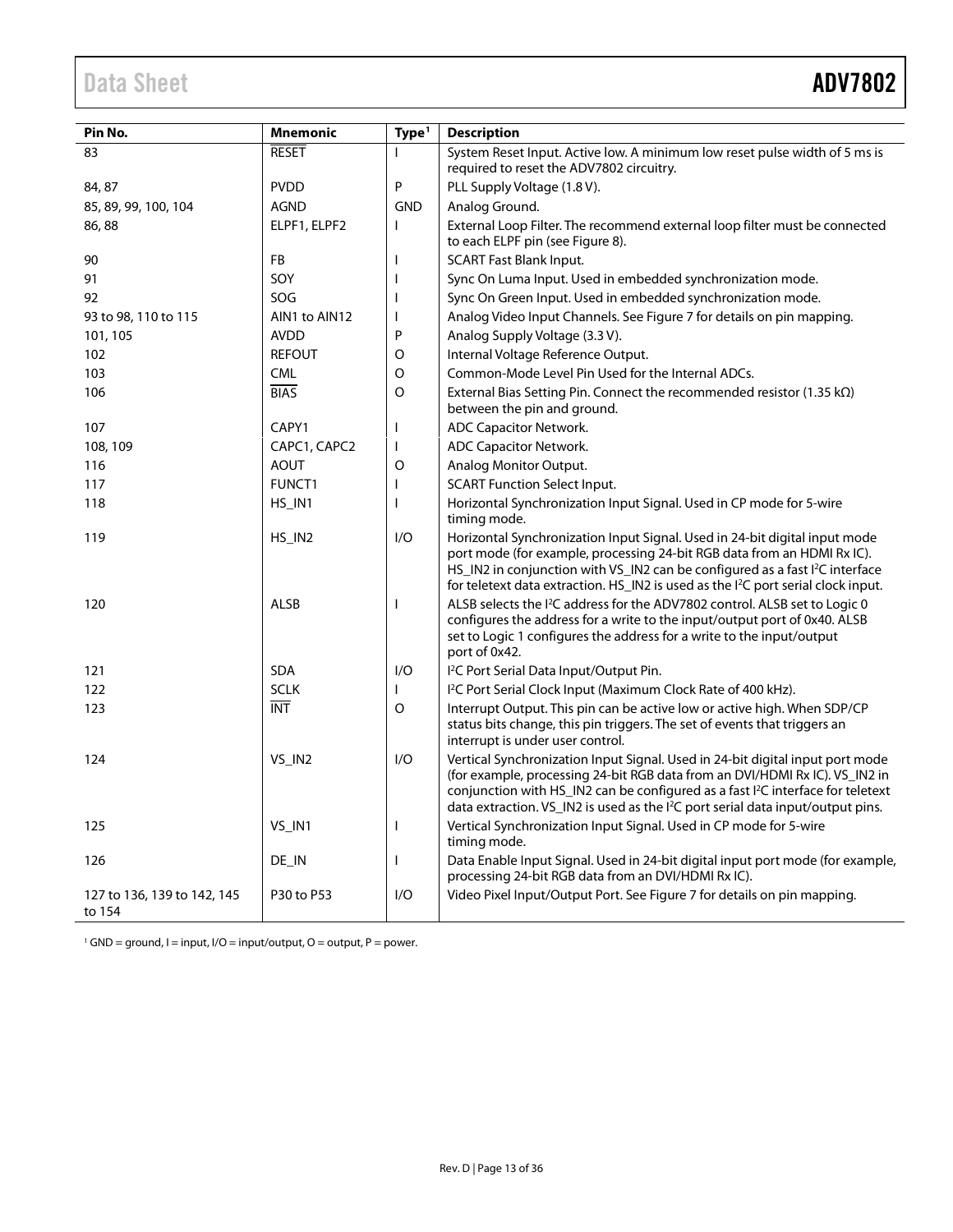## <span id="page-13-0"></span>THEORY OF OPERATION

### <span id="page-13-1"></span>**KEY FEATURES**

The ADV7802 is a high quality, single-chip, multiformat 3D comb filter video decoder and graphics digitizer. Key features of the device include

- Four noise shaped video (NSV®) 12-bit ADCs
- NTSC/PAL/SECAM video decoder
- Adaptive 3D comb filtering
- 3D digital noise reduction
- Advanced frame time-base correction (TBC)
- Composite, S-Video, YPrPb/RGB SCART support
- YPrPb component HD and RGB graphics input support
- 36-bit digital YPrPb/RGB output supporting 12-bit deep color

### <span id="page-13-2"></span>**ANALOG FRONT END**

The ADV7802 analog front end comprises four 12-bit NSV ADCs that digitize the analog video signal before applying it to the SDP or CP.

The front end includes a 12-channel input mux that enables multiple video signals to be applied to the ADV7802 without the requirement of an external mux. Current and voltage clamps are positioned in front of each ADC to ensure that the video signal remains within the range of the converter.

The ADCs are configured to run up to  $4\times$  oversampling mode when decoding composite and S-Video inputs or components up to 525i and 625i. For 525p and 625p, 2× oversampling is available. All other video standards are 1× oversampled. In oversampling the video signals, a reduction in the cost and complexity of external antialiasing filters can be obtained with the benefit of an increased signal-to-noise ratio (SNR).

Optional internal antialiasing filters with programmable bandwidth are positioned in front of each ADC. These filters can be used to band-limit standard definition (SD) video signals, removing spurious, out-of-band noise.

The ADV7802 can support simultaneous processing of CVBS and RGB standard definition signals to enable SCART compatibility and overlay functionality. A combination of CVBS and RGB inputs can be mixed, and the output is under the control of I<sup>2</sup>C registers and the fast blank pin.

Analog front-end features include

- Four 150 MHz, NSV, 12-bit ADCs that enable true 12-bit video decoding
- 12-channel analog input mux that enables multiple source connections without the requirement of an external mux
- Four current and voltage clamp control loops that ensure that any dc offsets are removed from the video signal
- SCART functionality and SD RGB overlay on CVBS controlled by fast blank input
- SCART source switching detection through FUNCT1 input
- Four programmable antialias filters on standard definition video signals and enhance definition
- CVBS monitor output

### <span id="page-13-3"></span>**STANDARD DEFINITION PROCESSOR**

The standard definition processor (SDP) is capable of decoding a large selection of baseband video signals in composite, S-Video, and YUV formats. The video standards supported by the SDP include PAL, PAL 60, PAL M, PAL N, PAL Nc, NTSC M/J, NTSC 4.43, and SECAM. The ADV7802 can automatically detect the video standard and process it accordingly. The ADV7802 can process video up to 525p/625p formats.

The SDP has a 3D temporal comb filter and a five-line super adaptive 2D comb filter that gives superior chrominance and luminance separation when decoding a composite video signal. This highly adaptive filter automatically adjusts its processing mode according to the video standard and signal quality with no user intervention required. The SDP has an IF filter block that compensates for attenuation in the high frequency chroma spectrum due to a tuner SAW filter. The SDP has specific luminance and chrominance parameter controls for brightness, contrast, saturation, and hue.

The ADV7802 implements a patented adaptive digital line length tracking (ADLLT) algorithm to track varying video line lengths from sources such as a VCR. ADLLT enables the ADV7802 to track and decode poor quality video sources (such as VCRs) and noisy sources (such as tuner outputs, VCR players, and camcorders). Frame TBC ensures stable clock synchronization between the decoder and the downstream devices.

The SDP also contains both a luma transient improvement (LTI) and a chroma transient improvement (CTI) processor. This processor increases the edge rate on the luma and chroma transitions, resulting in a sharper video image.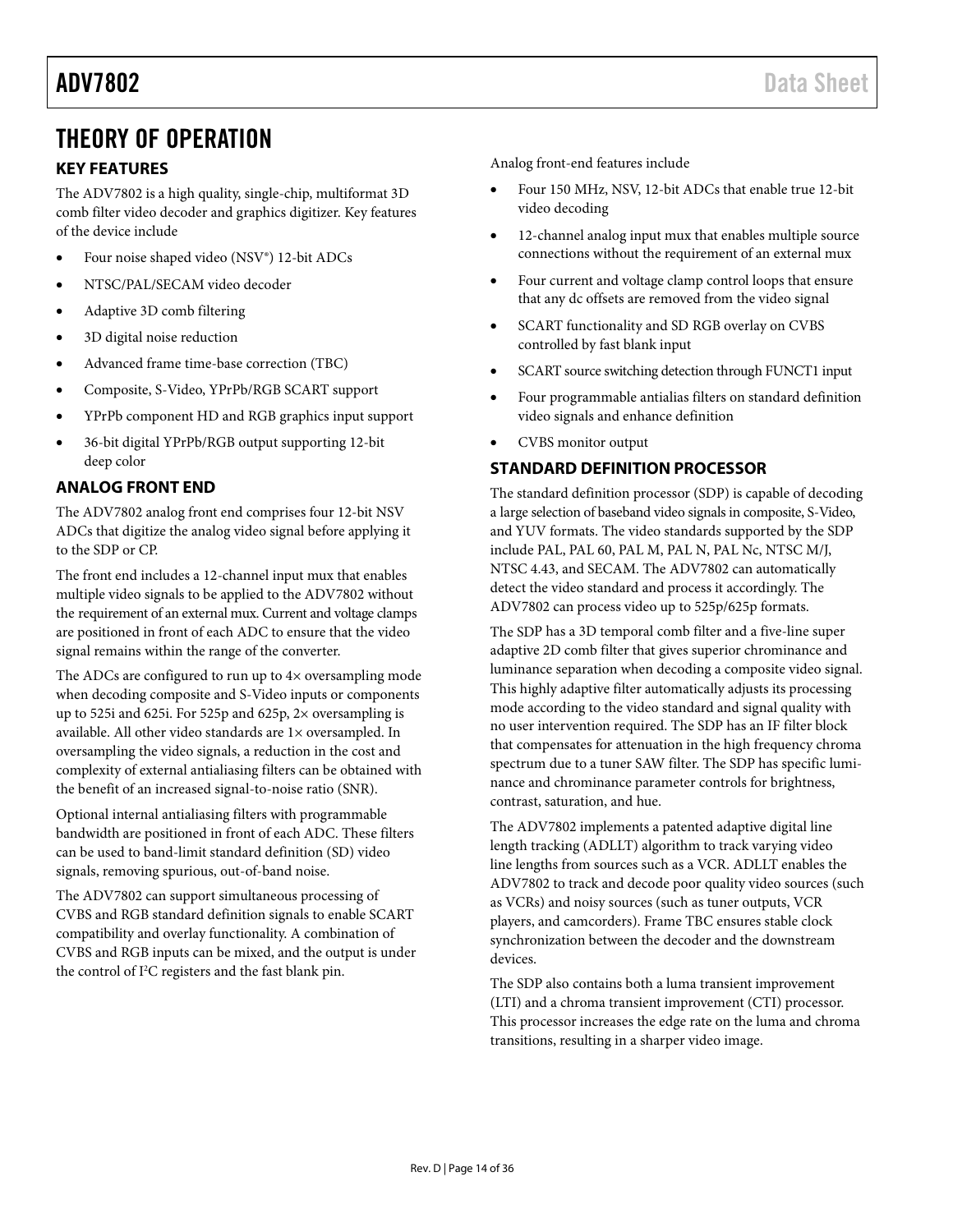The SDP has a Macrovision® detection circuit, which allows Type I, Type II, and Type III Macrovision protection levels. The decoder is also fully robust to all Macrovision signal inputs.

SDP features include

- Advanced adaptive 3D comb with concurrent 3D noise reduction (using external DDR SDRAM memory)
- Adaptive 2D five-line comb filters for NTSC and PAL that give superior chrominance and luminance separation for composite video
- Full automatic detection and autoswitching of all worldwide standards (PAL, NTSC, and SECAM)
- Automatic gain control with white peak mode that ensures that the video is always processed without loss of the video processing range
- Proprietary architecture for locking to weak, noisy, and unstable sources from VCRs and tuners
- IF filter block that compensates for high frequency luma attenuation due to tuner SAW filter
- LTI and CTI
- Vertical and horizontal programmable luma peaking filters
- True full 12-bit deep color processing path from front to back end in 4:4:4/4:2:2 RGB/YCrCb formats
- 4× oversampling (54 MHz) for CVBS, S-Video, and YUV modes
- Line-locked clock output (LLC)
- Free run output mode that provides stable timing when no video input is present
- Internal color bar test pattern
- Advanced TBC with frame synchronization, which ensures nominal clock and data for nonstandard input
- Interlace-to-progressive conversion for 525i and 625i formats, enabling direct drive of HDMI Tx devices
- Color controls that include hue, brightness, saturation, and contrast
- Differential gain (DG), typically 0.45%
- Differential phase (DP), typically 0.45°

### <span id="page-14-0"></span>**VBI DATA PROCESSOR**

The VBI data processor (VDP) of the ADV7802 is capable of slicing multiple vertical blanking interval data standards on SD video and component video. The VDP decodes the VBI data on the incoming CVBS/YC or YUV data processed by the SDP core. It can also decode VBI data on the luma channel of YUV data processed through the CP core.

The VDP can process a variety of VBI data standards, such as

- Teletext
- Video programming system (VPS)
- Vertical interval time codes (VITC)
- Closed captioning (CC) and extended data service (EDS)
- Wide screen signaling (WSS)
- Copy generation management system (CGMS, CGMS Type B)
- Gemstar® 1×/2× electronic program guide compatible
- Extended data service (SDS); the data extracted can be read back over a fast I<sup>2</sup>C interface

### <span id="page-14-1"></span>**COMPONENT PROCESSOR**

The component processor (CP) is capable of decoding and digitizing a wide range of component video formats in any color space. The CP can accept video data from the analog front end or from the HDMI receiver. Component video standards supported by the CP include 525i, 625i, 525p, 625p, 720p, 1080i, 1080p, and VGA (up to SXGA at 75 Hz), and many other standards.

A fully programmable any-to-any,  $3 \times 3$  color space conversion (CSC) matrix is placed before the CP. This enables YPrPb-to-RGB and RGB-to-YCrCb conversions of video data coming from the analog front end or from the HDMI receiver. Many other standards of color space can be implemented using the color space converter.

The CP of the ADV7802 contains an automatic gain control (AGC) block. The AGC is followed by a clamp circuit that ensures that the video signal is clamped to the correct blanking level. Automatic adjustments within the CP include gain (contrast) and offset (brightness). Manual adjustment controls are also supported. In cases where no embedded synchronization is preset, the video gain can be set manually.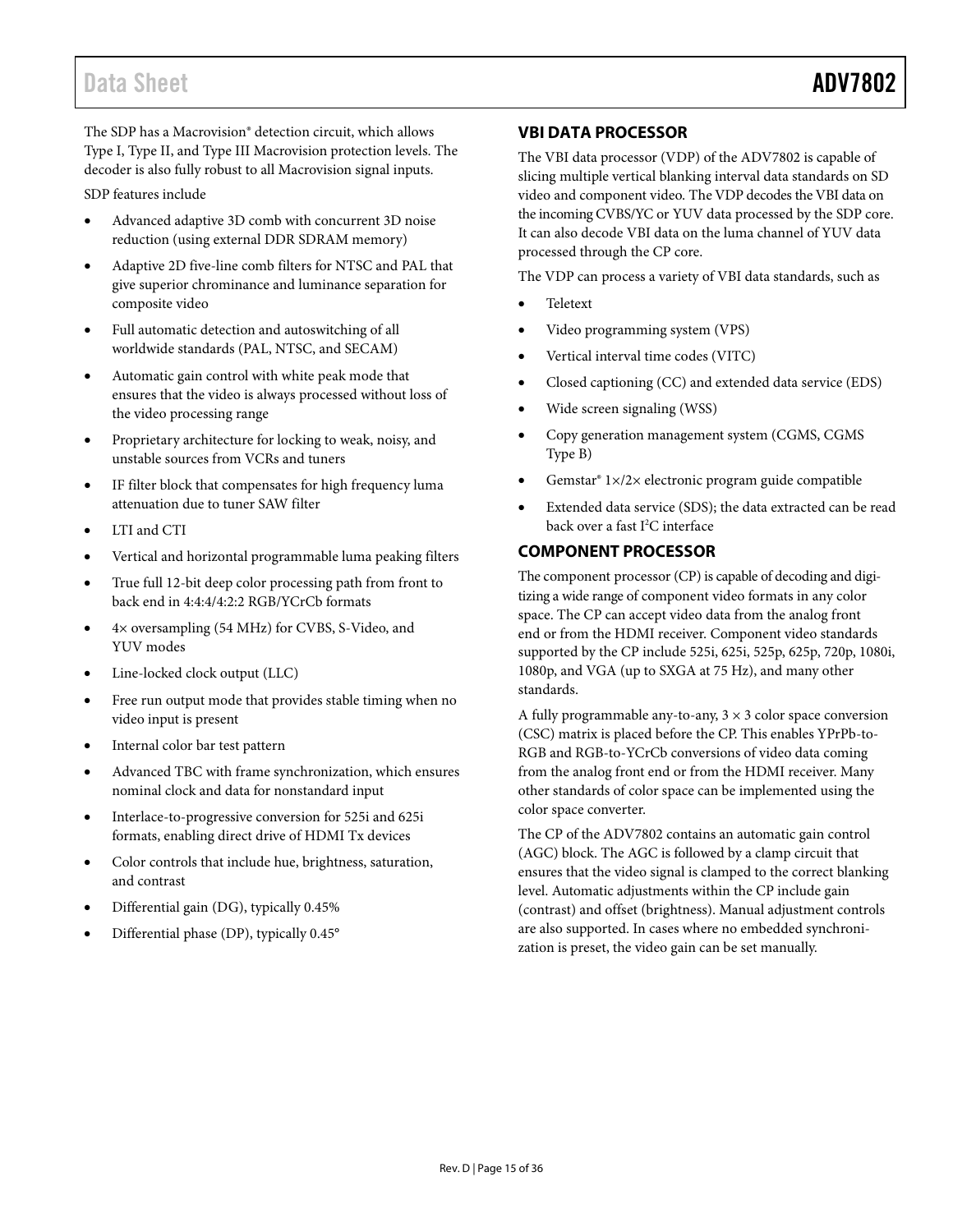<span id="page-15-2"></span>The CP contains circuitry to enable the detection of Macrovision encoded YPrPb signals for 525i, 625i, 525p, and 625p. It is designed to be fully robust to these types of signals.

CP features include

- 525i, 625i, 525p, 625p, 720p, 1080i, 1080p, and many other HDTV formats supported
- Automatic adjustments including gain (contrast) and offset (brightness); manual adjustment controls are also supported
- Support for analog component YPrPb and RGB video formats with embedded synchronization or with separate HS, VS, or CS
- Any-to-any,  $3 \times 3$  color space conversion matrix that supports YCrCb-to-RGB and RGB-to-YCrCb, fully programmable or preprogrammable configurations
- Synchronization source polarity detector (SSPD) that determines the source and polarity of the synchronization signals that accompany the input video
- Macrovision copy protection detection on component formats (525i, 625i, 525p, and 625p)
- Free run output mode that provides stable timing when no video input is present
- Arbitrary pixel sampling support for nonstandard video sources
- 135 MHz graphics processing, supporting RGB input resolutions up to  $1280 \times 1024$  at 75 Hz
- Automatic or manual clamp-and-gain controls for graphics modes
- Contrast, brightness, hue, and saturation controls
- 32-phase DLL that allows optimum pixel clock sampling
- Automatic detection of synchronization source and polarity by SSPD block
- Standard identification enabled by STDI block
- RGB that can be color space converted to YCrCb and decimated to a 4:2:2 format for videocentric back-end IC interfacing
- <span id="page-15-3"></span>• Data enable (DE) output signal supplied for direct connection to HDMI/DVI Tx IC
- Arbitrary pixel sampling support for nonstandard video sources

### **ADDITIONAL FEATURES**

The ADV7802 also includes

- HS, VS, FIELD, and DE output signals with programmable position, polarity, and width
- Programmable interrupt request output pin (INT) that signals SDP/CP status changes
- Two I<sup>2</sup>C host port interface (control and VBI) support
- Integrated programmable antialiasing filters
- 176-lead, 26 mm × 26 mm, RoHS-compliant LQFP

For more detailed product information about the ADV7802, contact a local Analog Devices sales representative.

### <span id="page-15-0"></span>**SINGLE DATA RATE (SDR)**

The ADV7802 uses SDR external memory<sup>1</sup> for 3D comb, frame synchronizer operation, or 3D-DNR nonconcurrent operation.

- 64 Mb SDR SDRAM minimum memory requirement.
- The memory architecture required is four banks of  $1 Mb \times 16$ .
- Speed grade of 133 MHz at CAS latency (CL) 3 is required.
- 22 Ω series termination resistors are recommended for this configuration.
- Recommended memory that is compatible with the ADV7802 includes the MT48LC4M16A2 from Micron.

### <span id="page-15-1"></span>**DOUBLE DATA RATE (DDR)**

The ADV7802 uses DDR external memory<sup>1</sup> for simultaneous 3D comb, frame synchronizer, and 3D-DNR operation.

- 128 Mb DDR SDRAM minimum memory requirement.
- The memory architecture required is four banks of  $2 \text{ Mb} \times 16$ .
- Speed grade of 133 MHz at CAS latency (CL) 2.5 is required.
- Termination resistors not recommended for this configuration.
- Recommended memory that is compatible with the ADV7802 includes K4H281638B-TCB0 from Samsung, the MT46V8M16-TGP-75 from Micron, and the HYB25D128160CE-6 from Infineon.
- <sup>1</sup> When external memory is not connected, IO Map Register 0x29[4] should be set high directly after reset.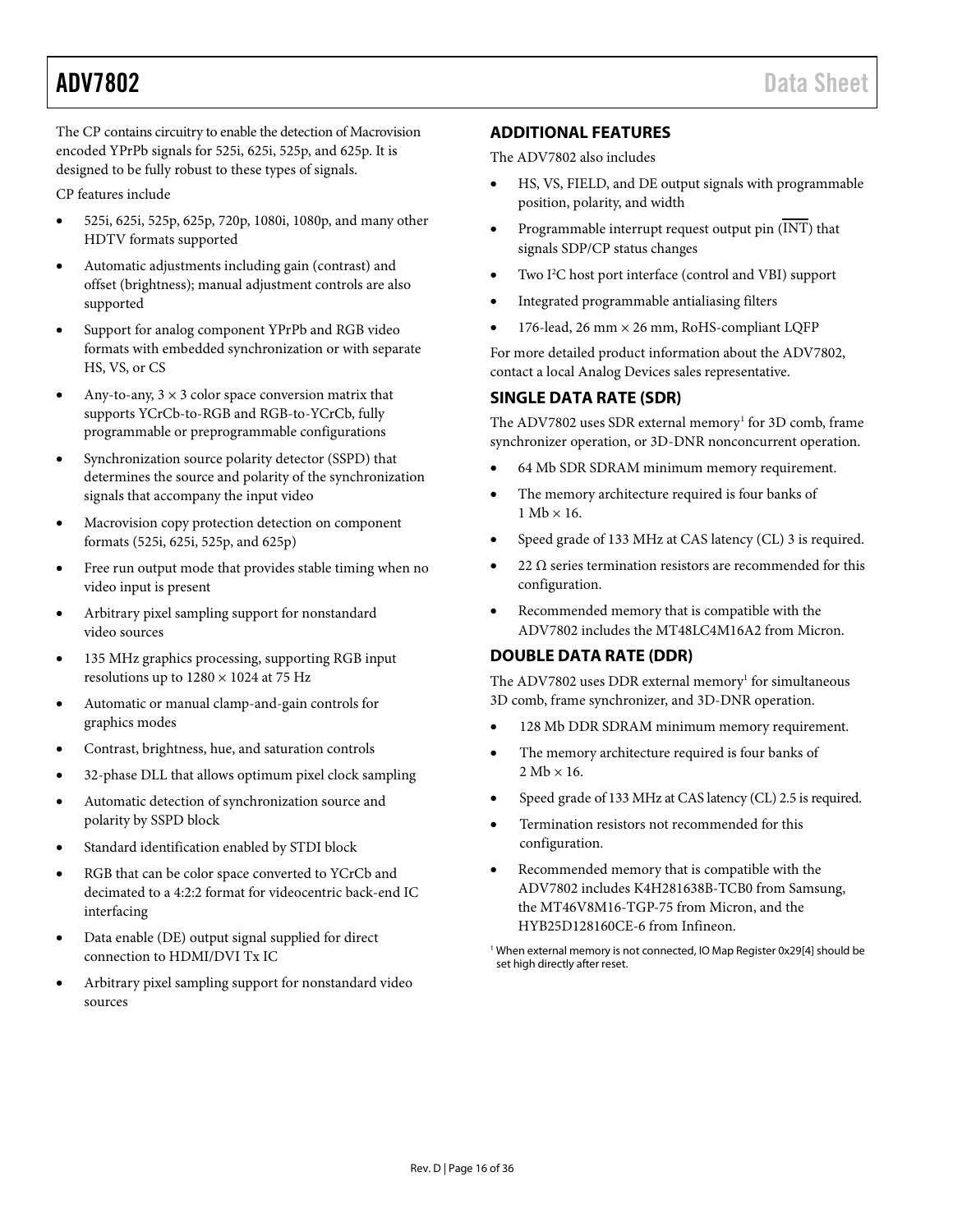## <span id="page-16-0"></span>RECOMMENDED EXTERNAL LOOP FILTER COMPONENTS

<span id="page-16-1"></span>The external loop filter components for the ELPF pins should be placed as close as possible to the respective pins[. Figure 8](#page-16-1) shows the recommended component values.

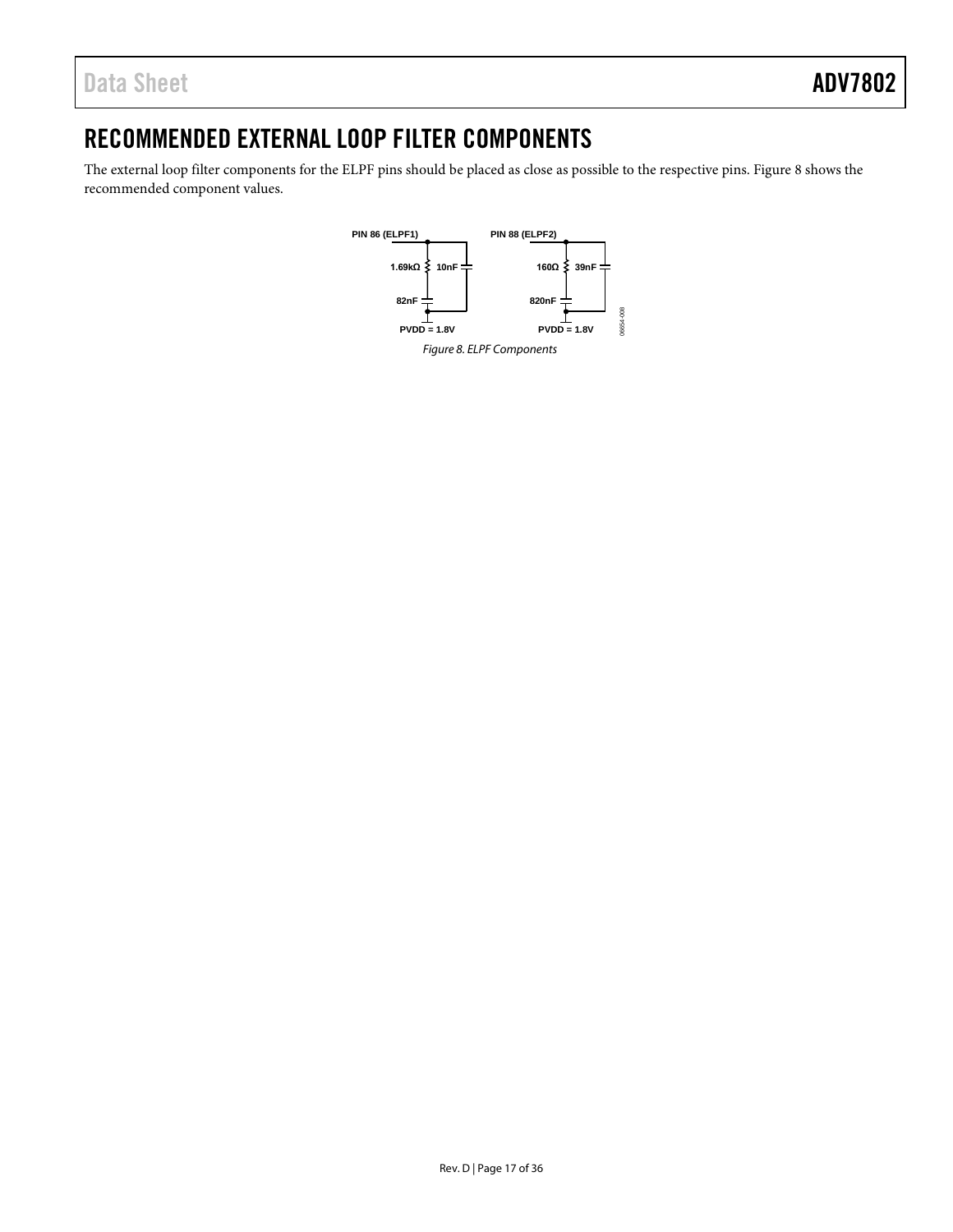## <span id="page-17-0"></span>TYPICAL CONNECTION DIAGRAMS



Figure 9. Typical Connection Diagram (External DDR Memory)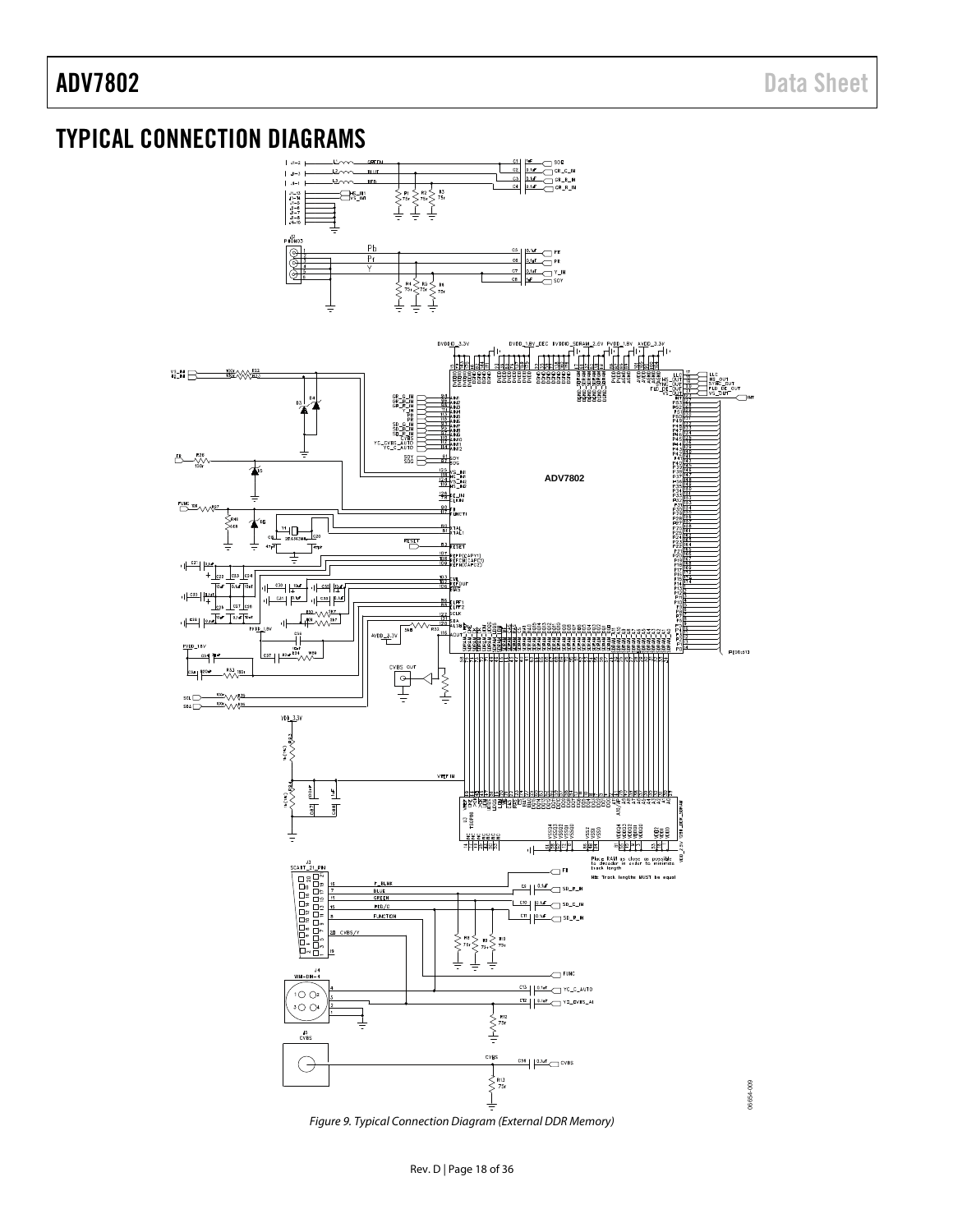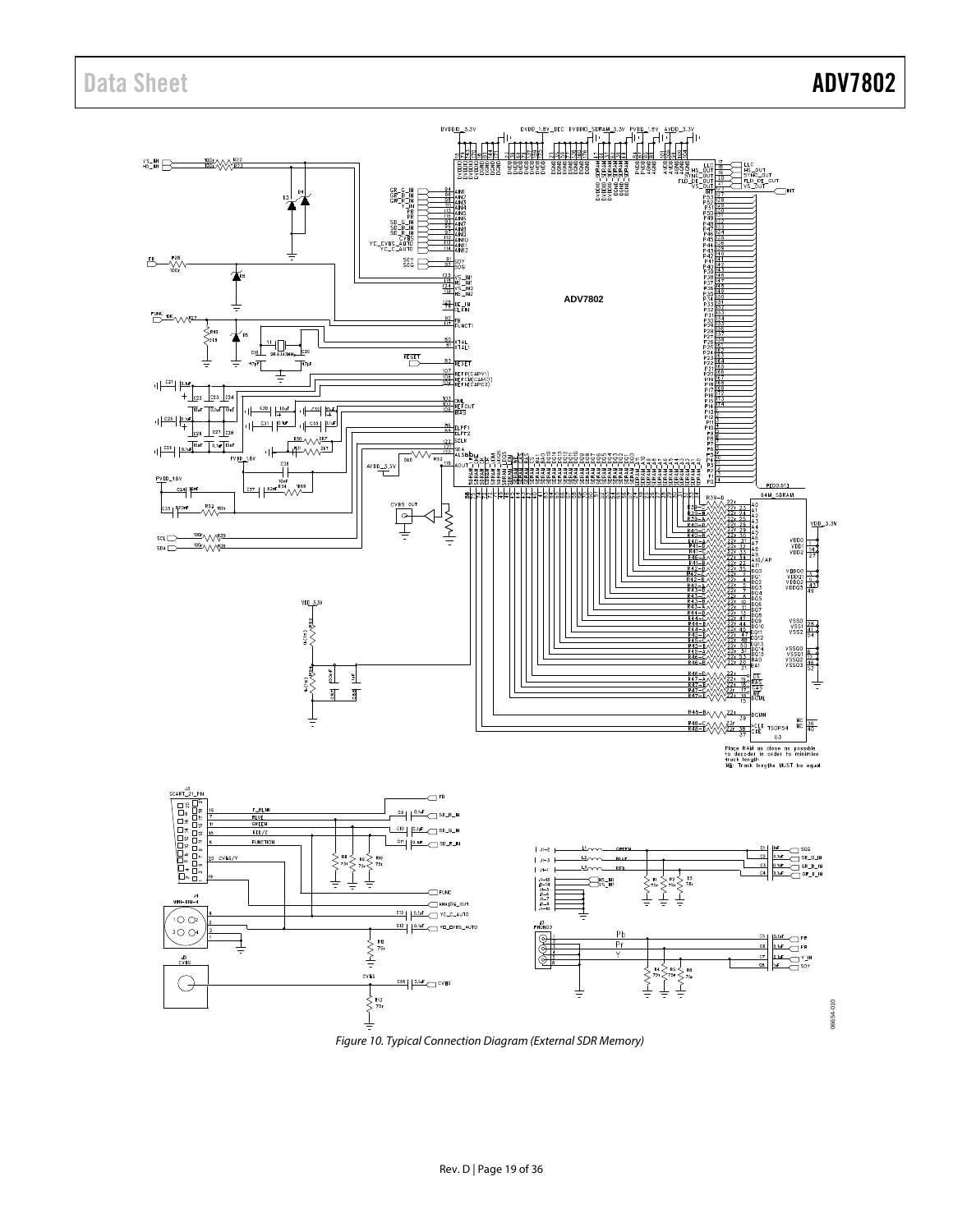

Figure 11. Typical Connection Diagram (No External Memory)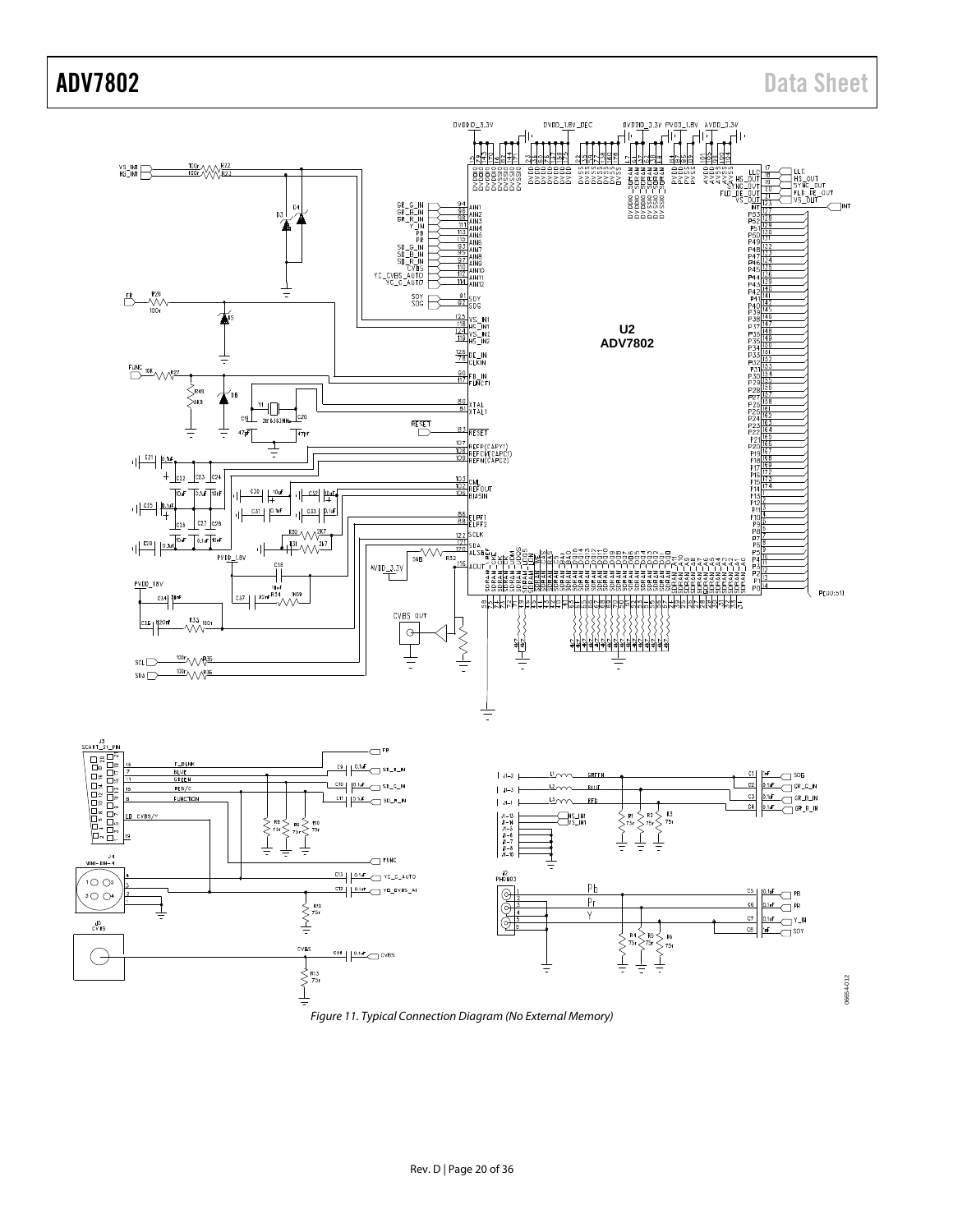## <span id="page-20-0"></span>PIXEL INPUT/OUTPUT FORMATTING

There are several modes in which the ADV7802 pixel port can be configured. These modes are under the  $I<sup>2</sup>C$  control of OP\_FORMAT\_SEL[5:0].

### <span id="page-20-1"></span>**PIXEL DATA OUTPUT MODES HIGHLIGHTS**

The ADV7802 has a flexible pixel port, which can be configured in a variety of formats to accommodate downstream ICs. See [Table 8](#page-21-0) an[d Table 9](#page-27-0) for more information on each mode. The output pixel port features include

- 8-/10-/12-bit ITU-R BT.656 4:2:2 YCrCb with embedded time codes and/or HS\_OUT, VS\_OUT, and FLD\_DE\_OUT pin timing
- 16-/20-/24-bit YCrCb with embedded time codes and/or HS\_OUT, VS\_OUT, and FLD\_DE\_OUT pin timing
- 24-/30-/36-/48-bit YCrCb/RGB with embedded time codes and/or HS\_OUT, VS\_OUT, and FLD\_DE\_OUT pin timing
- DDR 8-/10-/12-bit 4:2:2 YCrCb for all standards
- DDR 12-/24-/30-/36-bit 4:4:4 RGB for all standards
- 48-bit 4:4:4 RGB dual-pin mode
- Simultaneous output modes 16-/20-/24-bit YCrCb and 8-/10-/12-bit 4:2:2 YCrCb up to 525i/525p and 625i/625p

### <span id="page-20-2"></span>**DIGITAL VIDEO INPUT PORT HIGHLIGHTS**

The ADV7802 contains a 24-bit digital input port. The main features are as follows:

- Support for 24-bit RGB input data from the DVI/HDMI Rx IC, pass-through, or output converted to 4:2:2 YCrCb
- Support for 24-bit 4:4:4, 16-/20-bit 4:2:2 525i, 625i, 525p, 625p, 720p, 1080i, 1080p, and VGA to SXGA at 75 Hz input data from the DVI/HDMI Rx IC chip, pass-through, or output converted to 4:2:2 YCrCb
- Dedicated synchronization and pixel port inputs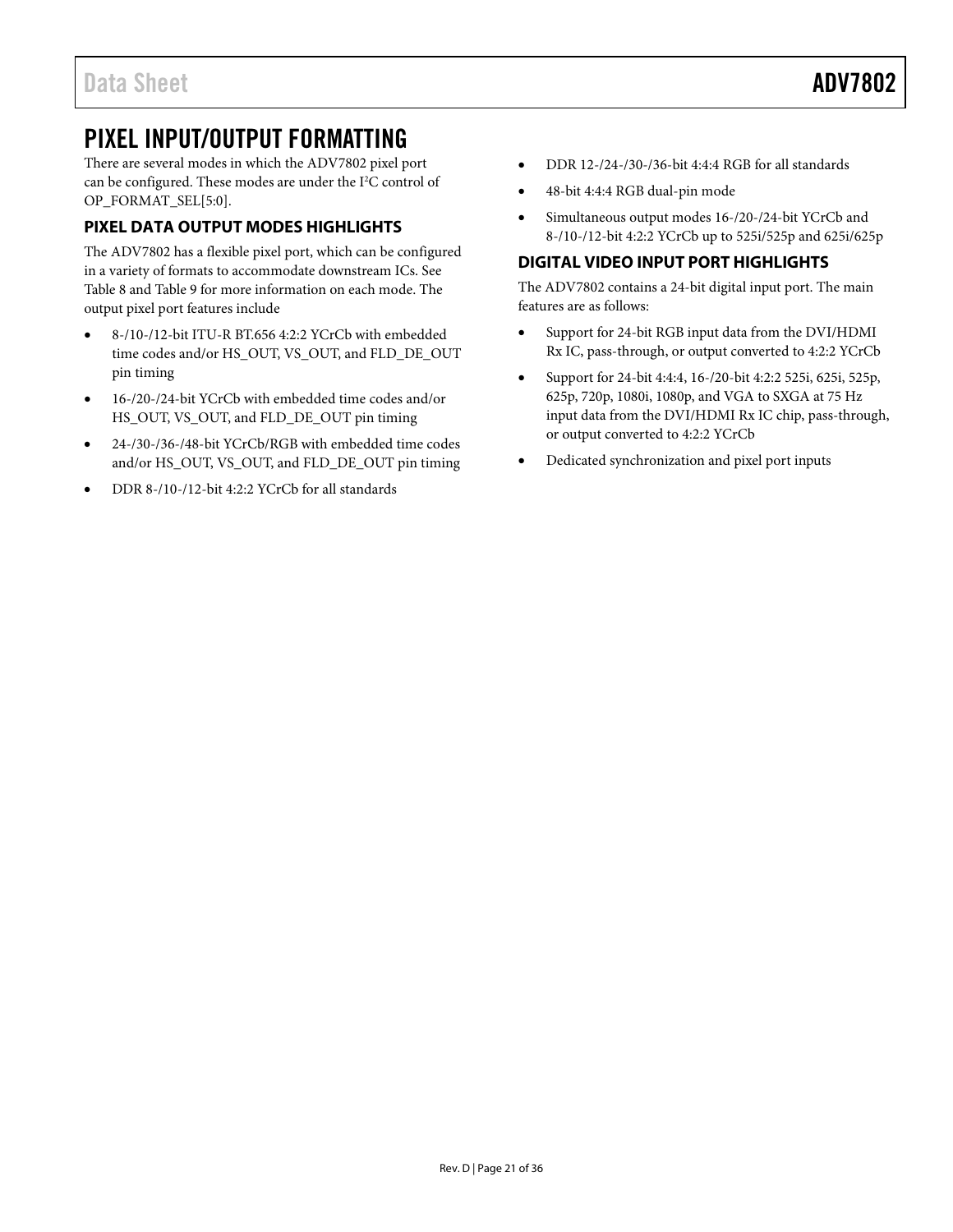<span id="page-21-0"></span>Table 8. SDR Pixel Port Output Modes<sup>1, 2</sup>

| OP_FORMAT_SEL       |                                                 |                                        |                                        |                                        |                                        |                                       |                                       |                                       |
|---------------------|-------------------------------------------------|----------------------------------------|----------------------------------------|----------------------------------------|----------------------------------------|---------------------------------------|---------------------------------------|---------------------------------------|
| [5:0]               | 0x00                                            | 0x01                                   | 0x02                                   | 0x03                                   | 0x04                                   | 0x05                                  | 0x06                                  | 0x07                                  |
| <b>Pixel Output</b> | 8-Bit<br><b>SDR</b><br><b>ITU-656</b><br>Mode 1 | 10-Bit SDR<br><b>ITU-656</b><br>Mode 1 | 12-Bit SDR<br><b>ITU-656</b><br>Mode 1 | 12-Bit SDR<br><b>ITU-656</b><br>Mode 2 | 12-Bit SDR<br><b>ITU-656</b><br>Mode 3 | 16-Bit SDR<br>ITU-656 4:2:2<br>Mode 1 | 20-Bit SDR<br>ITU-656 4:2:2<br>Mode 1 | 24-Bit SDR<br>ITU-656 4:2:2<br>Mode 1 |
| P53                 |                                                 |                                        |                                        |                                        |                                        |                                       |                                       |                                       |
| P52                 |                                                 |                                        |                                        |                                        |                                        |                                       |                                       |                                       |
| P51                 |                                                 |                                        |                                        |                                        |                                        |                                       |                                       |                                       |
| P50                 |                                                 |                                        |                                        |                                        |                                        |                                       |                                       |                                       |
| P49                 |                                                 |                                        |                                        |                                        |                                        |                                       |                                       |                                       |
| P48                 |                                                 |                                        |                                        |                                        |                                        |                                       |                                       |                                       |
| P47                 |                                                 |                                        |                                        |                                        |                                        |                                       |                                       |                                       |
| P46                 |                                                 |                                        |                                        |                                        |                                        |                                       |                                       |                                       |
| P45                 |                                                 |                                        |                                        |                                        |                                        |                                       |                                       |                                       |
| P44                 |                                                 |                                        |                                        |                                        |                                        |                                       |                                       |                                       |
| P43                 |                                                 |                                        |                                        |                                        |                                        |                                       |                                       |                                       |
| P42                 |                                                 |                                        |                                        |                                        |                                        |                                       |                                       |                                       |
| P41                 |                                                 |                                        |                                        |                                        |                                        |                                       |                                       |                                       |
| P40                 |                                                 |                                        |                                        |                                        |                                        |                                       |                                       |                                       |
| P39                 |                                                 |                                        |                                        |                                        |                                        |                                       |                                       |                                       |
| P38                 |                                                 |                                        |                                        |                                        |                                        |                                       |                                       |                                       |
| P37                 |                                                 |                                        |                                        |                                        |                                        |                                       |                                       |                                       |
| P36                 |                                                 |                                        |                                        |                                        |                                        |                                       |                                       |                                       |
| P35                 |                                                 |                                        |                                        |                                        |                                        |                                       |                                       |                                       |
| P34                 |                                                 |                                        |                                        |                                        |                                        |                                       |                                       |                                       |
| P33                 |                                                 |                                        |                                        |                                        |                                        |                                       |                                       |                                       |
| P32                 |                                                 |                                        |                                        |                                        |                                        |                                       |                                       |                                       |
| P31                 |                                                 |                                        |                                        |                                        |                                        |                                       |                                       |                                       |
| P30                 |                                                 |                                        |                                        |                                        |                                        |                                       |                                       |                                       |
| P29                 | Y7, Cb7,<br>Cr7                                 | Y9, Cb9, Cr9                           | Y11, Cb11,<br>Cr11                     | Y11, Cb11,<br>Cr11                     | Y11, Cb11,<br>Cr11                     | Y7                                    | Y9                                    | Y11                                   |
| P <sub>28</sub>     | Y6, Cb6,<br>Cr6                                 | Y8, Cb8, Cr8                           | Y10, Cb10,<br>Cr10                     | Y10, Cb10,<br>Cr10                     | Y10, Cb10,<br>Cr10                     | Y6                                    | Y8                                    | Y10                                   |
| P <sub>27</sub>     | Y5, Cb5,<br>Cr5                                 | Y7, Cb7, Cr7                           | Y9, Cb9, Cr9                           | Y9, Cb9, Cr9                           | Y9, Cb9, Cr9                           | Y5                                    | <b>Y7</b>                             | Y9                                    |
| P26                 | Y4, Cb4,<br>Cr4                                 | Y6, Cb6, Cr6                           | Y8, Cb8, Cr8                           | Y8, Cb8, Cr8                           | Y8, Cb8, Cr8                           | Y4                                    | Y6                                    | Y8                                    |
| P <sub>25</sub>     | Y3, Cb3,<br>Cr3                                 | Y5, Cb5, Cr5                           | Y7, Cb7, Cr7                           | Y7, Cb7, Cr7                           | Y7, Cb7, Cr7                           | Y3                                    | Y5                                    | <b>Y7</b>                             |
| P24                 | Y2, Cb2,<br>Cr2                                 | Y4, Cb4, Cr4                           | Y6, Cb6, Cr6                           | Y6, Cb6, Cr6                           | Y6, Cb6, Cr6                           | Y2                                    | Y4                                    | Y6                                    |
| P23                 | Y1, Cb1,<br>Cr1                                 | Y3, Cb3, Cr3                           | Y5, Cb5, Cr5                           | Y5, Cb5, Cr5                           | Y5, Cb5, Cr5                           | Y1                                    | Y3                                    | Y5                                    |
| P22                 | Y0, Cb0,<br>Cr <sub>0</sub>                     | Y2, Cb2, Cr2                           | Y4, Cb4, Cr4                           | Y4, Cb4, Cr4                           | Y4, Cb4, Cr4                           | Y <sub>0</sub>                        | Y2                                    | $\ensuremath{\mathsf{Y4}}$            |
| P21                 | $\mathsf Z$                                     | Y1, Cb1, Cr1                           | Y3, Cb3, Cr3                           | Ζ                                      | Y3, Cb3, Cr3                           | $\mathsf Z$                           | Y1                                    | Y3                                    |
| P20                 | $\mathsf Z$                                     | Y0, Cb0, Cr0                           | Y2, Cb2, Cr2                           | Z                                      | Y2, Cb2, Cr2                           | Ζ                                     | Y0                                    | <b>Y2</b>                             |
| P19                 | $\overline{Z}$                                  | $\mathsf Z$                            | Y1, Cb1, Cr1                           | Y3, Cb3, Cr3                           | Ζ                                      | Cb7, Cr7                              | Cb9, Cr9                              | Cb11, Cr11                            |
| P18                 | $\mathsf Z$                                     | $\mathsf Z$                            | Y0, Cb0, Cr0                           | Y2, Cb2, Cr2                           | $\mathsf Z$                            | Cb6, Cr6                              | Cb8, Cr8                              | Cb10, Cr10                            |
| P17                 | $\mathsf Z$                                     | $\mathsf Z$                            | $\mathsf Z$                            | Y1, Cb1, Cr1                           | $\mathsf Z$                            | Cb5, Cr5                              | Cb7, Cr7                              | Cb9, Cr9                              |
| P16                 | $\mathsf Z$                                     | Ζ                                      | $\mathsf Z$                            | Y0, Cb0, Cr0                           | $\mathsf Z$                            | Cb4, Cr4                              | Cb6, Cr6                              | Cb8, Cr8                              |
| P15                 | $\mathsf Z$                                     | Ζ                                      | $\mathsf Z$                            | Z                                      | $\mathsf Z$                            | Cb3, Cr3                              | Cb5, Cr5                              | Cb7, Cr7                              |
| P14                 | $\mathsf Z$                                     | $\mathsf Z$                            | $\mathsf Z$                            | $\mathsf Z$                            | $\mathsf Z$                            | Cb2, Cr2                              | Cb4, Cr4                              | Cb6, Cr6                              |
| P13                 | $\mathsf Z$                                     | $\mathsf Z$                            | $\mathsf Z$                            | $\mathsf Z$                            | $\mathsf Z$                            | Cb1, Cr1                              | Cb3, Cr3                              | Cb5, Cr5                              |
| P12                 | $\mathsf Z$                                     | $\mathsf Z$                            | $\mathsf Z$                            | Ζ                                      | $\mathsf Z$                            | Cb0, Cr0                              | Cb2, Cr2                              | Cb4, Cr4                              |
| P11                 | $\mathsf Z$                                     | $\mathsf Z$                            | $\mathsf Z$                            | Ζ                                      | $\mathsf Z$                            | $\mathsf Z$                           | Cb1, Cr1                              | Cb3, Cr3                              |
| P10                 | $\mathsf Z$                                     | $\mathsf Z$                            | $\mathsf Z$                            | $\mathsf Z$                            | $\mathsf Z$                            | $\mathsf Z$                           | Cb0, Cr0                              | Cb2, Cr2                              |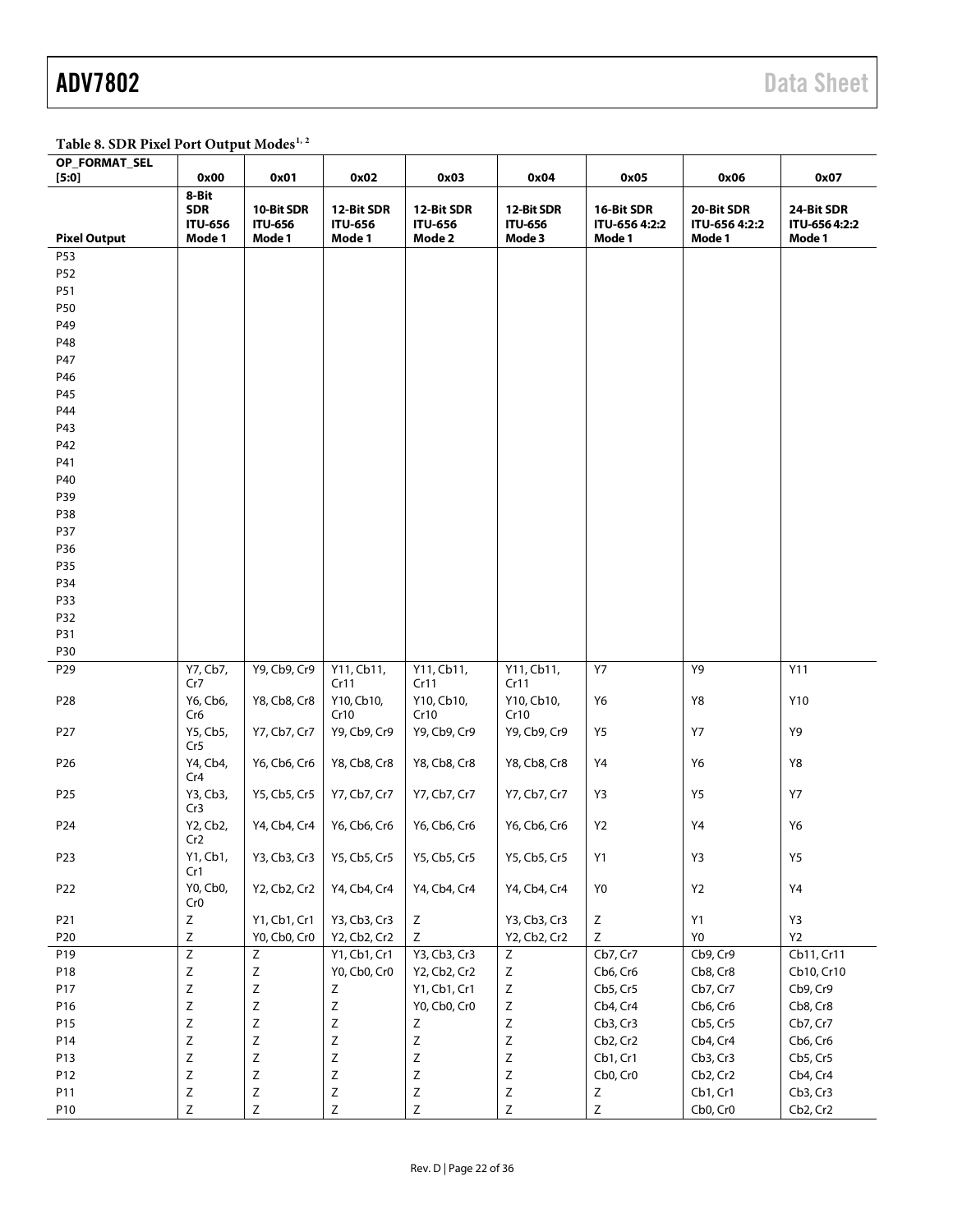<span id="page-22-0"></span>

| OP FORMAT SEL<br>[5:0] | 0x00                                            | 0x01                                   | 0x02                                   | 0x03                                   | 0x04                                   | 0x05                                  | 0x06                                  | 0x07                                  |
|------------------------|-------------------------------------------------|----------------------------------------|----------------------------------------|----------------------------------------|----------------------------------------|---------------------------------------|---------------------------------------|---------------------------------------|
| <b>Pixel Output</b>    | 8-Bit<br><b>SDR</b><br><b>ITU-656</b><br>Mode 1 | 10-Bit SDR<br><b>ITU-656</b><br>Mode 1 | 12-Bit SDR<br><b>ITU-656</b><br>Mode 1 | 12-Bit SDR<br><b>ITU-656</b><br>Mode 2 | 12-Bit SDR<br><b>ITU-656</b><br>Mode 3 | 16-Bit SDR<br>ITU-656 4:2:2<br>Mode 1 | 20-Bit SDR<br>ITU-656 4:2:2<br>Mode 1 | 24-Bit SDR<br>ITU-656 4:2:2<br>Mode 1 |
| P <sub>9</sub>         | Z                                               | Z                                      | Z                                      | Z                                      | Z                                      | Z                                     | Z                                     | Y1                                    |
| P <sub>8</sub>         | ∠                                               | 7<br>∠                                 | Z                                      |                                        | Z                                      |                                       | Z                                     | Y <sub>0</sub>                        |
| P7                     | $\overline{ }$                                  | 7<br>∸                                 | 7<br>∠                                 | 7                                      | Z                                      |                                       | 7                                     |                                       |
| P <sub>6</sub>         |                                                 | ∠                                      |                                        |                                        |                                        |                                       | Z                                     |                                       |
| P <sub>5</sub>         | 7                                               | $\overline{ }$                         | Z                                      | Z                                      | Z                                      |                                       | $\overline{7}$<br>∠                   | Cb1, Cr1                              |
| P <sub>4</sub>         | 7                                               | 7<br>∠                                 |                                        | Z                                      | Z                                      | Z                                     | $\overline{7}$                        | Cb <sub>0</sub> , Cr <sub>0</sub>     |
| P <sub>3</sub>         | 7                                               | $\overline{ }$<br>∸                    | Z                                      | 7                                      | Y1, Cb1, Cr1                           | Z                                     | $\overline{\phantom{a}}$<br>L         |                                       |
| P <sub>2</sub>         | $\overline{ }$                                  | $\overline{ }$<br>∸                    | L                                      | Z                                      | Y0, Cb0, Cr0                           | Z                                     | $\overline{7}$<br>∠                   |                                       |
| <b>P1</b>              |                                                 | 7                                      |                                        |                                        | 7                                      | 7                                     | 7                                     |                                       |
| P <sub>0</sub>         | $\overline{ }$                                  | 7                                      |                                        |                                        |                                        |                                       |                                       |                                       |

<sup>1</sup> It is recommended to print this table (located on this page and the following two pages) and read as one horizontal expanded table.

<sup>2</sup> Blank cells are not populated areas.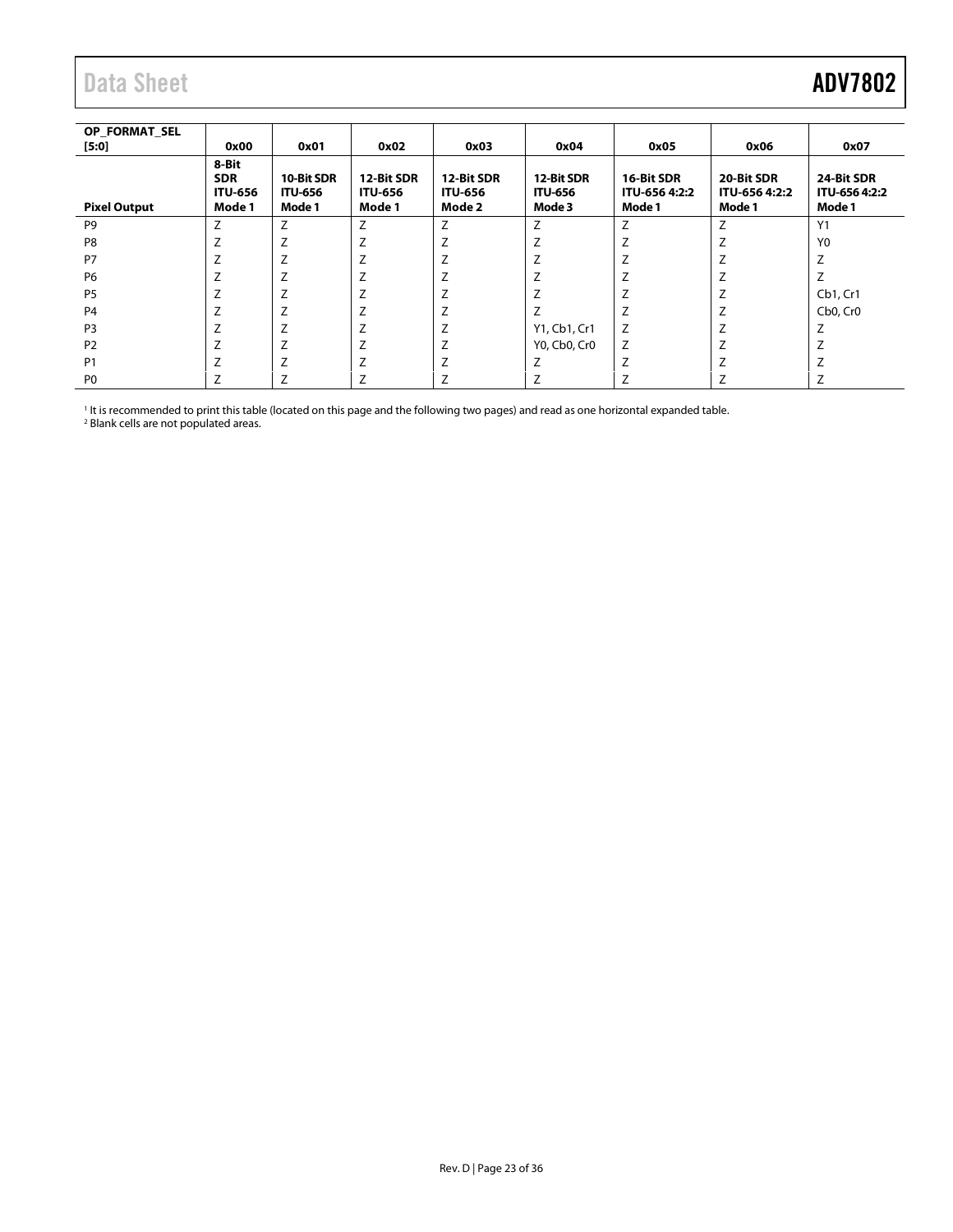| OP_FORMAT_SEL       |                                       |                                       |                                         |                               |                                         |                               |                                         |                               |                               |
|---------------------|---------------------------------------|---------------------------------------|-----------------------------------------|-------------------------------|-----------------------------------------|-------------------------------|-----------------------------------------|-------------------------------|-------------------------------|
| $[5:0]$             | 0x08                                  | 0x09                                  | 0x0A                                    | 0x2C                          | 0x2D                                    | 0x2E                          | 0x0B                                    | 0x0C                          | 0x0D                          |
| <b>Pixel Output</b> | 24-Bit SDR<br>ITU-656 4:2:2<br>Mode 2 | 24-Bit SDR<br>ITU-656 4:2:2<br>Mode 3 | 24-Bit<br><b>SDR</b><br>4:4:4<br>Mode 1 | 24-Bit SDR<br>4:4:4<br>Mode 2 | 24-Bit<br><b>SDR</b><br>4:4:4<br>Mode 3 | 24-Bit SDR<br>4:4:4<br>Mode 1 | 30-Bit<br><b>SDR</b><br>4:4:4<br>Mode 1 | 36-Bit SDR<br>4:4:4<br>Mode 1 | 36-Bit SDR<br>4:4:4<br>Mode 2 |
| P53                 |                                       |                                       |                                         |                               |                                         |                               |                                         | G <sub>1</sub>                | G <sub>3</sub>                |
| P52                 |                                       |                                       |                                         |                               |                                         |                               |                                         | G <sub>0</sub>                | G <sub>2</sub>                |
| P51                 |                                       |                                       |                                         |                               |                                         |                               |                                         | $\mathsf Z$                   | G1                            |
| P50                 |                                       |                                       |                                         |                               |                                         |                               |                                         | $\mathsf Z$                   | ${\sf G0}$                    |
| P49                 |                                       |                                       |                                         |                               |                                         |                               |                                         | $\mathsf Z$                   | $\mathsf Z$                   |
| P48                 |                                       |                                       |                                         |                               |                                         |                               |                                         | $\mathsf Z$                   | Z                             |
| P47                 |                                       |                                       |                                         |                               |                                         |                               |                                         | $\mathsf Z$                   | Z                             |
| P46                 |                                       |                                       |                                         |                               |                                         |                               |                                         | $\mathsf Z$                   | Z                             |
| P45                 |                                       |                                       |                                         |                               |                                         |                               |                                         | B <sub>1</sub>                | B <sub>3</sub>                |
| P44                 |                                       |                                       |                                         |                               |                                         |                               |                                         | B <sub>0</sub>                | B <sub>2</sub>                |
| P43                 |                                       |                                       |                                         |                               |                                         |                               |                                         | $\mathsf Z$                   | B1                            |
| P42                 |                                       |                                       |                                         |                               |                                         |                               |                                         | $\mathsf Z$                   | B <sub>0</sub>                |
| P41                 |                                       |                                       |                                         |                               |                                         |                               |                                         | $\mathsf Z$                   | Ζ                             |
| P40                 |                                       |                                       |                                         |                               |                                         |                               |                                         | $\mathsf Z$                   | Ζ                             |
| P39                 |                                       |                                       |                                         |                               |                                         |                               |                                         | $\mathsf Z$                   | Z                             |
| P38                 |                                       |                                       |                                         |                               |                                         |                               |                                         | $\mathsf Z$                   | Z                             |
| P37                 |                                       |                                       |                                         |                               |                                         |                               |                                         | R <sub>1</sub>                | R <sub>3</sub>                |
| P36                 |                                       |                                       |                                         |                               |                                         |                               |                                         | R <sub>0</sub>                | R <sub>2</sub>                |
| P35                 |                                       |                                       |                                         |                               |                                         |                               |                                         | $\mathsf Z$                   | R1                            |
| P34                 |                                       |                                       |                                         |                               |                                         |                               |                                         | $\mathsf Z$                   | R <sub>0</sub>                |
| P33                 |                                       |                                       |                                         |                               |                                         |                               |                                         | $\mathsf Z$                   | Z                             |
| P32                 |                                       |                                       |                                         |                               |                                         |                               |                                         | $\mathsf Z$                   | Z                             |
| P31                 |                                       |                                       |                                         |                               |                                         |                               |                                         | $\mathsf Z$                   | Z                             |
| P30                 |                                       |                                       |                                         |                               |                                         |                               |                                         | $\mathsf Z$                   | $\mathsf Z$                   |
| P <sub>29</sub>     | Y11                                   | Y11                                   | G7                                      | G7                            | R7                                      | <b>B7</b>                     | G <sub>9</sub>                          | G11                           | G11                           |
| P <sub>28</sub>     | Y10                                   | Y10                                   | G6                                      | G6                            | R <sub>6</sub>                          | B6                            | G8                                      | G10                           | G10                           |
| P <sub>27</sub>     | Y9                                    | Υ9                                    | G5                                      | G5                            | R <sub>5</sub>                          | B <sub>5</sub>                | G7                                      | G9                            | G9                            |
| P <sub>26</sub>     | Y8                                    | Y8                                    | G4                                      | G4                            | R <sub>4</sub>                          | <b>B4</b>                     | G6                                      | G8                            | G8                            |
| P <sub>25</sub>     | Y7                                    | Y7                                    | G <sub>3</sub>                          | G <sub>3</sub>                | R <sub>3</sub>                          | B <sub>3</sub>                | G <sub>5</sub>                          | G7                            | G7                            |
| P24                 | Y6                                    | Y6                                    | G <sub>2</sub>                          | G <sub>2</sub>                | R <sub>2</sub>                          | <b>B2</b>                     | G4                                      | G <sub>6</sub>                | G6                            |
| P <sub>23</sub>     | Y5                                    | Y5                                    | G <sub>1</sub>                          | G1                            | R1                                      | <b>B1</b>                     | G <sub>3</sub>                          | G <sub>5</sub>                | G <sub>5</sub>                |
| P22                 | Y4                                    | Y4                                    | G <sub>0</sub>                          | G0                            | R <sub>0</sub>                          | B0                            | G <sub>2</sub>                          | G <sub>4</sub>                | G <sub>4</sub>                |
| P21                 | Y3                                    | $\mathsf Z$                           | Ζ                                       | B7                            | G7                                      | R7                            | G1                                      | G <sub>3</sub>                | Ζ                             |
| P <sub>20</sub>     | <b>Y2</b>                             | $\mathsf Z$                           | Ζ                                       | <b>B6</b>                     | G6                                      | R <sub>6</sub>                | G <sub>0</sub>                          | G <sub>2</sub>                | Z                             |
| P19                 | Cb11, Cr11                            | Cb11, Cr11                            | <b>B7</b>                               | <b>B5</b>                     | G <sub>5</sub>                          | R <sub>5</sub>                | B <sub>9</sub>                          | <b>B11</b>                    | <b>B11</b>                    |
| P18                 | Cb10, Cr10                            | Cb10, Cr10                            | B6                                      | <b>B4</b>                     | G4                                      | ${\sf R4}$                    | B8                                      | <b>B10</b>                    | <b>B10</b>                    |
| P17                 | Cb9, Cr9                              | Cb9, Cr9                              | B5                                      | B <sub>3</sub>                | G3                                      | R <sub>3</sub>                | $\mathsf B7$                            | B9                            | B9                            |
| P16                 | Cb8, Cr8                              | Cb8, Cr8                              | B4                                      | <b>B2</b>                     | G <sub>2</sub>                          | R2                            | B6                                      | B8                            | B8                            |
| P15                 | Cb7, Cr7                              | Cb7, Cr7                              | B <sub>3</sub>                          | <b>B1</b>                     | G1                                      | R1                            | B5                                      | $\mathsf B7$                  | <b>B7</b>                     |
| P14                 | Cb6, Cr6                              | Cb6, Cr6                              | B <sub>2</sub>                          | B <sub>0</sub>                | G <sub>0</sub>                          | R <sub>0</sub>                | <b>B4</b>                               | B6                            | B6                            |
| P13                 | Cb5, Cr5                              | Cb5, Cr5                              | <b>B1</b>                               | R7                            | <b>B7</b>                               | G7                            | B <sub>3</sub>                          | B <sub>5</sub>                | B <sub>5</sub>                |
| P12                 | Cb4, Cr4                              | Cb4, Cr4                              | B <sub>0</sub>                          | R <sub>6</sub>                | <b>B6</b>                               | G6                            | B2                                      | <b>B4</b>                     | <b>B4</b>                     |
| P11                 | Cb3, Cr3                              | Ζ                                     | Ζ                                       | R5                            | <b>B5</b>                               | G5                            | <b>B1</b>                               | B <sub>3</sub>                | $\mathsf Z$                   |
| P10                 | Cb2, Cr2                              | $\mathsf Z$                           | $\mathsf{Z}$                            | R4                            | <b>B4</b>                               | G4                            | B0                                      | <b>B2</b>                     | $\mathsf Z$                   |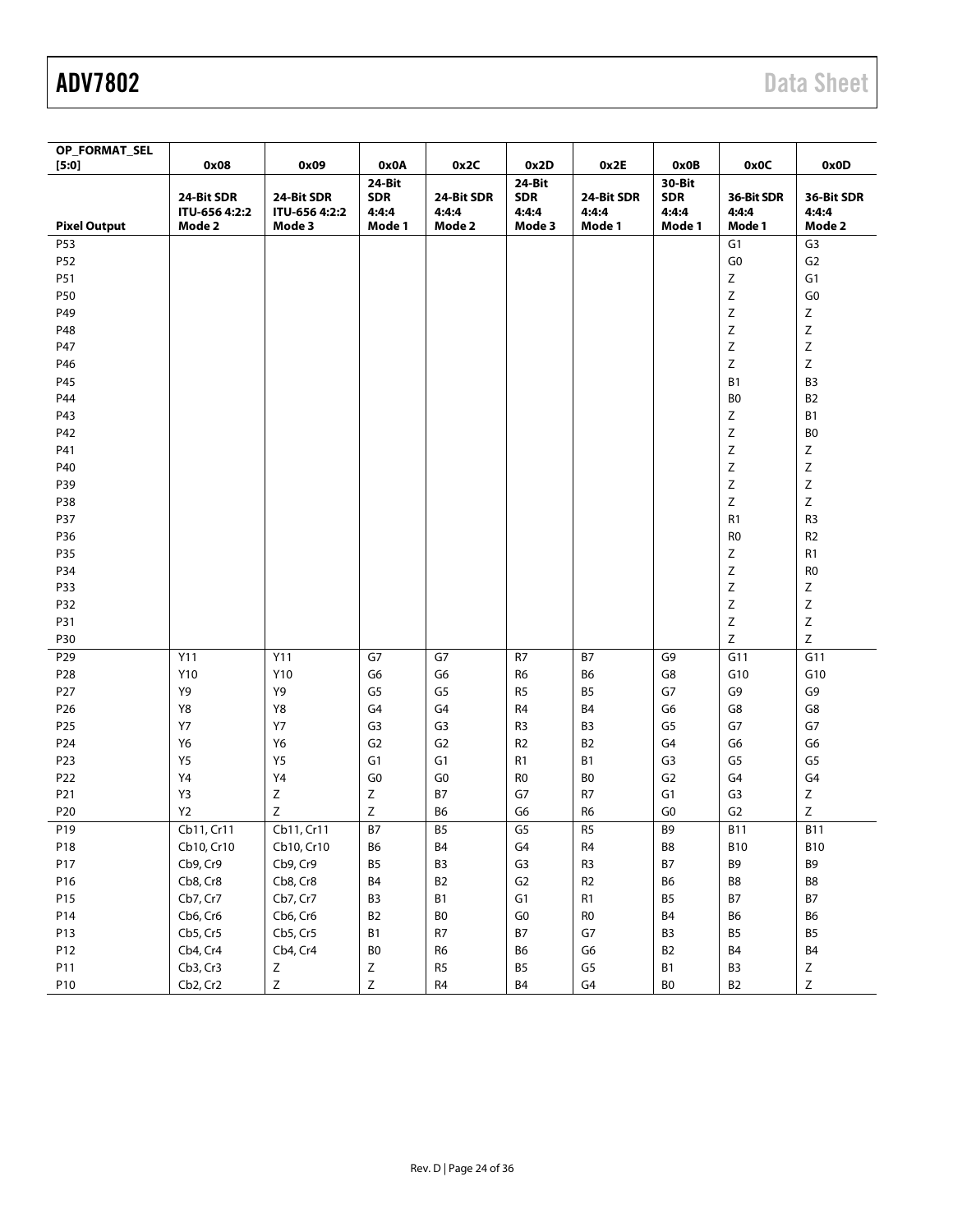| OP FORMAT SEL<br>$[5:0]$ | 0x08                                  | 0x09                                  | 0x0A                                    | 0x2C                          | 0x2D                                    | 0x2E                          | 0x0B                                    | 0x0C                          | 0x0D                          |
|--------------------------|---------------------------------------|---------------------------------------|-----------------------------------------|-------------------------------|-----------------------------------------|-------------------------------|-----------------------------------------|-------------------------------|-------------------------------|
| <b>Pixel Output</b>      | 24-Bit SDR<br>ITU-656 4:2:2<br>Mode 2 | 24-Bit SDR<br>ITU-656 4:2:2<br>Mode 3 | 24-Bit<br><b>SDR</b><br>4:4:4<br>Mode 1 | 24-Bit SDR<br>4:4:4<br>Mode 2 | 24-Bit<br><b>SDR</b><br>4:4:4<br>Mode 3 | 24-Bit SDR<br>4:4:4<br>Mode 1 | 30-Bit<br><b>SDR</b><br>4:4:4<br>Mode 1 | 36-Bit SDR<br>4:4:4<br>Mode 1 | 36-Bit SDR<br>4:4:4<br>Mode 2 |
| P <sub>9</sub>           | Z                                     | Y3                                    | R7                                      | R <sub>3</sub>                | <b>B3</b>                               | G <sub>3</sub>                | R <sub>9</sub>                          | R <sub>11</sub>               | R <sub>11</sub>               |
| P <sub>8</sub>           | Z                                     | Y3                                    | R <sub>6</sub>                          | R <sub>2</sub>                | <b>B2</b>                               | G <sub>2</sub>                | R <sub>8</sub>                          | R <sub>10</sub>               | R <sub>10</sub>               |
| P7                       | Cb1, Cr1                              | Y1                                    | R <sub>5</sub>                          | R1                            | B <sub>1</sub>                          | G1                            | R7                                      | R <sub>9</sub>                | R <sub>9</sub>                |
| P <sub>6</sub>           | Cb <sub>0</sub> , Cr <sub>0</sub>     | Y <sub>0</sub>                        | R <sub>4</sub>                          | R <sub>0</sub>                | B <sub>0</sub>                          | G <sub>0</sub>                | R <sub>6</sub>                          | R <sub>8</sub>                | R <sub>8</sub>                |
| P <sub>5</sub>           | Z                                     | Cb <sub>3</sub> , Cr <sub>3</sub>     | R <sub>3</sub>                          | Z                             | Z                                       | Z                             | R <sub>5</sub>                          | R <sub>7</sub>                | R <sub>7</sub>                |
| P <sub>4</sub>           | Z                                     | Cb <sub>2</sub> , Cr <sub>2</sub>     | R <sub>2</sub>                          | Z                             | Ζ                                       | Z                             | R <sub>4</sub>                          | R <sub>6</sub>                | <b>R6</b>                     |
| P <sub>3</sub>           | Y1                                    | Cb1, Cr1                              | R1                                      | Z                             | Z                                       | Z                             | R <sub>3</sub>                          | <b>R5</b>                     | <b>R5</b>                     |
| P <sub>2</sub>           | Y <sub>0</sub>                        | Cb <sub>0</sub> , Cr <sub>0</sub>     | R <sub>0</sub>                          | Z                             | Z                                       | Z                             | R <sub>2</sub>                          | R <sub>4</sub>                | R <sub>4</sub>                |
| P <sub>1</sub>           | Z                                     | Z                                     | Z                                       | 7                             | Z                                       | Z                             | R1                                      | R <sub>3</sub>                | Z                             |
| P <sub>0</sub>           | Z                                     | Z                                     | Z                                       |                               | Z                                       | Z                             | R <sub>0</sub>                          | R <sub>2</sub>                | Z                             |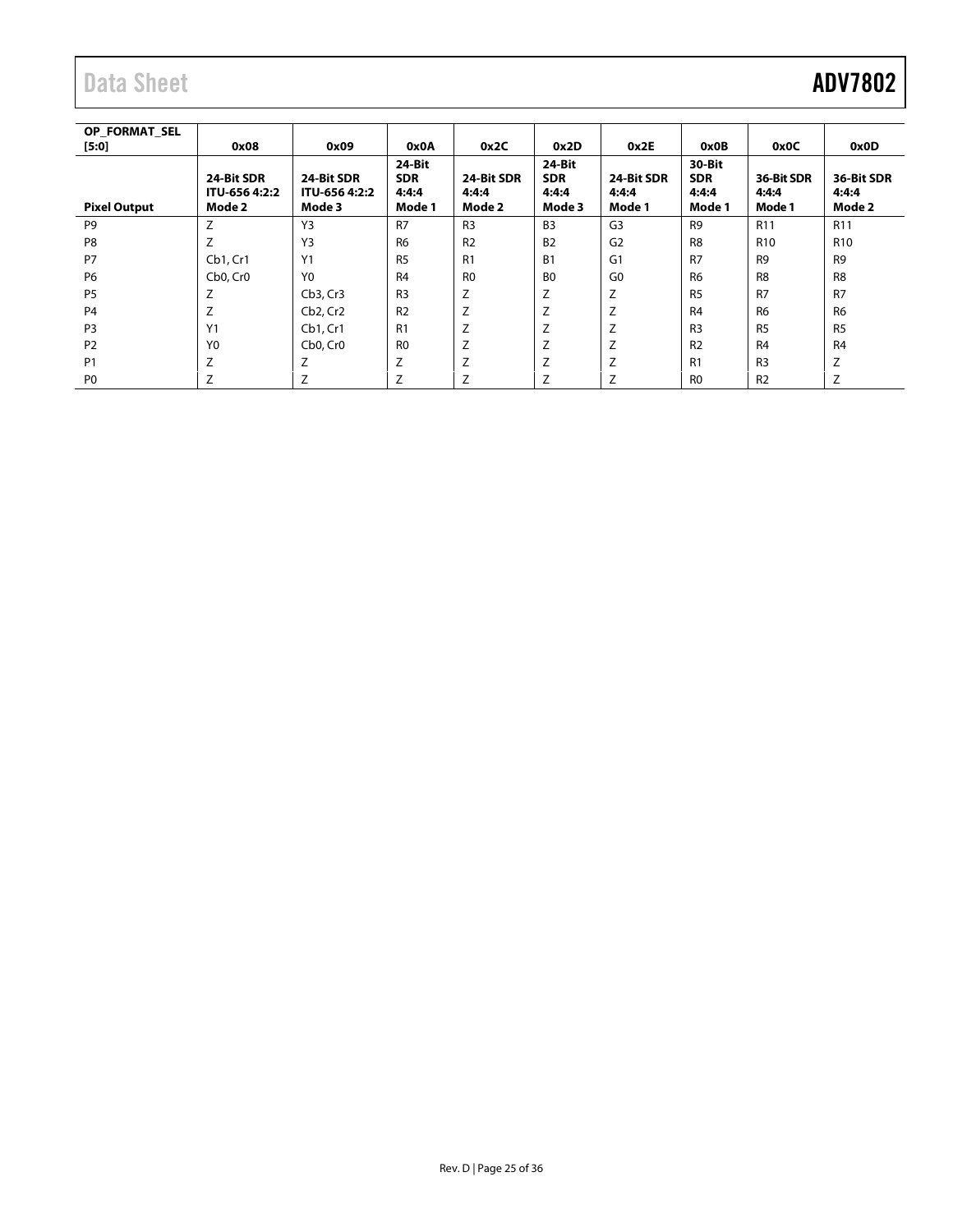| OP_FORMAT_SEL       |                                                                |                                                                 |                                                                        |                                                                        |                           |                        |                   |
|---------------------|----------------------------------------------------------------|-----------------------------------------------------------------|------------------------------------------------------------------------|------------------------------------------------------------------------|---------------------------|------------------------|-------------------|
| [5:0]               | 0x28                                                           | 0x29                                                            | 0x2A                                                                   | 0x2B                                                                   | 0x0E                      |                        | 0x0F              |
| <b>Pixel Output</b> | 16-Bit and 8-Bit<br>SDR 4:2:2 Mode 1<br><b>Parallel Output</b> | 20-Bit and 10-Bit<br>SDR 4:2:2 Mode 1<br><b>Parallel Output</b> | 24-Bit and 12-Bit<br><b>SDR 4:2:2 Mode 1</b><br><b>Parallel Output</b> | 24-Bit and 12-Bit<br><b>SDR 4:2:2 Mode 2</b><br><b>Parallel Output</b> | 48-Bit Dual<br>Pin Mode 0 | 48-Bit Dual Pin Mode 1 |                   |
|                     |                                                                |                                                                 |                                                                        |                                                                        | <b>Clock Rise</b>         | <b>Clock Rise</b>      | <b>Clock Fall</b> |
| P53                 |                                                                |                                                                 | Main Y1                                                                | Main Y3                                                                | $G7-1$                    |                        | $G7-1$            |
| P52                 |                                                                |                                                                 | Main Y0                                                                | Main Y2                                                                | $G6-1$                    |                        | $G6-1$            |
| P51                 |                                                                |                                                                 | Z                                                                      | Main Y1                                                                | $G5-1$                    |                        | $G5-1$            |
| P50                 |                                                                |                                                                 | Z                                                                      | Main Y0                                                                | $G4-1$                    |                        | $G4-1$            |
| P49                 |                                                                |                                                                 | $\mathsf Z$                                                            | Z                                                                      | $G3-1$                    |                        | $G3-1$            |
| P48                 |                                                                |                                                                 | $\mathsf Z$                                                            | Z                                                                      | $G2-1$                    |                        | $G2-1$            |
| P47                 |                                                                |                                                                 | Z                                                                      | Z                                                                      | $G1-1$                    |                        | $G1-1$            |
| P46                 |                                                                |                                                                 | Z                                                                      | Z                                                                      | $G0-1$                    |                        | $G0-1$            |
| P45                 |                                                                |                                                                 | Main Cb1, Cr1                                                          | Main Cb3, Cr3                                                          | $B7-1$                    |                        | $B7-1$            |
| P44                 |                                                                |                                                                 | Main Cb0, Cr0                                                          | Main Cb2, Cr2                                                          | $B6-1$                    |                        | $B6-1$            |
| P43                 |                                                                |                                                                 | Z                                                                      | Main Cb1, Cr1                                                          | $B5-1$                    |                        | $B5-1$            |
| P42                 |                                                                |                                                                 | $\mathsf Z$                                                            | Main Cb0, Cr0                                                          | B4-1                      |                        | $B4-1$            |
| P41                 |                                                                |                                                                 | $\mathsf Z$                                                            | Ζ                                                                      | $B3-1$                    |                        | $B3-1$            |
| P40                 |                                                                |                                                                 | $\mathsf Z$                                                            | Z                                                                      | $B2-1$                    |                        | $B2-1$            |
| P39                 |                                                                |                                                                 | $\mathsf Z$                                                            | Z                                                                      | $B1-1$                    |                        | $B1-1$            |
| P38                 |                                                                |                                                                 | Z                                                                      | Z                                                                      | $B0-1$                    |                        | $BO-1$            |
| P37                 |                                                                |                                                                 | Aux Y1, Cb1, Cr1                                                       | Aux Y3, Cb3, Cr3                                                       | $R7-1$                    |                        | $R7-1$            |
| P36                 |                                                                |                                                                 | Aux Y0, Cb0, Cr0                                                       | Aux Y2, Cb2, Cr2                                                       | $R6-1$                    |                        | $R6-1$            |
| P35                 |                                                                |                                                                 |                                                                        | Aux Y1, Cb1, Cr1                                                       | $R5-1$                    |                        | $R5-1$            |
|                     |                                                                |                                                                 | Z                                                                      |                                                                        |                           |                        |                   |
| P34                 |                                                                |                                                                 | Z                                                                      | Aux Y0, Cb0, Cr0                                                       | R4-1                      |                        | R4-1              |
| P33                 |                                                                |                                                                 | $\mathsf Z$                                                            | Z                                                                      | $R3-1$                    |                        | $R3-1$            |
| P32                 |                                                                |                                                                 | $\mathsf Z$                                                            | Z                                                                      | $R2-1$                    |                        | $R2-1$            |
| P31                 |                                                                |                                                                 | $\mathsf Z$                                                            | Z                                                                      | $R1-1$                    |                        | $R1-1$            |
| P30                 |                                                                |                                                                 | $\mathsf Z$                                                            | Z                                                                      | $RO-1$                    |                        | $RO-1$            |
| P <sub>29</sub>     | Main Y7                                                        | Main Y9                                                         | Main Y11                                                               | Main Y11                                                               | $G7-0$                    | $G7-0$                 |                   |
| P <sub>28</sub>     | Main Y6                                                        | Main Y8                                                         | Main Y10                                                               | Main Y10                                                               | $G6-0$                    | $G6-0$                 |                   |
| P <sub>27</sub>     | Main Y5                                                        | Main Y7                                                         | Main Y9                                                                | Main Y9                                                                | $G5-0$                    | $G5-0$                 |                   |
| P <sub>26</sub>     | Main Y4                                                        | Main Y6                                                         | Main Y8                                                                | Main Y8                                                                | $G4-0$                    | $G4-0$                 |                   |
| P <sub>25</sub>     | Main Y3                                                        | Main Y5                                                         | Main Y7                                                                | Main Y7                                                                | $G3-0$                    | $G3-0$                 |                   |
| P24                 | Main Y2                                                        | Main Y4                                                         | Main Y6                                                                | Main Y6                                                                | $G2-0$                    | $G2-0$                 |                   |
| P <sub>23</sub>     | Main Y1                                                        | Main Y3                                                         | Main Y5                                                                | Main Y5                                                                | $G1-0$                    | $G1-0$                 |                   |
| P <sub>22</sub>     | Main Y0                                                        | Main Y2                                                         | Main Y4                                                                | Main Y4                                                                | $G0-0$                    | $G0-0$                 |                   |
| P21                 | Z                                                              | Main Y1                                                         | Main Y3                                                                | Ζ                                                                      | Ζ                         | Ζ                      |                   |
| P <sub>20</sub>     | Z                                                              | Main Y0                                                         | Main Y2                                                                | Z                                                                      | Ζ                         | Ζ                      |                   |
| P19                 | Main Cb7, Cr7                                                  | Main Cb9, Cr9                                                   | Main Cb11, Cr11                                                        | Main Cb11, Cr11                                                        | $B7-0$                    | $B7-0$                 |                   |
| P18                 | Main Cb6, Cr6                                                  | Main Cb8, Cr8                                                   | Main Cb10, Cr10                                                        | Main Cb10, Cr10                                                        | B6-0                      | <b>B6-0</b>            |                   |
| P17                 | Main Cb5, Cr5                                                  | Main Cb7, Cr7                                                   | Main Cb9, Cr9                                                          | Main Cb9, Cr9                                                          | <b>B5-0</b>               | <b>B5-0</b>            |                   |
| P16                 | Main Cb4, Cr4                                                  | Main Cb6, Cr6                                                   | Main Cb8, Cr8                                                          | Main Cb8, Cr8                                                          | B4-0                      | B4-0                   |                   |
| P15                 | Main Cb3, Cr3                                                  | Main Cb5, Cr5                                                   | Main Cb7, Cr7                                                          | Main Cb7, Cr7                                                          | <b>B3-0</b>               | <b>B3-0</b>            |                   |
| P14                 | Main Cb2, Cr2                                                  | Main Cb4, Cr4                                                   | Main Cb6, Cr6                                                          | Main Cb6, Cr6                                                          | B2-0                      | B <sub>2</sub> -0      |                   |
| P13                 | Main Cb1, Cr1                                                  | Main Cb3, Cr3                                                   | Main Cb5, Cr5                                                          | Main Cb5, Cr5                                                          | <b>B1-0</b>               | $B1-0$                 |                   |
| P12                 | Main Cb0, Cr0                                                  | Main Cb2, Cr2                                                   | Main Cb4, Cr4                                                          | Main Cb4, Cr4                                                          | <b>BO-0</b>               | <b>BO-0</b>            |                   |
| P11                 | Ζ                                                              | Main Cb1, Cr1                                                   | Main Cb3, Cr3                                                          | Ζ                                                                      | Ζ                         | Ζ                      |                   |
| P10                 | Ζ                                                              | Main Cb0, Cr0                                                   | Main Cb2, Cr2                                                          | Ζ                                                                      | $\mathsf Z$               | Ζ                      |                   |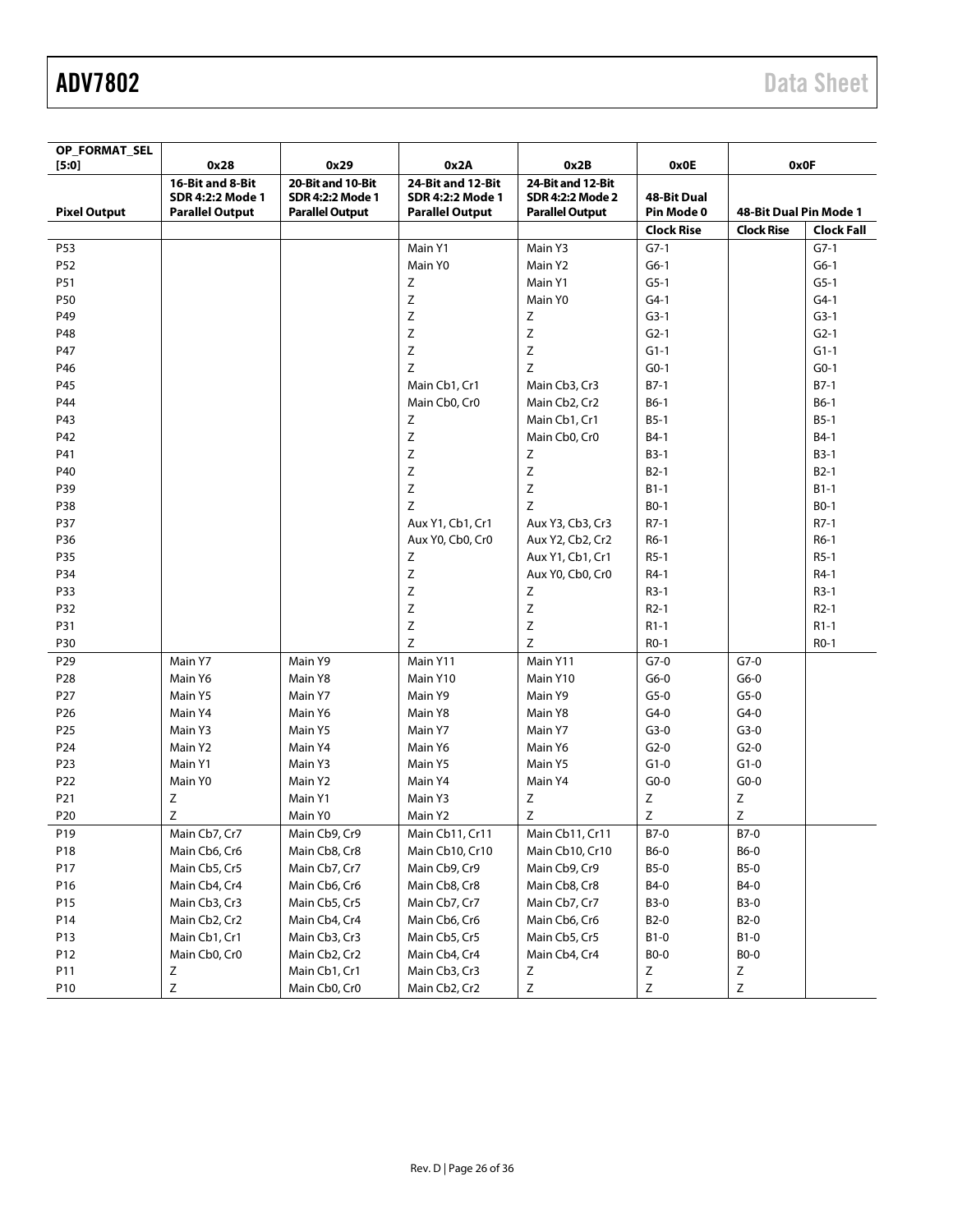| OP FORMAT SEL       |                        |                        |                        |                        |                    |                        |
|---------------------|------------------------|------------------------|------------------------|------------------------|--------------------|------------------------|
| $[5:0]$             | 0x28                   | 0x29                   | 0x2A                   | 0x2B                   | 0x0E               | 0x0F                   |
|                     | 16-Bit and 8-Bit       | 20-Bit and 10-Bit      | 24-Bit and 12-Bit      | 24-Bit and 12-Bit      |                    |                        |
|                     | SDR 4:2:2 Mode 1       | SDR 4:2:2 Mode 1       | SDR 4:2:2 Mode 1       | SDR 4:2:2 Mode 2       | <b>48-Bit Dual</b> |                        |
| <b>Pixel Output</b> | <b>Parallel Output</b> | <b>Parallel Output</b> | <b>Parallel Output</b> | <b>Parallel Output</b> | Pin Mode 0         | 48-Bit Dual Pin Mode 1 |
| P <sub>9</sub>      | Aux Y7, Cb7, Cr7       | Aux Y9, Cb9, Cr9       | Aux Y11, Cb11,         | Aux Y11, Cb11, Cr11    | R7-0               | R7-0                   |
|                     |                        |                        | Cr11                   |                        |                    |                        |
| P <sub>8</sub>      | Aux Y6, Cb6, Cr6       | Aux Y8, Cb8, Cr8       | Aux Y10, Cb10,         | Aux Y10, Cb10, Cr10    | R6-0               | R6-0                   |
|                     |                        |                        | Cr10                   |                        |                    |                        |
| P7                  | Aux Y5, Cb5, Cr5       | Aux Y7, Cb7, Cr7       | Aux Y9, Cb9, Cr9       | Aux Y9, Cb9, Cr9       | R5-0               | R5-0                   |
| P <sub>6</sub>      | Aux Y4, Cb4, Cr4       | Aux Y6, Cb6, Cr6       | Aux Y8, Cb8, Cr8       | Aux Y8, Cb8, Cr8       | R4-0               | R4-0                   |
| <b>P5</b>           | Aux Y3, Cb3, Cr3       | Aux Y5, Cb5, Cr5       | Aux Y7, Cb7, Cr7       | Aux Y7, Cb7, Cr7       | R3-0               | R3-0                   |
| P <sub>4</sub>      | Aux Y2, Cb2, Cr2       | Aux Y4, Cb4, Cr4       | Aux Y6, Cb6, Cr6       | Aux Y6, Cb6, Cr6       | $R2-0$             | $R2-0$                 |
| P <sub>3</sub>      | Aux Y1, Cb1, Cr1       | Aux Y3, Cb3, Cr3       | Aux Y5, Cb5, Cr5       | Aux Y5, Cb5, Cr5       | $R1-0$             | R <sub>1</sub> -0      |
| P <sub>2</sub>      | Aux Y0, Cb0, Cr0       | Aux Y2, Cb2, Cr2       | Aux Y4, Cb4, Cr4       | Aux Y4, Cb4, Cr4       | R <sub>0</sub> -0  | R <sub>0</sub> -0      |
| <b>P1</b>           | Z                      | Aux Y1, Cb1, Cr1       | Aux Y3, Cb3, Cr3       | Z                      | Z                  | Z                      |
| P <sub>0</sub>      | Z                      | Aux Y0, Cb0, Cr0       | Aux Y2, Cb2, Cr2       | Z                      | Z                  | Z                      |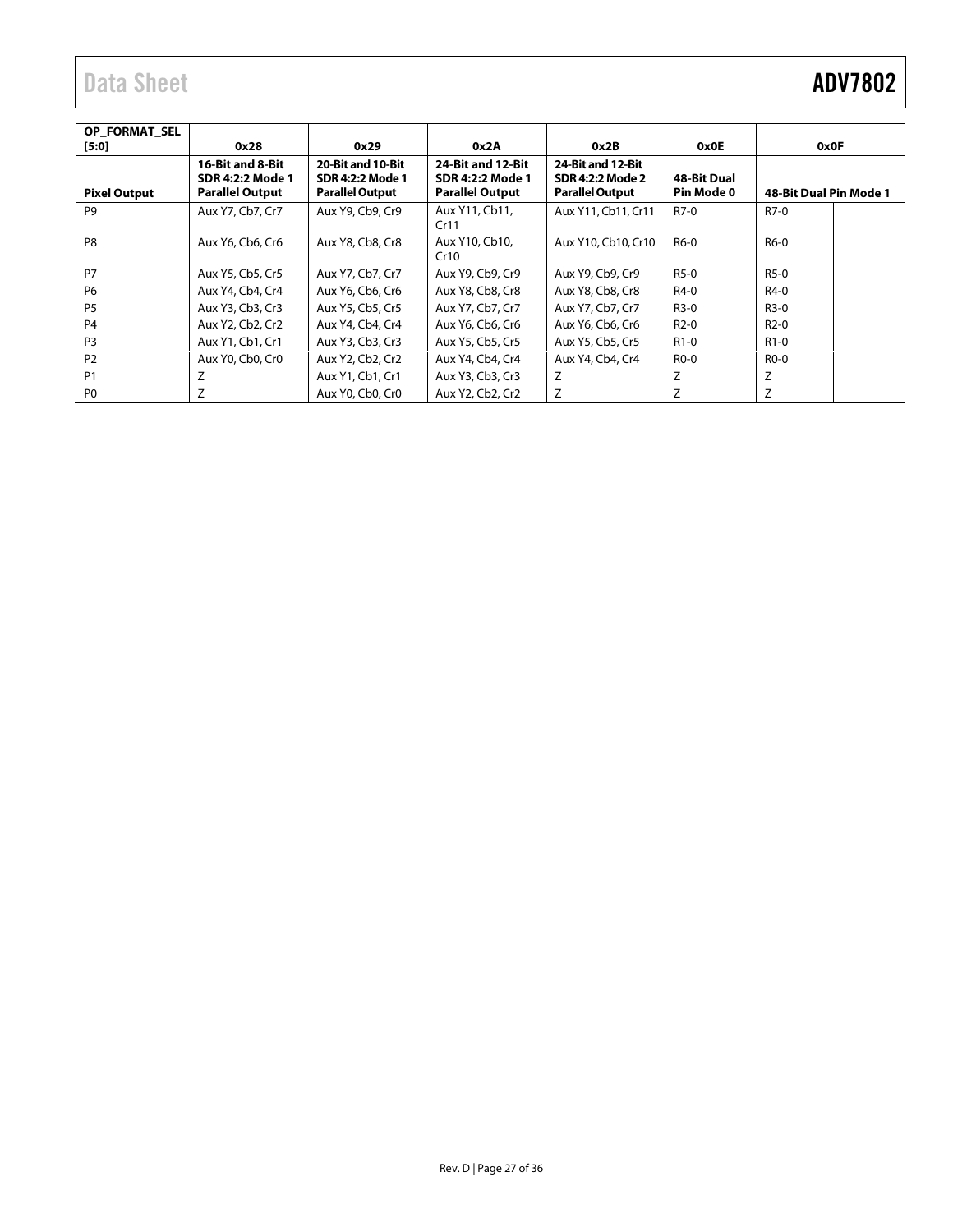### <span id="page-27-0"></span>Table 9. DDR Pixel Port Output Modes<sup>1, 2</sup>

| OP_FORMAT_SEL<br>[5:0] |                   | 0x10              |                    | 0x11              |                                  | 0x12           | 0x13                             |                   | 0x14                              |                   |
|------------------------|-------------------|-------------------|--------------------|-------------------|----------------------------------|----------------|----------------------------------|-------------------|-----------------------------------|-------------------|
|                        | 8-Bit DDR ITU-656 |                   | 10-Bit DDR ITU-656 |                   | 12-Bit DDR YCrCb<br>4:2:2 Mode 1 |                | 12-Bit DDR YCrCb<br>4:2:2 Mode 2 |                   | 12-Bit DDR YCrCb<br>4:2:2 Mode 3  |                   |
| <b>Pixel Output</b>    | <b>Clock Rise</b> | <b>Clock Fall</b> | <b>Clock Rise</b>  | <b>Clock Fall</b> | <b>Clock Rise</b>                | Clock Fall     | <b>Clock Rise</b>                | <b>Clock Fall</b> | <b>Clock Rise</b>                 | <b>Clock Fall</b> |
| P53                    |                   |                   |                    |                   |                                  |                |                                  |                   |                                   |                   |
| P52                    |                   |                   |                    |                   |                                  |                |                                  |                   |                                   |                   |
| P51                    |                   |                   |                    |                   |                                  |                |                                  |                   |                                   |                   |
| P50                    |                   |                   |                    |                   |                                  |                |                                  |                   |                                   |                   |
| P49                    |                   |                   |                    |                   |                                  |                |                                  |                   |                                   |                   |
| P48                    |                   |                   |                    |                   |                                  |                |                                  |                   |                                   |                   |
| P47                    |                   |                   |                    |                   |                                  |                |                                  |                   |                                   |                   |
| P46                    |                   |                   |                    |                   |                                  |                |                                  |                   |                                   |                   |
| P45                    |                   |                   |                    |                   |                                  |                |                                  |                   |                                   |                   |
| P44                    |                   |                   |                    |                   |                                  |                |                                  |                   |                                   |                   |
| P43                    |                   |                   |                    |                   |                                  |                |                                  |                   |                                   |                   |
| P42                    |                   |                   |                    |                   |                                  |                |                                  |                   |                                   |                   |
| P41                    |                   |                   |                    |                   |                                  |                |                                  |                   |                                   |                   |
| P40                    |                   |                   |                    |                   |                                  |                |                                  |                   |                                   |                   |
| P39                    |                   |                   |                    |                   |                                  |                |                                  |                   |                                   |                   |
| P38                    |                   |                   |                    |                   |                                  |                |                                  |                   |                                   |                   |
| P37                    |                   |                   |                    |                   |                                  |                |                                  |                   |                                   |                   |
| P36                    |                   |                   |                    |                   |                                  |                |                                  |                   |                                   |                   |
| P35                    |                   |                   |                    |                   |                                  |                |                                  |                   |                                   |                   |
| P34                    |                   |                   |                    |                   |                                  |                |                                  |                   |                                   |                   |
| P33                    |                   |                   |                    |                   |                                  |                |                                  |                   |                                   |                   |
| P32                    |                   |                   |                    |                   |                                  |                |                                  |                   |                                   |                   |
| P31                    |                   |                   |                    |                   |                                  |                |                                  |                   |                                   |                   |
| P30                    |                   |                   |                    |                   |                                  |                |                                  |                   |                                   |                   |
| P29                    | Cb7, Cr7          | Y7                | Cb9, Cr9           | Y9                | Cb11, Cr11                       | Y11            | Cb11, Cr11                       | Y11               | Cb11, Cr11                        | Y11               |
| P <sub>28</sub>        | Cb6, Cr6          | Υ6                | Cb8, Cr8           | Y8                | Cb10, Cr10                       | Y10            | Cb10, Cr10                       | Y10               | Cb10, Cr10                        | Y10               |
| P <sub>27</sub>        | Cb5, Cr5          | Y5                | Cb7, Cr7           | Y7                | Cb9, Cr9                         | Y9             | Cb9, Cr9                         | Y9                | Cb9, Cr9                          | Υ9                |
| P <sub>26</sub>        | Cb4, Cr4          | Υ4                | Cb6, Cr6           | Y6                | Cb8, Cr8                         | Y8             | Cb8, Cr8                         | Y8                | Cb8, Cr8                          | Y8                |
| P <sub>25</sub>        | Cb3, Cr3          | Y3                | Cb5, Cr5           | <b>Y5</b>         | Cb7, Cr7                         | Y7             | Cb7, Cr7                         | <b>Y7</b>         | Cb7, Cr7                          | Y7                |
| P24                    | Cb2, Cr2          | Y2                | Cb4, Cr4           | Y4                | Cb6, Cr6                         | Y6             | Cb6, Cr6                         | Y6                | Cb6, Cr6                          | Y6                |
| P23                    | Cb1, Cr1          | Y1                | Cb3, Cr3           | Y3                | Cb5, Cr5                         | Y5             | Cb5, Cr5                         | <b>Y5</b>         | Cb5, Cr5                          | Y5                |
| P22                    | Cb0, Cr0          | Y <sub>0</sub>    | Cb2, Cr2           | Y2                | Cb4, Cr4                         | Y4             | Cb4, Cr4                         | Y4                | Cb4, Cr4                          | Y4                |
| P21                    | Ζ                 | Ζ                 | Cb1, Cr1           | Y1                | Cb3, Cr3                         | Y3             | $\mathsf Z$                      | $\mathsf Z$       | Cb3, Cr3                          | Y3                |
| P <sub>20</sub>        | Ζ                 | Ζ                 | Cb0, Cr0           | Y0                | Cb2, Cr2                         | Y <sub>2</sub> | $\mathsf Z$                      | Z                 | Cb <sub>2</sub> , Cr <sub>2</sub> | Y2                |
| P19                    | Z                 | Z                 | $\overline{z}$     | Ζ                 | Cb1, Cr1                         | Y1             | Cb3, Cr3                         | Y3                | Ζ                                 | $\overline{z}$    |
| P18                    | $\overline{7}$    | $\overline{z}$    | $\overline{z}$     | $\overline{z}$    | Cb0, Cr0                         | Y <sub>0</sub> | Cb2, Cr2                         | Y2                | Z                                 | $\overline{7}$    |
| P17                    | $\mathsf Z$       | $\mathsf Z$       | $\mathsf Z$        | $\mathsf Z$       | $\mathsf Z$                      | $\mathsf Z$    | Cb1, Cr1                         | Y1                | $\mathsf Z$                       | $\mathsf Z$       |
| P16                    | $\mathsf Z$       | $\mathsf Z$       | $\mathsf Z$        | Ζ                 | $\mathsf Z$                      | $\mathsf Z$    | Cb0, Cr0                         | Y <sub>0</sub>    | Z                                 | $\mathsf Z$       |
| P15                    | $\mathsf Z$       | $\mathsf Z$       | $\mathsf Z$        | $\mathsf Z$       | $\mathsf Z$                      | $\mathsf Z$    | $\mathsf Z$                      | Z                 | $\mathsf Z$                       | $\mathsf Z$       |
| P14                    | $\mathsf Z$       | $\mathsf Z$       | $\mathsf Z$        | $\mathsf Z$       | $\mathsf Z$                      | $\mathsf Z$    | $\mathsf Z$                      | $\mathsf Z$       | $\mathsf Z$                       | $\mathsf Z$       |
| P13                    | $\mathsf Z$       | $\mathsf Z$       | $\mathsf Z$        | $\mathsf Z$       | $\mathsf Z$                      | $\mathsf Z$    | $\mathsf Z$                      | $\mathsf Z$       | $\mathsf Z$                       | $\mathsf Z$       |
| P12                    | $\mathsf Z$       | $\mathsf Z$       | $\mathsf Z$        | $\mathsf Z$       | $\mathsf Z$                      | $\mathsf Z$    | $\mathsf Z$                      | $\mathsf Z$       | $\mathsf Z$                       | $\mathsf Z$       |
| P11                    | $\mathsf Z$       | $\mathsf Z$       | $\mathsf Z$        | $\mathsf Z$       | $\mathsf Z$                      | $\mathsf Z$    | $\mathsf Z$                      | $\mathsf Z$       | $\mathsf Z$                       | $\mathsf Z$       |
| P10                    | Z                 | $\mathsf Z$       | $\mathsf{Z}$       | $\mathsf Z$       | $\mathsf Z$                      | $\mathsf Z$    | Z                                | $\mathsf Z$       | $\mathsf Z$                       | Z                 |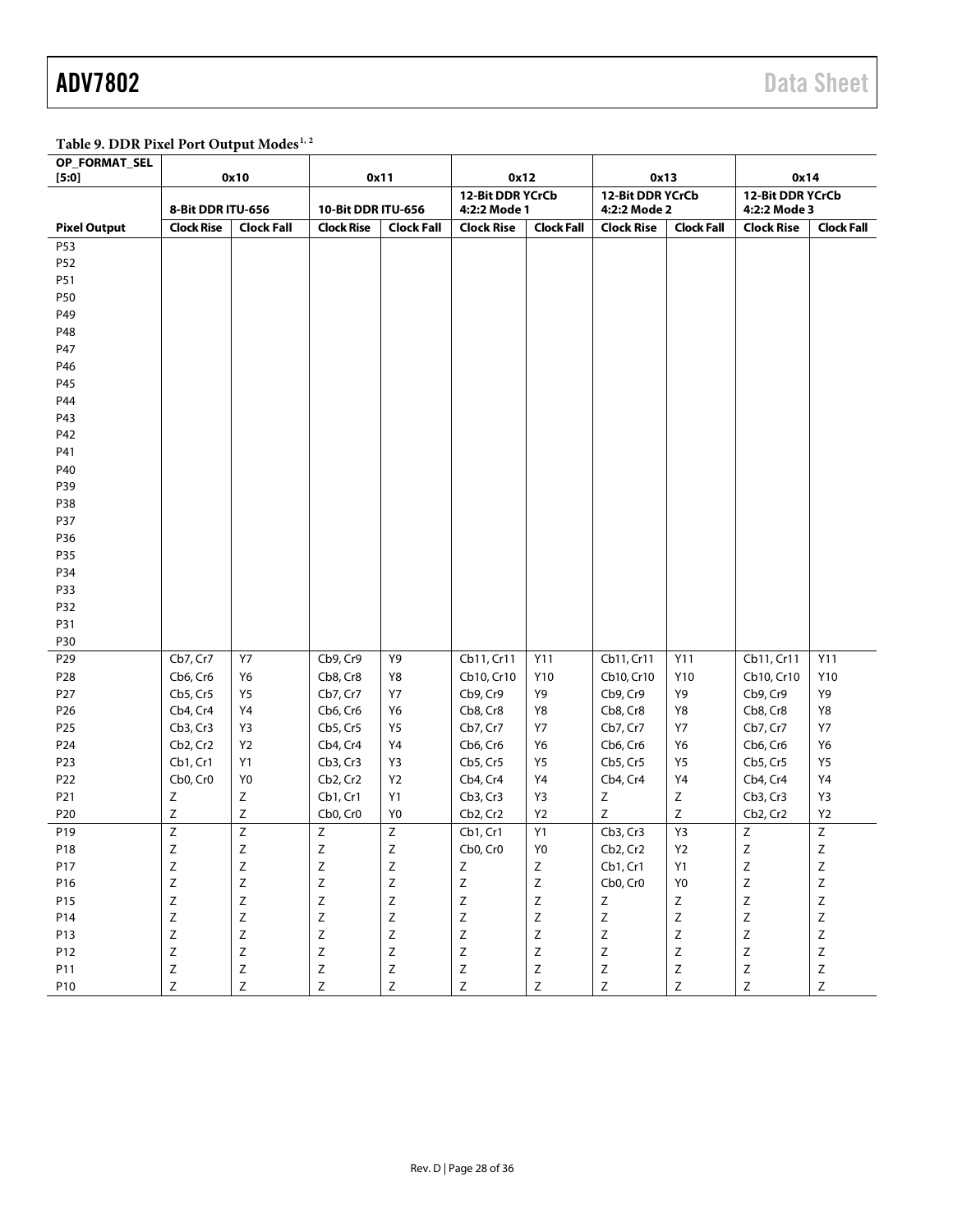<span id="page-28-0"></span>

| OP FORMAT SEL<br>[5:0] |                   | 0x10              |                           | 0x11              | 0x12                                    |                     | 0x13                                    |                   | 0x14                                    |                   |
|------------------------|-------------------|-------------------|---------------------------|-------------------|-----------------------------------------|---------------------|-----------------------------------------|-------------------|-----------------------------------------|-------------------|
|                        | 8-Bit DDR ITU-656 |                   | <b>10-Bit DDR ITU-656</b> |                   | <b>12-Bit DDR YCrCb</b><br>4:2:2 Mode 1 |                     | <b>12-Bit DDR YCrCb</b><br>4:2:2 Mode 2 |                   | <b>12-Bit DDR YCrCb</b><br>4:2:2 Mode 3 |                   |
| <b>Pixel Output</b>    | <b>Clock Rise</b> | <b>Clock Fall</b> | <b>Clock Rise</b>         | <b>Clock Fall</b> | <b>Clock Rise</b>                       | <b>Clock Fall</b>   | <b>Clock Rise</b>                       | <b>Clock Fall</b> | <b>Clock Rise</b>                       | <b>Clock Fall</b> |
| P <sub>9</sub>         | Z                 | Z                 | Z                         | Z                 | Z                                       | Z                   | Z                                       | $\overline{ }$    | $\overline{ }$                          | 7                 |
| P <sub>8</sub>         |                   | ∠                 |                           |                   |                                         | 7                   |                                         |                   |                                         |                   |
| P7                     |                   | ∸                 |                           |                   | ∸                                       | ⇁<br>∠              | ⇁                                       |                   |                                         |                   |
| P <sub>6</sub>         |                   | ∠                 |                           |                   |                                         | $\overline{ }$      | 7                                       |                   |                                         |                   |
| P <sub>5</sub>         |                   | ∸                 |                           |                   |                                         | 7                   |                                         |                   |                                         |                   |
| P <sub>4</sub>         |                   | L                 |                           |                   |                                         | $\overline{ }$<br>∠ | 7<br>∸                                  |                   |                                         | ∠                 |
| P <sub>3</sub>         |                   | ⇁<br>∠            |                           | 7                 | ⇁                                       | $\overline{ }$      | $\overline{ }$                          |                   | Cb1, Cr1                                | Y1                |
| P <sub>2</sub>         |                   |                   |                           |                   |                                         | $\overline{ }$      | $\overline{ }$                          |                   | Cb <sub>0</sub> , Cr <sub>0</sub>       | Y <sub>0</sub>    |
| P <sub>1</sub>         |                   | ∸                 |                           |                   | $\overline{ }$<br>∸                     | $\overline{ }$<br>∠ | 7                                       |                   |                                         | $\overline{ }$    |
| P <sub>0</sub>         |                   |                   |                           |                   |                                         |                     |                                         |                   |                                         |                   |

<sup>1</sup> It is recommended to print this table (located on this page and the following three pages) and read as one horizontal expanded table.<br><sup>2</sup> Blank cells are not populated areas.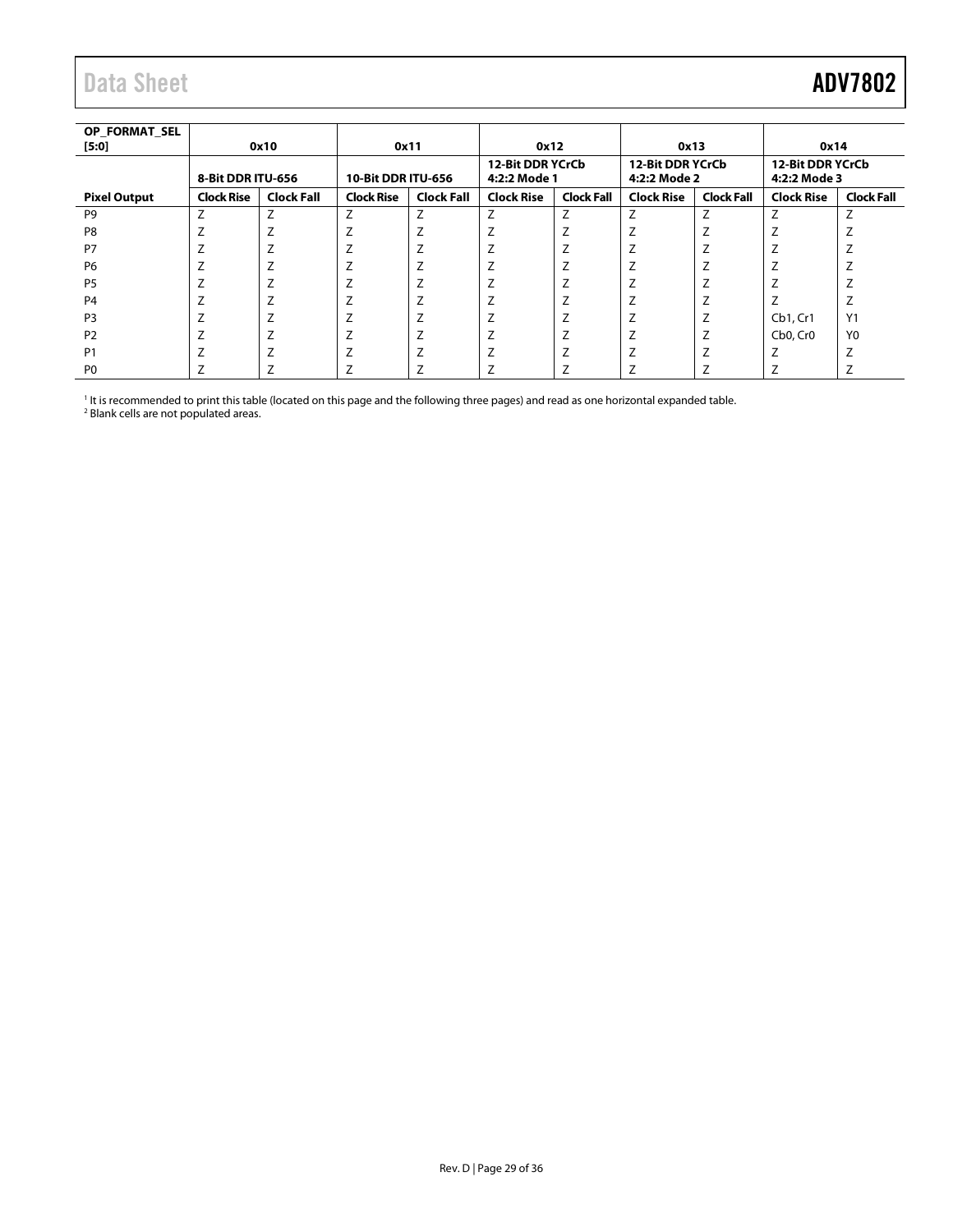| OP_FORMAT_SEL<br>[5:0] | 0x15                 |                   |                        | 0x1A              |                        | 0x1B              | 0x1C                          |                   |
|------------------------|----------------------|-------------------|------------------------|-------------------|------------------------|-------------------|-------------------------------|-------------------|
|                        | 12-Bit DDR RGB 4:4:4 |                   | 24-Bit DDR RGB (CLK/2) |                   | 30-Bit DDR RGB (CLK/2) |                   | 36-Bit DDR RGB (CLK/2) Mode 1 |                   |
| <b>Pixel Output</b>    | <b>Clock Rise</b>    | <b>Clock Fall</b> | <b>Clock Rise</b>      | <b>Clock Fall</b> | <b>Clock Rise</b>      | <b>Clock Fall</b> | <b>Clock Rise</b>             | <b>Clock Fall</b> |
| P53                    |                      |                   |                        |                   |                        |                   | $G1-0$                        | $G1-1$            |
| P52                    |                      |                   |                        |                   |                        |                   | $G_0-0$                       | $G0-1$            |
| P51                    |                      |                   |                        |                   |                        |                   | $\mathsf Z$                   | Ζ                 |
| P50                    |                      |                   |                        |                   |                        |                   | Ζ                             | Ζ                 |
| P49                    |                      |                   |                        |                   |                        |                   | Z                             | Z                 |
| P48                    |                      |                   |                        |                   |                        |                   | $\mathsf Z$                   | $\mathsf Z$       |
| P47                    |                      |                   |                        |                   |                        |                   | $\mathsf Z$                   | Ζ                 |
| P46                    |                      |                   |                        |                   |                        |                   | Z                             | Z                 |
| P45                    |                      |                   |                        |                   |                        |                   | $B1-0$                        | $B1-1$            |
| P44                    |                      |                   |                        |                   |                        |                   | <b>BO-0</b>                   | $B0-1$            |
| P43                    |                      |                   |                        |                   |                        |                   | Ζ                             | Ζ                 |
| P42                    |                      |                   |                        |                   |                        |                   | $\mathsf Z$                   | Ζ                 |
| P41                    |                      |                   |                        |                   |                        |                   | $\mathsf Z$                   | $\mathsf Z$       |
| P40                    |                      |                   |                        |                   |                        |                   | $\mathsf Z$                   | $\mathsf Z$       |
| P39                    |                      |                   |                        |                   |                        |                   | Z                             | $\mathsf Z$       |
| P38                    |                      |                   |                        |                   |                        |                   | Z                             | Z                 |
| P37                    |                      |                   |                        |                   |                        |                   | $R1-0$                        | $R1-1$            |
| P36                    |                      |                   |                        |                   |                        |                   | $RO-0$                        | R <sub>0</sub> -1 |
| P35                    |                      |                   |                        |                   |                        |                   | Ζ                             | Ζ                 |
| P34                    |                      |                   |                        |                   |                        |                   | $\mathsf Z$                   | Ζ                 |
| P33                    |                      |                   |                        |                   |                        |                   | $\mathsf Z$                   | $\mathsf Z$       |
| P32                    |                      |                   |                        |                   |                        |                   | Z                             | $\mathsf Z$       |
| P31                    |                      |                   |                        |                   |                        |                   | Z                             | $\mathsf Z$       |
| P30                    |                      |                   |                        |                   |                        |                   | $\mathsf Z$                   | $\mathsf Z$       |
| P <sub>29</sub>        | <b>B7</b>            | R <sub>3</sub>    | $G7-0$                 | $G7-1$            | $G9-0$                 | $G9-1$            | $G11-0$                       | $G11-1$           |
| P <sub>28</sub>        | B6                   | R <sub>2</sub>    | $G6-0$                 | $G6-1$            | $G8-0$                 | $G8-1$            | $G10-0$                       | $G10-1$           |
| P <sub>27</sub>        | B <sub>5</sub>       | R1                | $G5-0$                 | $G5-1$            | $G7-0$                 | $G7-1$            | $G9-0$                        | $G9-1$            |
| P <sub>26</sub>        | <b>B4</b>            | R <sub>0</sub>    | $G4-0$                 | $G4-1$            | $G6-0$                 | $G6-1$            | $G8-0$                        | $G8-1$            |
| P <sub>25</sub>        | B3                   | G7                | $G3-0$                 | $G3-1$            | $G5-0$                 | $G5-1$            | $G7-0$                        | $G7-1$            |
| P24                    | B <sub>2</sub>       | G6                | $G2-0$                 | $G2-1$            | $G4-0$                 | $G4-1$            | $G6-0$                        | $G6-1$            |
| P23                    | B1                   | G <sub>5</sub>    | $G1-0$                 | $G1-1$            | $G3-0$                 | $G3-1$            | $G5-0$                        | $G5-1$            |
| P22                    | B <sub>0</sub>       | G <sub>4</sub>    | $G0$ -0                | $G0-1$            | $G2-0$                 | $G2-1$            | $G4-0$                        | $G4-1$            |
| P21                    | Ζ                    | $\mathsf Z$       | Ζ                      | Ζ                 | $G1-0$                 | $G1-1$            | $G3-0$                        | $G3-1$            |
| P <sub>20</sub>        | Z                    | $\mathsf Z$       | $\mathsf Z$            | $\mathsf Z$       | $G0-0$                 | $G0-1$            | $G2-0$                        | $G2-1$            |
| P19                    | G3                   | R7                | $B7-0$                 | $B7-1$            | B9-0                   | B9-1              | B11-0                         | $B11-1$           |
| P18                    | G <sub>2</sub>       | R <sub>6</sub>    | <b>B6-0</b>            | B6-1              | <b>B8-0</b>            | <b>B8-1</b>       | B10-0                         | B10-1             |
| P17                    | ${\sf G1}$           | R5                | <b>B5-0</b>            | $B5-1$            | B7-0                   | $B7-1$            | B9-0                          | $B9-1$            |
| P16                    | ${\sf G0}$           | R <sub>4</sub>    | <b>B4-0</b>            | <b>B4-1</b>       | <b>B6-0</b>            | $B6-1$            | <b>B8-0</b>                   | <b>B8-1</b>       |
| P15                    | $\mathsf Z$          | $\mathsf Z$       | <b>B3-0</b>            | $B3-1$            | <b>B5-0</b>            | $B5-1$            | <b>B7-0</b>                   | $B7-1$            |
| P14                    | Z                    | $\mathsf Z$       | <b>B2-0</b>            | $B2-1$            | <b>B4-0</b>            | $B4-1$            | B6-0                          | $B6-1$            |
| P13                    | $\mathsf Z$          | $\mathsf Z$       | $B1-0$                 | $B1-1$            | <b>B3-0</b>            | $B3-1$            | <b>B5-0</b>                   | $B5-1$            |
| P12                    | $\mathsf Z$          | $\mathsf Z$       | <b>BO-0</b>            | $B0-1$            | <b>B2-0</b>            | $B2-1$            | B4-0                          | $B4-1$            |
| P11                    | $\mathsf Z$          | $\mathsf Z$       | Z                      | Z                 | $B1-0$                 | $B1-1$            | <b>B3-0</b>                   | <b>B3-0</b>       |
| P10                    | Z                    | $\mathsf Z$       | Z                      | Z                 | <b>BO-0</b>            | $B0-1$            | <b>B2-0</b>                   | $B2-1$            |
| P9                     | $\overline{z}$       | $\overline{z}$    | R7-0                   | $R7-1$            | R9-0                   | R9-1              | R11-0                         | R11-1             |
| P8                     | $\mathsf Z$          | $\mathsf Z$       | R6-0                   | R6-1              | R8-0                   | R8-1              | R10-0                         | R10-1             |
| P7                     | $\mathsf Z$          | $\mathsf Z$       | R5-0                   | $R5-1$            | R7-0                   | $R7-1$            | R9-0                          | R9-1              |
| P <sub>6</sub>         | $\mathsf Z$          | $\mathsf Z$       | R4-0                   | $R4-1$            | R6-0                   | $R6-1$            | R8-0                          | R8-1              |
| P5                     | $\mathsf Z$          | $\mathsf Z$       | R3-0                   | $R3-1$            | $R5-0$                 | $R5-1$            | R7-0                          | $R7-1$            |
| <b>P4</b>              | Z                    | $\mathsf Z$       | $R2-0$                 | $R2-1$            | R4-0                   | $R4-1$            | R6-0                          | $R6-1$            |
| P <sub>3</sub>         | $\mathsf Z$          | $\mathsf Z$       | R1-0                   | $R1-1$            | R3-0                   | $R3-1$            | $R5-0$                        | $R5-1$            |
| P <sub>2</sub>         | $\mathsf Z$          | $\mathsf Z$       | R0-0                   | $RO-1$            | $R2-0$                 | $R2-1$            | R4-0                          | $R4-1$            |
| P <sub>1</sub>         | $\mathsf{Z}$         |                   | $\mathsf{Z}$           | Z                 | $R1-0$                 | $R1-1$            | $R3-0$                        | $R3-1$            |
| P <sub>0</sub>         | $\mathsf{Z}$         | $\frac{z}{z}$     | Z                      | $\mathsf{Z}$      | $RO-0$                 | $RO-1$            | $R2-0$                        | $R2-1$            |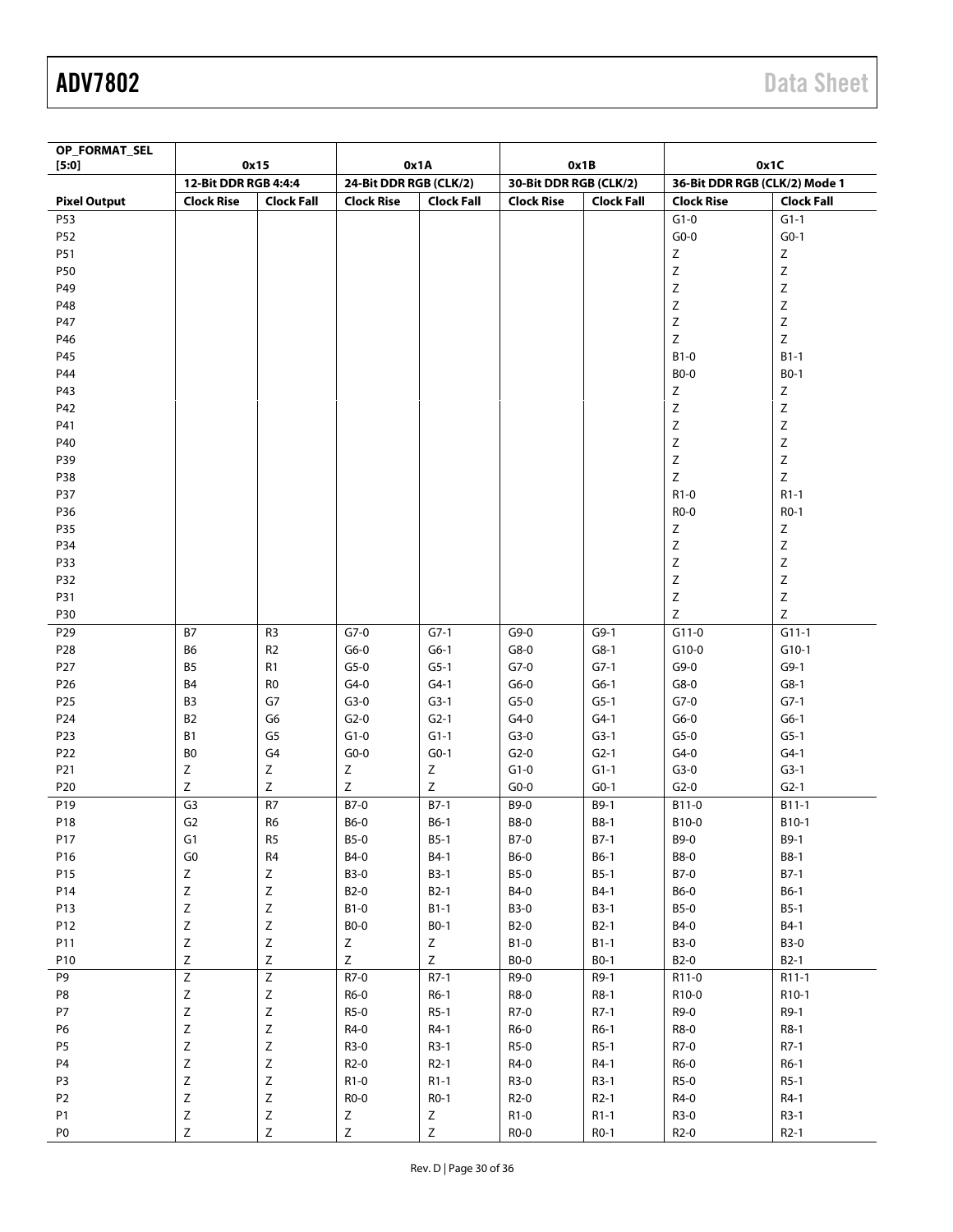| OP_FORMAT_SEL<br>[5:0] | 0x1D              |                        | 0x38                                     |                            | 0x39                                                          |                   | 0x3A                                                          |                     |
|------------------------|-------------------|------------------------|------------------------------------------|----------------------------|---------------------------------------------------------------|-------------------|---------------------------------------------------------------|---------------------|
|                        | Mode 2            | 36-Bit DDR RGB (CLK/2) | <b>Mode 1 Parallel Output</b><br>(CLK/2) | 16-Bit and 8-Bit DDR 4:2:2 | 20-Bit and 10-Bit DDR 4:2:2<br>Mode 1 Parallel Output (CLK/2) |                   | 24-Bit and 12-Bit DDR 4:2:2<br>Mode 1 Parallel Output (CLK/2) |                     |
| <b>Pixel Output</b>    | <b>Clock Rise</b> | <b>Clock Fall</b>      | <b>Clock Rise</b>                        | <b>Clock Fall</b>          | <b>Clock Rise</b>                                             | <b>Clock Fall</b> | <b>Clock Rise</b>                                             | <b>Clock Fall</b>   |
| P53                    | $G3-0$            | $G3-1$                 |                                          |                            |                                                               |                   | Main Y1                                                       | Main Y1             |
| P52                    | $G2-0$            | $G2-1$                 |                                          |                            |                                                               |                   | Main Y0                                                       | Main Y0             |
| P51                    | $G1-0$            | $G1-1$                 |                                          |                            |                                                               |                   | Ζ                                                             | Ζ                   |
| P50                    | $G0-0$            | $G0-1$                 |                                          |                            |                                                               |                   | Z                                                             | Ζ                   |
| P49                    | Ζ                 | Ζ                      |                                          |                            |                                                               |                   | Ζ                                                             | Z                   |
| P48                    | Ζ                 | Ζ                      |                                          |                            |                                                               |                   | Ζ                                                             | Ζ                   |
| P47                    | Ζ                 | Z                      |                                          |                            |                                                               |                   | Z                                                             | Z                   |
| P46                    | Ζ                 | Ζ                      |                                          |                            |                                                               |                   | Z                                                             | Z                   |
| P45                    | <b>B3-0</b>       | $B3-1$                 |                                          |                            |                                                               |                   | Main Cb1                                                      | Main Cr1            |
| P44                    | B <sub>2</sub> -0 | $B2-1$                 |                                          |                            |                                                               |                   | Main Cb0                                                      | Main Cr0            |
| P43                    | B1-0              | $B1-1$                 |                                          |                            |                                                               |                   | Ζ                                                             | Ζ                   |
| P42                    | <b>BO-0</b>       | $B0-1$                 |                                          |                            |                                                               |                   | Ζ                                                             | Ζ                   |
| P41                    | Ζ                 | Ζ                      |                                          |                            |                                                               |                   | Ζ                                                             | Ζ                   |
| P40                    | Ζ                 | Ζ                      |                                          |                            |                                                               |                   | Ζ                                                             | Ζ                   |
| P39                    | Ζ                 | Ζ                      |                                          |                            |                                                               |                   | Ζ                                                             | Z                   |
| P38                    | Ζ                 | Z                      |                                          |                            |                                                               |                   | Z                                                             | Ζ                   |
| P37                    | R3-0              | $R3-1$                 |                                          |                            |                                                               |                   | Aux Cb1, Cr1                                                  | Aux Cr <sub>0</sub> |
| P36                    | $R2-0$            | $R2-1$                 |                                          |                            |                                                               |                   | Aux Cb0, Cr0                                                  | Aux Cr0             |
| P35                    | R1-0              | $R1-1$                 |                                          |                            |                                                               |                   | Ζ                                                             | Ζ                   |
| P34                    | R <sub>0</sub> -0 | $RO-1$                 |                                          |                            |                                                               |                   | Ζ                                                             | Ζ                   |
| P33                    | Ζ                 | Ζ                      |                                          |                            |                                                               |                   | Ζ                                                             | Z                   |
| P32                    | Z                 | Ζ                      |                                          |                            |                                                               |                   | Ζ                                                             | Z                   |
| P31                    | Ζ                 | Ζ                      |                                          |                            |                                                               |                   | Ζ                                                             | Ζ                   |
| P30                    | Z                 | Z                      |                                          |                            |                                                               |                   | Z                                                             | Z                   |
| P29                    | $G11-0$           | $G11-1$                | Main Y7                                  | Main Y7                    | Main Y9                                                       | Main Y9           | Main Y11                                                      | Main Y11            |
| P <sub>28</sub>        | $G10-0$           | $G10-1$                | Main Y6                                  | Main Y6                    | Main Y8                                                       | Main Y8           | Main Y10                                                      | Main Y10            |
| P27                    | $G9-0$            | $G9-1$                 | Main Y5                                  | Main Y5                    | Main Y7                                                       | Main Y7           | Main Y9                                                       | Main Y9             |
| P <sub>26</sub>        | $G8-0$            | $G8-1$                 | Main Y4                                  | Main Y4                    | Main Y6                                                       | Main Y6           | Main Y8                                                       | Main Y8             |
| P <sub>25</sub>        | $G7-0$            | $G7-1$                 | Main Y3                                  | Main Y3                    | Main Y5                                                       | Main Y5           | Main Y7                                                       | Main Y7             |
| P24                    | $G6-0$            | $G6-1$                 | Main Y2                                  | Main Y2                    | Main Y4                                                       | Main Y4           | Main Y6                                                       | Main Y6             |
| P23                    | $G5-0$            | $G5-1$                 | Main Y1                                  | Main Y1                    | Main Y3                                                       | Main Y3           | Main Y5                                                       | Main Y5             |
| P22                    | $G4-0$            | $G4-1$                 | Main Y0                                  | Main Y0                    | Main Y2                                                       | Main Y2           | Main Y4                                                       | Main Y4             |
| P21                    | Ζ                 | Ζ                      | Ζ                                        | Ζ                          | Main Y1                                                       | Main Y1           | Main Y3                                                       | Main Y3             |
| P <sub>20</sub>        | Ζ                 | Ζ                      | Ζ                                        | Ζ                          | Main Y0                                                       | Main Y0           | Main Y2                                                       | Main Y2             |
| P <sub>19</sub>        | B11-0             | $B11-1$                | Main Cb7                                 | Main Cr7                   | Main Cb9                                                      | Main Cr9          | Main Cb11                                                     | Main Cr11           |
| P18                    | B10-0             | B10-1                  | Main Cb6                                 | Main Cr6                   | Main Cb8                                                      | Main Cr8          | Main Cb10                                                     | Main Cr10           |
| P17                    | B9-0              | B9-1                   | Main Cb5                                 | Main Cr5                   | Main Cb7                                                      | Main Cr7          | Main Cb9                                                      | Main Cr9            |
| P16                    | <b>B8-0</b>       | <b>B8-1</b>            | Main Cb4                                 | Main Cr4                   | Main Cb6                                                      | Main Cr6          | Main Cb8                                                      | Main Cr8            |
| P15                    | B7-0              | $B7-1$                 | Main Cb3                                 | Main Cr3                   | Main Cb5                                                      | Main Cr5          | Main Cb7                                                      | Main Cr7            |
| P14                    | B6-0              | $B6-1$                 | Main Cb <sub>2</sub>                     | Main Cr2                   | Main Cb4                                                      | Main Cr4          | Main Cb6                                                      | Main Cr6            |
| P13                    | <b>B5-0</b>       | $B5-1$                 | Main Cb1                                 | Main Cr1                   | Main Cb3                                                      | Main Cr3          | Main Cb5                                                      | Main Cr5            |
| P12                    | B4-0              | B4-1                   | Main Cb0                                 | Main Cr <sub>0</sub>       | Main Cb2                                                      | Main Cr2          | Main Cb4                                                      | Main Cr4            |
| P11                    | Z                 | Ζ                      | $\mathsf Z$                              | Z                          | Main Cb1                                                      | Main Cr1          | Main Cb3                                                      | Main Cr3            |
| P10                    | Ζ                 | Z                      | $\mathsf Z$                              | $\mathsf Z$                | Main Cb0                                                      | Main Cr0          | Main Cb2                                                      | Main Cr2            |
| P9                     | R11-0             | $R11-1$                | Aux Cb7, Cr7                             | Aux Y7                     | Aux Cb9, Cr9                                                  | Aux Y9            | Aux Cb11, Cr11                                                | Aux Y11             |
| P8                     | R10-0             | R10-1                  | Aux Cb6, Cr6                             | Aux Y6                     | Aux Cb8, Cr8                                                  | Aux Y8            | Aux Cb10, Cr10                                                | Aux Y10             |
| P7                     | R9-0              | R9-1                   | Aux Cb5, Cr5                             | Aux Y5                     | Aux Cb7, Cr7                                                  | Aux Y7            | Aux Cb9, Cr9                                                  | Aux Y9              |
| P <sub>6</sub>         | R8-0              | R8-1                   | Aux Cb4, Cr4                             | Aux Y4                     | Aux Cb6, Cr6                                                  | Aux Y6            | Aux Cb8, Cr8                                                  | Aux Y8              |
| P <sub>5</sub>         | R7-0              | $R7-1$                 | Aux Cb3, Cr3                             | Aux Y3                     | Aux Cb5, Cr5                                                  | Aux Y5            | Aux Cb7, Cr7                                                  | Aux Y7              |
| P <sub>4</sub>         | R6-0              | $R6-1$                 | Aux Cb2, Cr2                             | Aux Y2                     | Aux Cb4, Cr4                                                  | Aux Y4            | Aux Cb6, Cr6                                                  | Aux Y6              |
| P <sub>3</sub>         | R5-0              | $R5-1$                 | Aux Cb1, Cr1                             | Aux Y1                     | Aux Cb3, Cr3                                                  | Aux Y3            | Aux Cb5, Cr5                                                  | Aux Y5              |
| P <sub>2</sub>         | R4-0              | R4-1                   | Aux Cb0, Cr0                             | Aux Y0                     | Aux Cb2, Cr2                                                  | Aux Y2            | Aux Cb4, Cr4                                                  | Aux Y4              |
| P <sub>1</sub>         | Ζ                 | Ζ                      | Ζ                                        | Z                          | Aux Cb1, Cr1                                                  | Aux Y1            | Aux Cb3, Cr3                                                  | Aux Y3              |
| P <sub>0</sub>         | Ζ                 | Ζ                      | $\mathsf Z$                              | $\mathsf Z$                | Aux Cb0, Cr0                                                  | Aux Y0            | Aux Cb2, Cr2                                                  | Aux Y2              |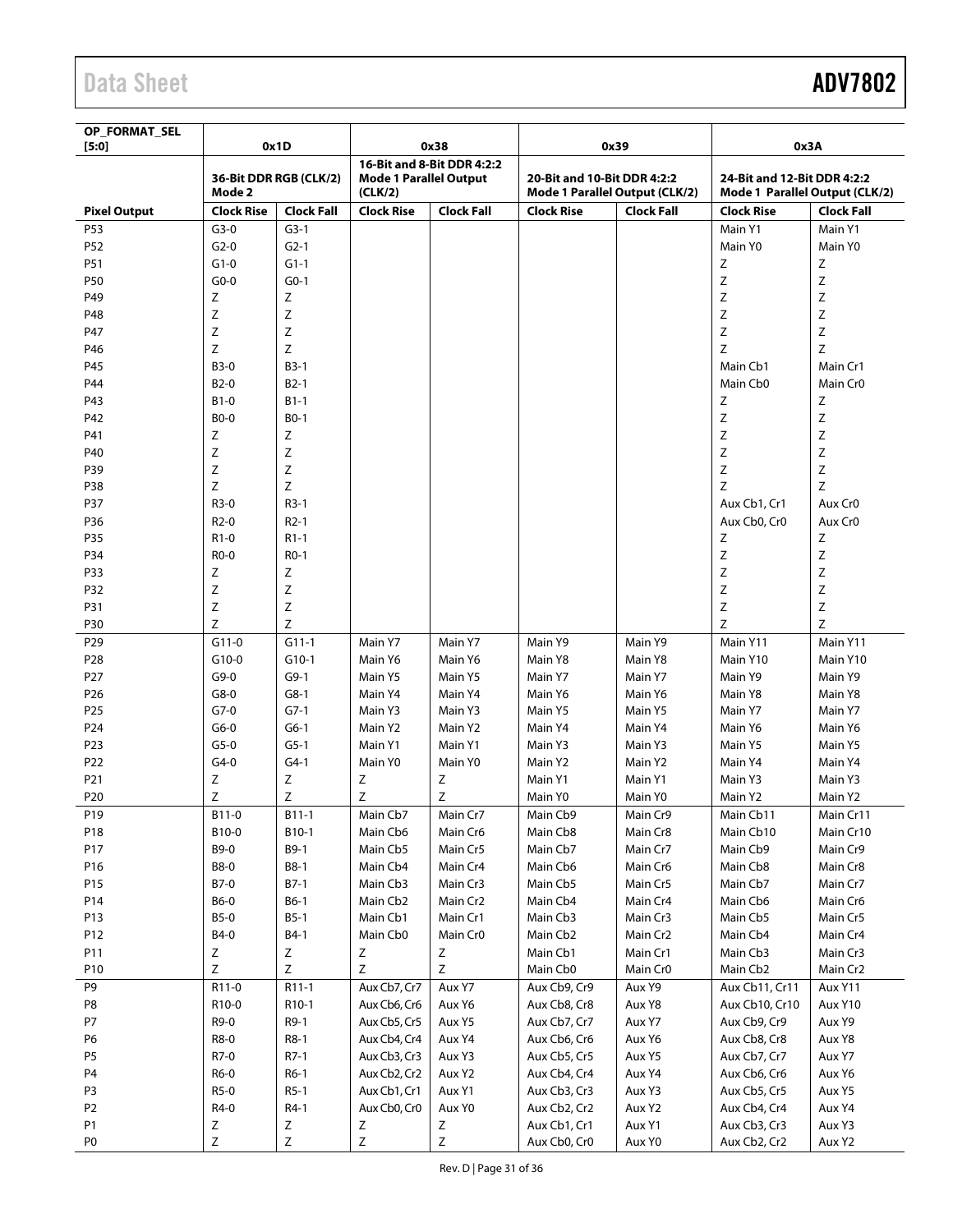| OP_FORMAT_SEL<br>[5:0] | 0x3B                                                                 |                   | 0x3C                         |                   | 0x3D                                   |                   |                                        | 0x3E              |
|------------------------|----------------------------------------------------------------------|-------------------|------------------------------|-------------------|----------------------------------------|-------------------|----------------------------------------|-------------------|
|                        | 24-Bit and 12-Bit DDR 4:2:2 Mode 2<br><b>Parallel Output (CLK/2)</b> |                   | 24-Bit DDR 4:2:2 RGB (CLK/2) |                   | 24-Bit DDR 4:2:2 RGB<br>(CLK/2) Mode 1 |                   | 24-Bit DDR 4:2:2 RGB<br>(CLK/2) Mode 2 |                   |
| <b>Pixel Output</b>    | <b>Clock Rise</b>                                                    | <b>Clock Fall</b> | <b>Clock Rise</b>            | <b>Clock Fall</b> | <b>Clock Rise</b>                      | <b>Clock Fall</b> | <b>Clock Rise</b>                      | <b>Clock Fall</b> |
| P53                    | Main Y3                                                              | Main Y3           |                              |                   |                                        |                   |                                        |                   |
| P52                    | Main Y2                                                              | Main Y2           |                              |                   |                                        |                   |                                        |                   |
| P51                    | Main Y1                                                              | Main Y1           |                              |                   |                                        |                   |                                        |                   |
| P50                    | Main Y0                                                              | Main Y0           |                              |                   |                                        |                   |                                        |                   |
| P49                    | Z                                                                    | Ζ                 |                              |                   |                                        |                   |                                        |                   |
| P48                    | Ζ                                                                    | $\mathsf Z$       |                              |                   |                                        |                   |                                        |                   |
| P47                    | Z                                                                    | $\mathsf Z$       |                              |                   |                                        |                   |                                        |                   |
| P46                    | Z                                                                    | $\mathsf Z$       |                              |                   |                                        |                   |                                        |                   |
| P45                    | Main Cb3                                                             | Main Cr3          |                              |                   |                                        |                   |                                        |                   |
| P44                    | Main Cb <sub>2</sub>                                                 | Main Cr2          |                              |                   |                                        |                   |                                        |                   |
| P43                    | Main Cb1                                                             | Main Cr1          |                              |                   |                                        |                   |                                        |                   |
| P42                    | Main Cb0                                                             | Main Cr0          |                              |                   |                                        |                   |                                        |                   |
| P41                    | Ζ                                                                    | Ζ                 |                              |                   |                                        |                   |                                        |                   |
| P40                    | Ζ                                                                    | $\mathsf Z$       |                              |                   |                                        |                   |                                        |                   |
| P39                    | Ζ                                                                    | $\mathsf Z$       |                              |                   |                                        |                   |                                        |                   |
| P38                    | Z                                                                    | $\mathsf Z$       |                              |                   |                                        |                   |                                        |                   |
| P37                    | Aux Cb3, Cr3                                                         | Aux Y3            |                              |                   |                                        |                   |                                        |                   |
| P36                    | Aux Cb2, Cr2                                                         | Aux Y2            |                              |                   |                                        |                   |                                        |                   |
| P35                    | Aux Cb1, Cr1                                                         | Aux Y1            |                              |                   |                                        |                   |                                        |                   |
| P34                    | Aux Cb0, Cr0                                                         | Aux Y0            |                              |                   |                                        |                   |                                        |                   |
| P33                    | Z                                                                    | Z                 |                              |                   |                                        |                   |                                        |                   |
| P32                    | Ζ                                                                    | $\mathsf Z$       |                              |                   |                                        |                   |                                        |                   |
| P31                    | Z                                                                    | $\mathsf Z$       |                              |                   |                                        |                   |                                        |                   |
| P30                    | Ζ                                                                    | Z                 |                              |                   |                                        |                   |                                        |                   |
| P29                    | Main Y11                                                             | Main Y11          | $G7-0$                       | $G7-1$            | R7-0                                   | $R7-1$            | B7-0                                   | $B7-1$            |
| P <sub>28</sub>        | Main Y10                                                             | Main Y10          | $G6-0$                       | $G6-1$            | R6-0                                   | $R6-1$            | B6-0                                   | $B6-1$            |
| P <sub>27</sub>        | Main Y9                                                              | Main Y9           | $G5-0$                       | $G5-1$            | R5-0                                   | $R5-1$            | <b>B5-0</b>                            | $B5-1$            |
| P <sub>26</sub>        | Main Y8                                                              | Main Y8           | $G4-0$                       | $G4-1$            | R4-0                                   | $R4-1$            | B4-0                                   | $B4-1$            |
| P <sub>25</sub>        | Main Y7                                                              | Main Y7           | $G3-0$                       | $G3-1$            | R3-0                                   | $R3-1$            | <b>B3-0</b>                            | $B3-1$            |
| P <sub>24</sub>        | Main Y6                                                              | Main Y6           | $G2-0$                       | $G2-1$            | $R2-0$                                 | $R2-1$            | B2-0                                   | $B2-1$            |
| P23                    | Main Y5                                                              | Main Y5           | $G1-0$                       | $G1-1$            | R1-0                                   | $R1-1$            | B1-0                                   | $B1-1$            |
|                        |                                                                      |                   |                              |                   |                                        |                   |                                        |                   |
| P22                    | Main Y4                                                              | Main Y4           | $G_0-0$                      | $G0-1$            | R0-0                                   | R0-1              | <b>BO-0</b>                            | $B0-1$<br>$R7-1$  |
| P21                    | Ζ<br>Z                                                               | Ζ<br>Z            | B7-0                         | $B7-1$            | $G7-0$                                 | $G7-1$            | R7-0                                   |                   |
| P20                    |                                                                      |                   | <b>B6-0</b>                  | $B6-1$            | $G6-0$                                 | $G6-1$            | R6-0                                   | $R6-1$            |
| P19                    | Main Cb11                                                            | Main Cr11         | <b>B5-0</b>                  | $B5-1$            | $G5-0$                                 | $G5-1$            | R5-0                                   | $R5-1$            |
| P18                    | Main Cb10                                                            | Main Cr10         | B4-0                         | B4-1              | $G4-0$                                 | $G4-1$            | R4-0                                   | $R4-1$            |
| P17                    | Main Cb9                                                             | Main Cr9          | <b>B3-0</b>                  | $B3-1$            | $G3-0$                                 | $G3-1$            | R3-0                                   | $R3-1$            |
| P16                    | Main Cb8                                                             | Main Cr8          | <b>B2-0</b>                  | $B2-1$            | $G2-0$                                 | $G2-1$            | $R2-0$                                 | $R2-1$            |
| P15                    | Main Cb7                                                             | Main Cr7          | $B1-0$                       | $B1-1$            | $G1-0$                                 | $G1-1$            | $R1-0$                                 | $R1-1$            |
| P14                    | Main Cb6                                                             | Main Cr6          | <b>BO-0</b>                  | <b>BO-1</b>       | $G0-0$                                 | $G0-1$            | R7-0                                   | $R7-1$            |
| P13                    | Main Cb5                                                             | Main Cr5          | R7-0                         | $R7-1$            | B7-0                                   | $B7-1$            | $G7-0$                                 | $G7-1$            |
| P12                    | Main Cb4                                                             | Main Cr4          | R6-0                         | $R6-1$            | B6-0                                   | B6-1              | $G6-0$                                 | $G6-1$            |
| P11                    | Z                                                                    | Ζ                 | R5-0                         | $R5-1$            | <b>B5-0</b>                            | $B5-1$            | $G5-0$                                 | $G5-1$            |
| P <sub>10</sub>        | Z                                                                    | Z                 | R4-0                         | R4-1              | B4-0                                   | $B4-1$            | $G4-0$                                 | $G4-1$            |
| P9                     | Aux Cb11, Cr11                                                       | Aux Y11           | R3-0                         | $R3-1$            | <b>B3-0</b>                            | $B3-1$            | $G3-0$                                 | $G3-1$            |
| P8                     | Aux Cb10, Cr10                                                       | Aux Y10           | $R2-0$                       | $R2-1$            | <b>B2-0</b>                            | $B2-1$            | $G2-0$                                 | $G2-1$            |
| P7                     | Aux Cb9, Cr9                                                         | Aux Y9            | $R1-0$                       | $R1-1$            | $B1-0$                                 | $B1-1$            | $G1-0$                                 | $G1-1$            |
| P6                     | Aux Cb8, Cr8                                                         | Aux Y8            | R0-0                         | $RO-1$            | <b>BO-0</b>                            | <b>BO-1</b>       | $G0-0$                                 | $G0-1$            |
| <b>P5</b>              | Aux Cb7, Cr7                                                         | Aux Y7            | Z                            | $\mathsf Z$       | Ζ                                      | Ζ                 | Ζ                                      | $\mathsf Z$       |
| P <sub>4</sub>         | Aux Cb6, Cr6                                                         | Aux Y6            | $\mathsf Z$                  | $\mathsf Z$       | Ζ                                      | $\mathsf Z$       | $\mathsf Z$                            | $\mathsf Z$       |
| P <sub>3</sub>         | Aux Cb5, Cr5                                                         | Aux Y5            | Z                            | $\mathsf Z$       | Ζ                                      | Z                 | Ζ                                      | $\mathsf Z$       |
| P <sub>2</sub>         | Aux Cb4, Cr4                                                         | Aux Y4            | $\mathsf Z$                  | $\mathsf Z$       | Z                                      | $\mathsf Z$       | $\mathsf Z$                            | $\mathsf Z$       |
| P1                     | Z                                                                    | Z                 | $\mathsf Z$                  | $\mathsf Z$       | $\mathsf Z$                            | $\mathsf Z$       | $\mathsf Z$                            | $\mathsf Z$       |
| P <sub>0</sub>         | $\mathsf Z$                                                          | $\mathsf Z$       | $\mathsf Z$                  | $\mathsf Z$       | $\mathsf Z$                            | $\mathsf Z$       | $\mathsf Z$                            | $\mathsf Z$       |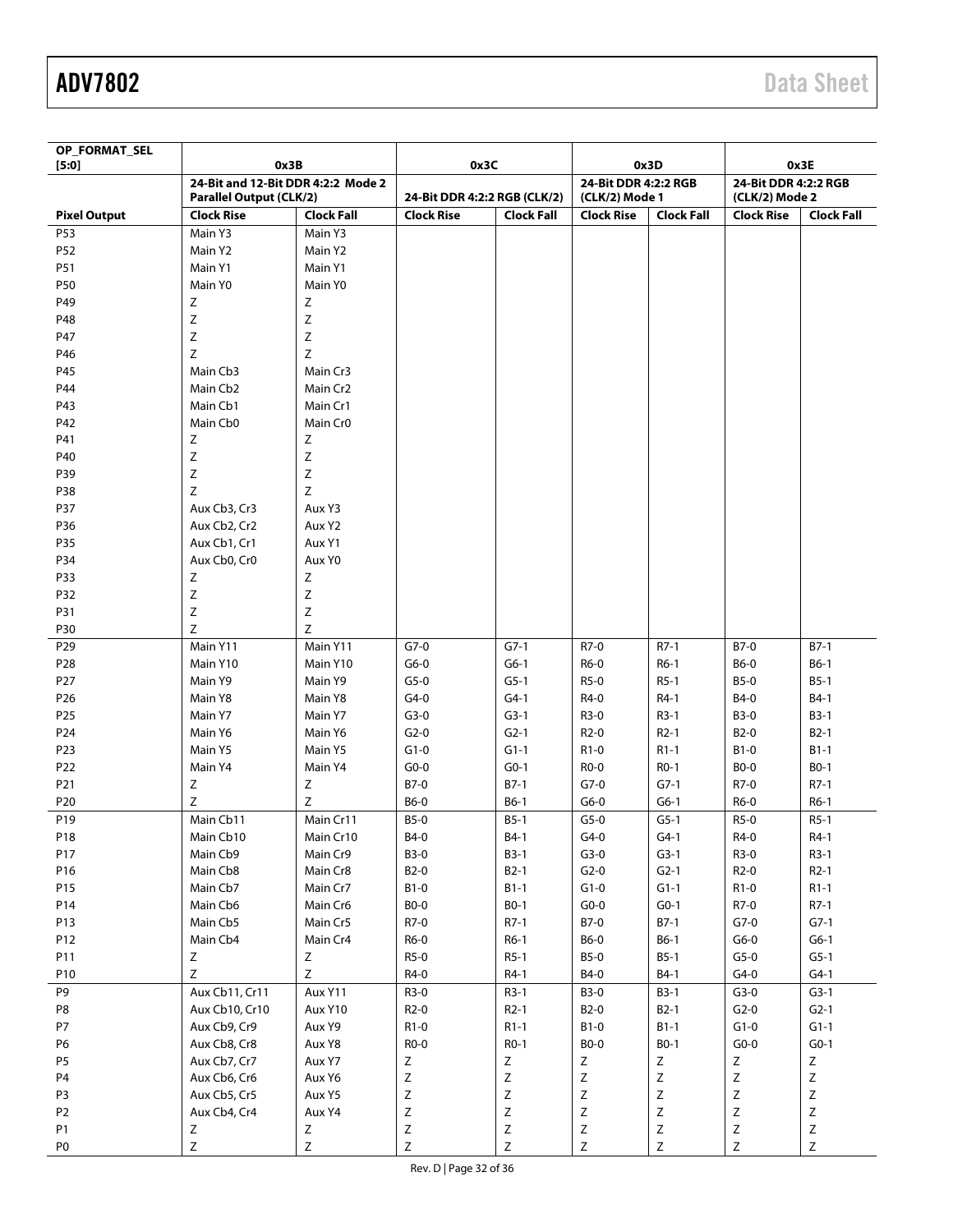#### **Table 10. Pixel Port Input Modes**

| IP DATA SEL[5:0]   | 0x00               | 0x01               | 0x04                              | 0x06               | 0x07              |
|--------------------|--------------------|--------------------|-----------------------------------|--------------------|-------------------|
| <b>Pixel Input</b> | 24-Bit 4:4:4 Input | 20-Bit 4:2:2 Input | 16-Bit 4:2:2 Input                | 10-Bit 4:2:2 Input | 8-Bit 4:2:2 Input |
| P <sub>53</sub>    | G7                 | Y9                 | <b>Y7</b>                         | Y9, Cb9, Cr9       | Y7, Cb7, Cr7      |
| P52                | G6                 | Y8                 | Y6                                | Y8, Cb8, Cr8       | Y6, Cb6, Cr6      |
| P51                | G5                 | <b>Y7</b>          | <b>Y5</b>                         | Y7, Cb7, Cr7       | Y5, Cb5, Cr5      |
| <b>P50</b>         | G <sub>4</sub>     | Y6                 | Y4                                | Y6, Cb6, Cr6       | Y4, Cb4, Cr4      |
| P49                | G <sub>3</sub>     | Y5                 | Y3                                | Y5, Cb5, Cr5       | Y3, Cb3, Cr3      |
| P48                | G <sub>2</sub>     | Y4                 | Y <sub>2</sub>                    | Y4, Cb4, Cr4       | Y2, Cb2, Cr2      |
| P47                | G1                 | Y3                 | Y1                                | Y3, Cb3, Cr3       | Y1, Cb1, Cr1      |
| P46                | G <sub>0</sub>     | Y <sub>2</sub>     | Y <sub>0</sub>                    | Y2, Cb2, Cr2       | Y0, Cb0, Cr0      |
| P45                | <b>B7</b>          | Cb9, Cr9           | Cb7, Cr7                          | Y1, Cb1, Cr1       | Z                 |
| P44                | <b>B6</b>          | Cb8, Cr8           | Cb6, Cr6                          | Y0, Cb0, Cr0       | $\mathsf Z$       |
| P43                | <b>B5</b>          | Cb7, Cr7           | Cb5, Cr5                          | Ζ                  | $\mathsf Z$       |
| P42                | <b>B4</b>          | Cb6, Cr6           | Cb4, Cr4                          | Ζ                  | Z                 |
| P41                | B <sub>3</sub>     | Cb5, Cr5           | Cb3, Cr3                          | $\mathsf Z$        | Z                 |
| P40                | <b>B2</b>          | Cb4, Cr4           | Cb2, Cr2                          | Z                  | Z                 |
| P39                | <b>B1</b>          | Cb3, Cr3           | Cb1, Cr1                          | Z                  | Z                 |
| P38                | B <sub>0</sub>     | Cb2, Cr2           | Cb <sub>0</sub> , Cr <sub>0</sub> | $\mathsf Z$        | $\mathsf Z$       |
| <b>P37</b>         | R7                 | Y1                 | $\mathsf Z$                       | $\mathsf Z$        | $\mathsf Z$       |
| P36                | R <sub>6</sub>     | Y <sub>0</sub>     | Z                                 | $\mathsf Z$        | $\mathsf Z$       |
| P35                | R <sub>5</sub>     | Ζ                  | Ζ                                 | $\mathsf Z$        | Z                 |
| P34                | R <sub>4</sub>     | Z                  | $\mathsf Z$                       | Ζ                  | $\mathsf Z$       |
| P33                | R <sub>3</sub>     | Cb1. Cr1           | Z                                 | Ζ                  | $\mathsf Z$       |
| P32                | R <sub>2</sub>     | Cb0, Cr0           | Ζ                                 | Z                  | Z                 |
| P31                | R1                 | $\mathsf Z$        | Ζ                                 | $\mathsf Z$        | $\mathsf Z$       |
| <b>P30</b>         | R <sub>0</sub>     | Ζ                  | Ζ                                 | Ζ                  | Z                 |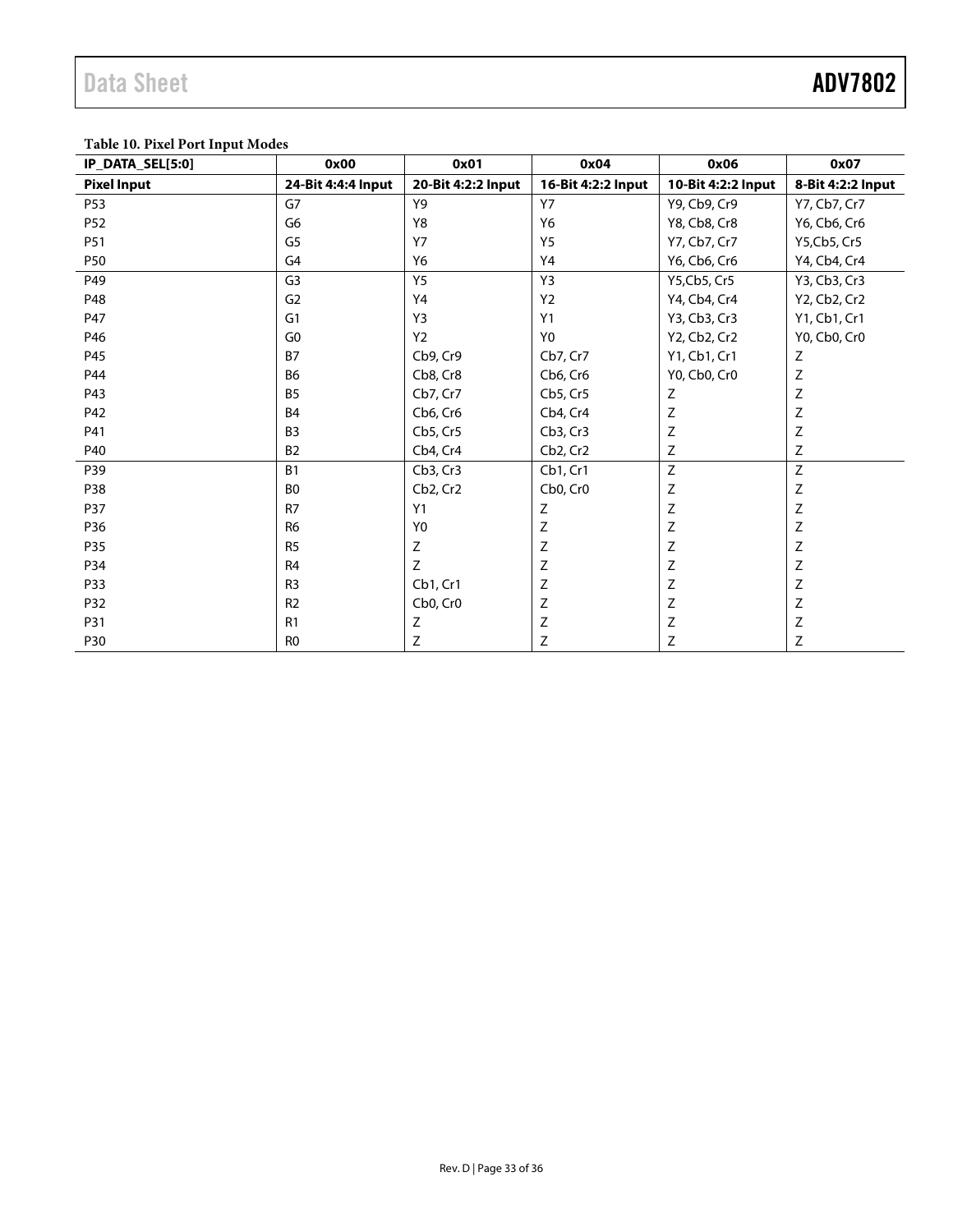<span id="page-33-0"></span>

#### <span id="page-33-1"></span>**ORDERING GUIDE**

| Model <sup>1</sup> | Temperature Range | <b>Package Description</b>                     | <b>Package Option</b> |
|--------------------|-------------------|------------------------------------------------|-----------------------|
| ADV7802BSTZ-80     | 0°C to +85°C      | 176-Lead Low Profile Quad Flat Package [LQFP]  | ST-176                |
| ADV7802BSTZ-150    | 0°C to +85°C      | 176-Lead Low Profile Quad Flat Package [LQFP]  | ST-176                |
| EVAL-ADV7802EB1Z   |                   | Evaluation Board (with External DDR SD Memory) |                       |

 $1 Z =$  RoHS Compliant Part.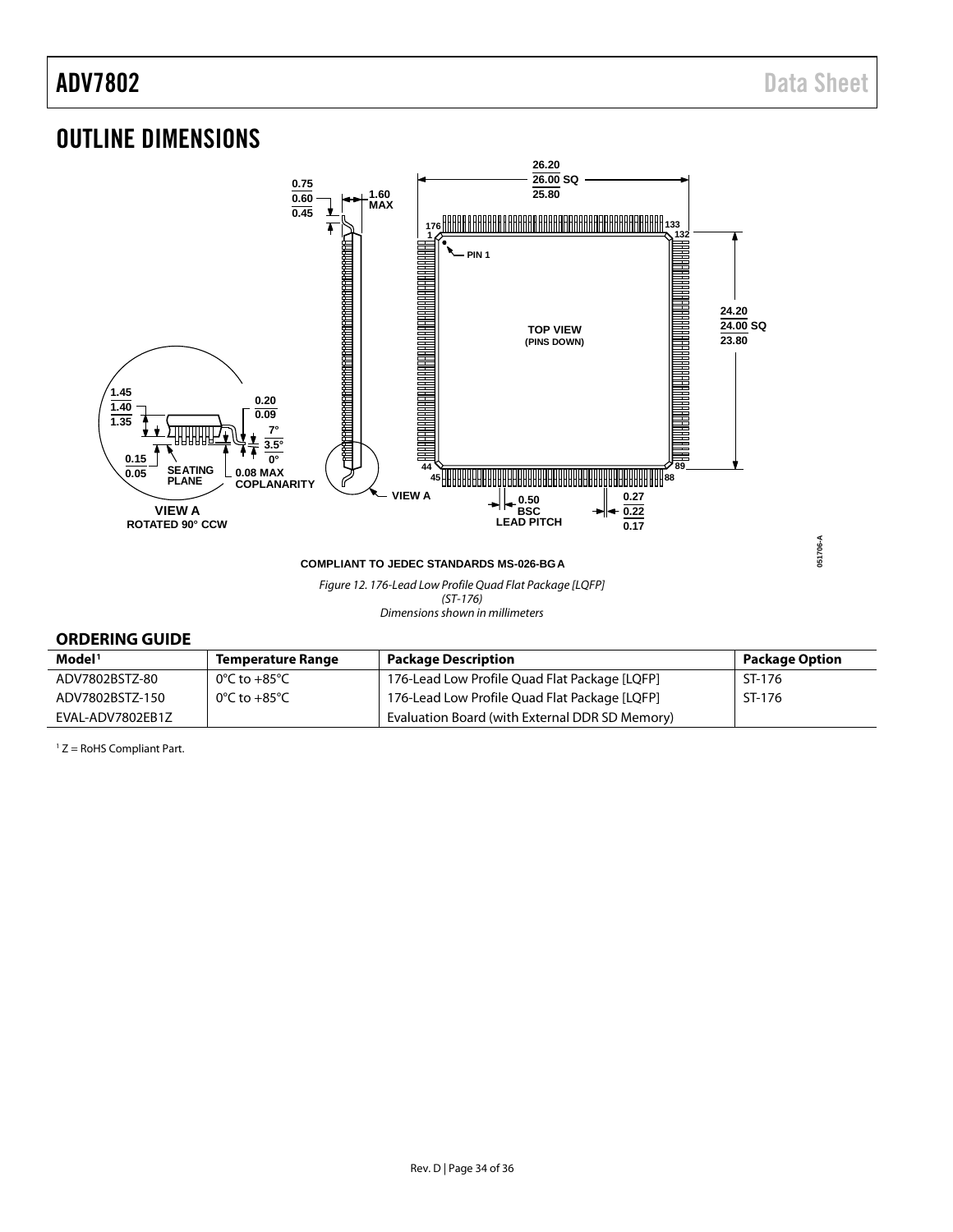# **NOTES**